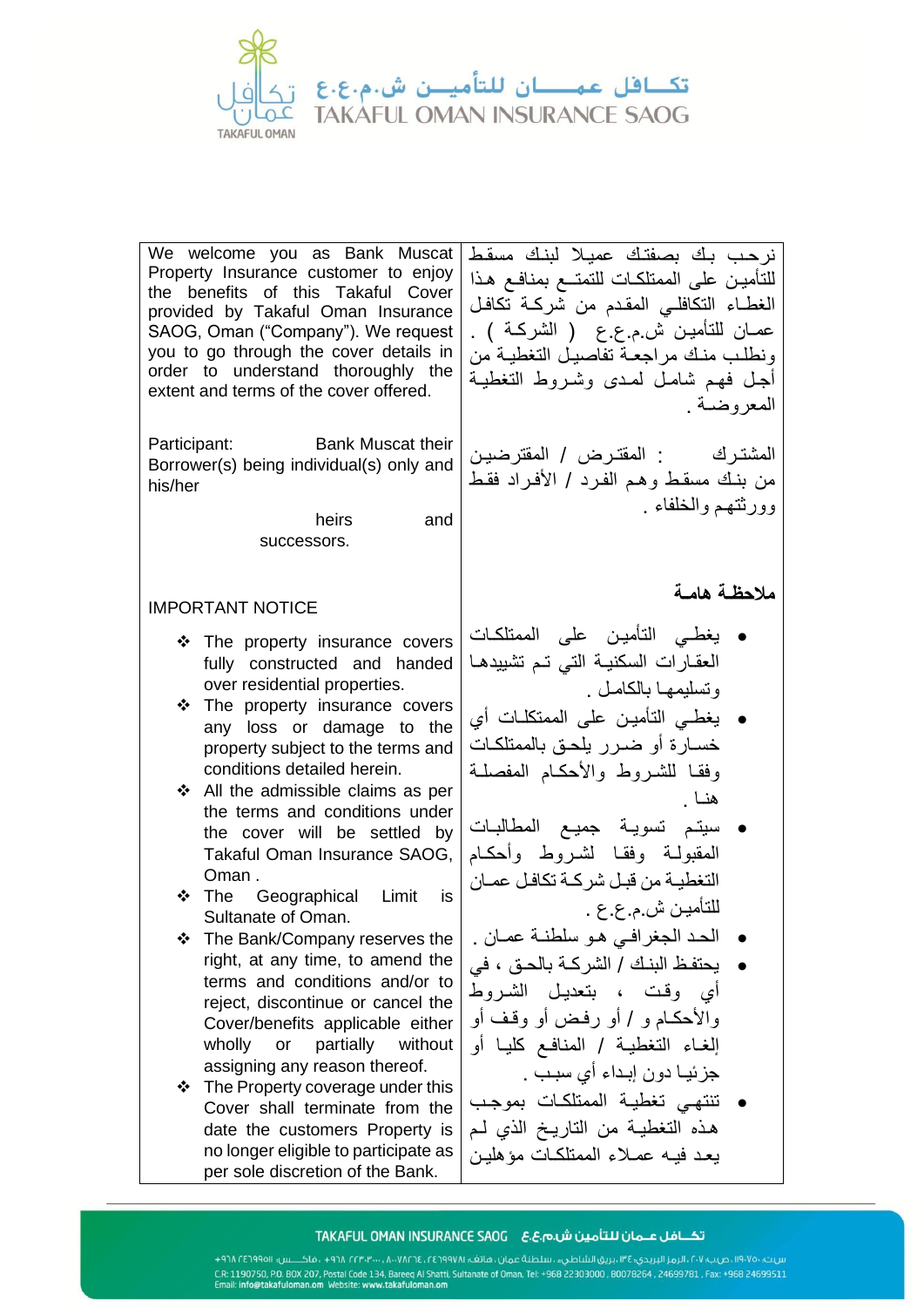

❖ Bank is not at any time considered as an agent of

- ❖ Takaful Oman Insurance SAOG, Oman, the "Insurance Provider" of this Insurance.
- ❖ The Customer agrees and declares that he/she will not assert any claim, against the Bank for any loss, damage or injury suffered or alleged as a result of any such disclosure or reporting to the Company.

## **DEFINITIONS**

For the purpose of this Cover, the following definitions shall apply unless the context otherwise requires:

**Accident** means a sudden, unforeseen and fortuitous event caused by external, violent and visible means.

**Bank/Policyholder/Insured** means Bank Muscat SAOG, Sultanate of Oman.

**Benefit** means the indemnity payable under the scope of this Cover by the Company in respect of Property Shield.

**Commencement Date** means the date the Covered Property is included under this Cover by the Insured or the date of inception of this Cover whichever is later.

**Company/Insurer** means the Takaful Oman Insurance SAOG, Sultanate of Oman.

**Cover/Plan** means the Property Shield benefit cover brought to you by the Bank and offered by the Company.

**Participant** means the person to whom the Policyholder has given property finance and who has not been disqualified by the provisions of this plan to be eligible to receive the benefits under this Cover.

للمشاركـة وفقـا للتقديـر المطلـق للبنـك .

تكافل عمــان للتأميــن ش.م.ع.ع **TAKAFUL OMAN INSURANCE SAOG** 

> • ال يعتبـر البنـك في أي وقـت وكيـال لشركـة تكافـل عمـان للتأميـن ش.م.ع.ع ، " مـزود التأميـن " لهـذا التأمين

> • يوافـق العميـل ويعلـن بأنـه لـن يطالـب بأي مطالبـة ضـد البنـك عن أي خسـارة أو ضـرر أو إصابـة تـم تكبدهـا أو إدعاءهـا نتيجـة لهـذا الإفصــاح أو الأبــلاغ للشركــة .

> > **تعاريـف**

ألغـراض هـذه التغطيـة ، تنطبـق التعاريـف التاليـة ما لـم يقتضـي السيـاق خـالف ذلـك .

ا**لحـادث** : هـو الحـدث المفاجـيء وغيـر المتوقـع الناتـج عن وسائـل خارجيـة وعنيفـة ومرئيـة . **البنـك / حامـل الوثيقـة / المؤمـن لـه** يعنـي بنـك مسقـط ش.م.ع.ع ، سلطنـة عمـان . **المنفعـة** تعنـي التعويـض المستحـق الدفـع بموجـب مجـال هـذه التغطيـة بواسطـة الشركـة فيما يتعلـق بالممتلكـات. **تاريـخ البدايـة** يعنـي التاريـخ الذي يتـم فيـه تضميـن الممتلكـات المغطـاة ضمـن هـذه التغطيـة من قبـل المؤمـن لـه أو تاريـخ بدايـة هـذه التغطيـة أيهمـا يأتـي الحقـا . **الشركـة / شركـة التأميـن** تعنـي شركـة تكافـل عمـان للتأميـن ش.م.ع.ع ، سلطنـة عمـان . **التغطيـة / الخطـة** تعنـي تغطيـة منفعـة الممتلكـات المقدمـة لكـم بواسطـة البنـك والمعروضـة من قبـل الشركـة. ا**لمشتـرك** يعنـي الشخـص الذي قـام حامـل الوثيقـة بمنحـه تمويـال عقاريـا ولـم يتـم استبعـاده بموجـب أحكـام هـذه الخطــة ليكـون مؤهـال الستـالم المنافـع بموجـب هـذه الخطـة .

#### تكــافل عــمان للتأمين ش.م.ع.ع TAKAFUL OMAN INSURANCE SAOG \_\_\_\_\_\_\_\_\_\_\_\_\_\_\_\_\_\_\_\_\_\_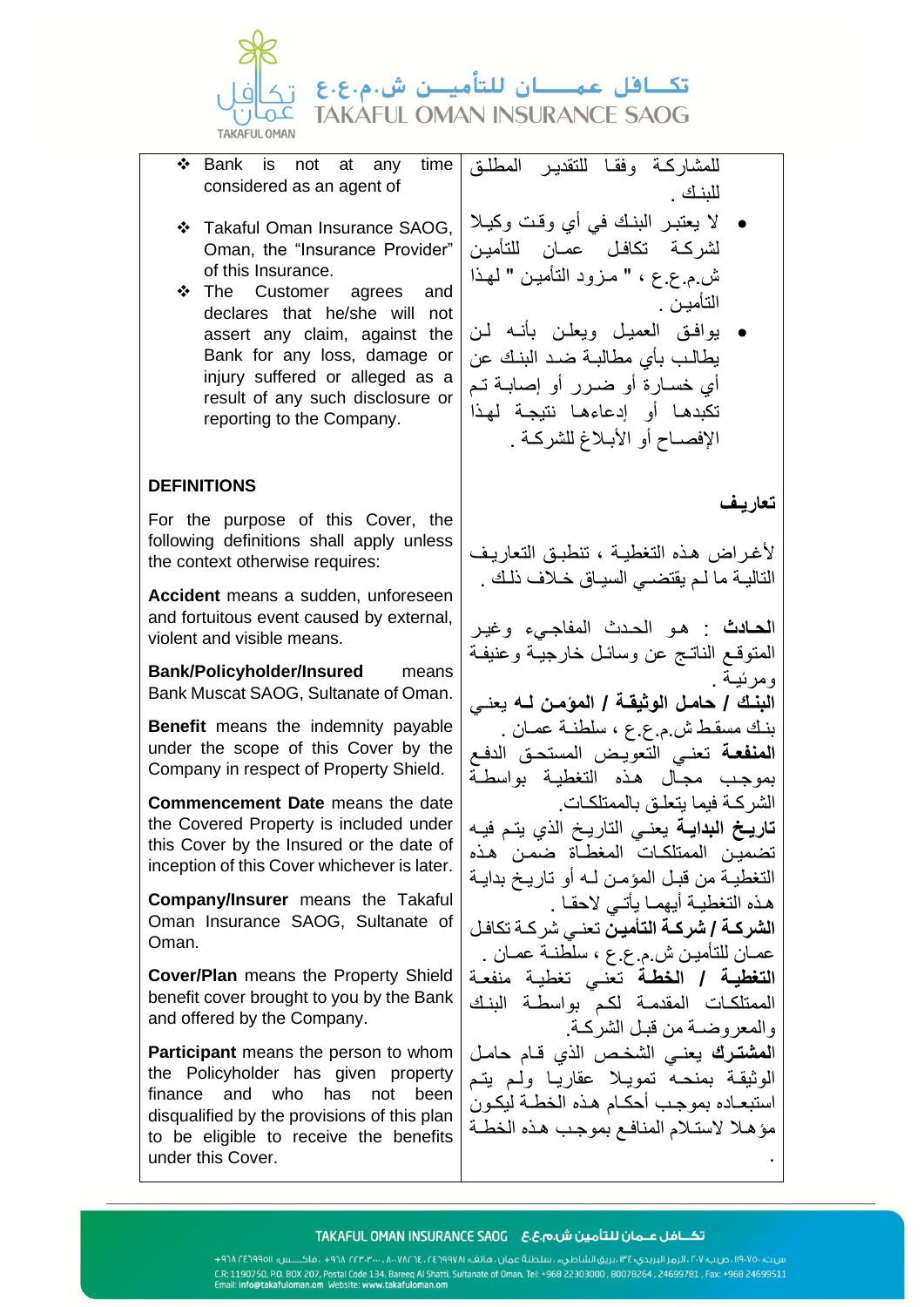

**Coverage Amount** means the maximum amount of Benefit and/or the value of the property at the time of loss limit mentioned in this Plan in relation to a Covered Benefit hereunder.

**Covered Property** means the residential buildings for which finance was disbursed by the Policyholder and fixed improvements to the subject building, if any made by the Covered Person.

Building as defined below which are:

- $\triangleright$  Financed in whole or in part by and under mortgage to Bank Muscat.
- ➢ Fully Constructed and handed over to the Customer(s)
- $\triangleright$  Building(s) not belonging to the Customer(s) but mortgage to the Bank as a collateral by its owner in favor of the Customer(s)
- ➢ Situated anywhere in the Sultanate of Oman

Excluding any property not belonging to the Covered Person /Policyholder or for which he/she is not legally responsible.

The terms "Building "shall mean the building of the dwelling house or flats or guest houses OR offices of standard construction including car park shed, compound walls, gates and outbuilding including those used for recreation purposes of standard construction and used solely in connection therewith and on the same premises and shall include interior decorations, landlord's fixtures and fittings therein.

For sake of complete clarity compound walls, fences, gates, fixtures, structures and interlocks in open will be falling under named categories and are restricted to maximum 10% of the total sum covered opted for any individual risk in the event of claim.

**مبلـغ التغطيـة** يعنـي الحـد األقصـى لمبلـغ المنفعـة و / أو قيمـة الممتلكـات في وقـت حـد الخسـارة المذكـور في هـذه الخطـة فيما يتعلـق بالمنافـع المغطـاة هنـا . **الممتلكـات المغطـاة** تعنـي المبانـي السكنيـة التي قـام حامـل الوثيقـة بصـرف التمويـل لهـا والتحسينـات الثابتـة للمبنـى ، إن وجـدت ، من قبـل الشخـص المغطـى .

المبنـى على النحـو المحـدد أدنـاه هـو :

- الممـول كليـا أو جزئيـا بموجـب رهـن لبنـك مسقـط .
- تـم تشييـده بالكامـل وتسليمـه الي العميـل / العميـل .
- المبنـى / المبانـي التي ال تتبـع للعميـل / العمـالء لكنهـا مرهونـة للبنـك كضمـان من قبـل مالكهـا لصالـح العميـل / العمـالء .
- الكائنـة في أي مكـان في سلطنـة عمـان .

باستثنـاء أي ممتلكـات ال تتبـع للشخـص المغطـى / حامـل الوثيقـة أو التي ال يكـون مسئـول عنهـا قانونـا . مصطلـح " المبنـى " يعنـي السكـن أو الشقـق أو بيـوت الضيافـة أو مكاتـب البنـاء القياسيـة بما في ذلـك مظلـة مواقـف السيـارات ، السـور الخارجـي ، البوا بـات والمبانـي الخارجيـة بما في ذلـك تلـك المستخـدمـة ألغـراض الترفيـه للبنـاء القياسـي والمستخدمـة فقـط فيما يتعلـق بذلـك وفي نفـس المبنـى ويجب أن تشمـل الديكوات الداخليـة ، والتركيبـات والتجهيـزات الخاصـة بالمالـك .

من أجـل الوضـوح الكامـل للسـور والحواجـز والبوابـات والتجهيـزات والهياكـل وبـالط التشابـك في العـراء ، سـوف تنـدرج في فئـات محـددة وتقتصـر على %10 كحـد أقصـى من

#### تكافل علمان للتأمين ش.م.ع.ع. TAKAFUL OMAN INSURANCE SAOG E.E.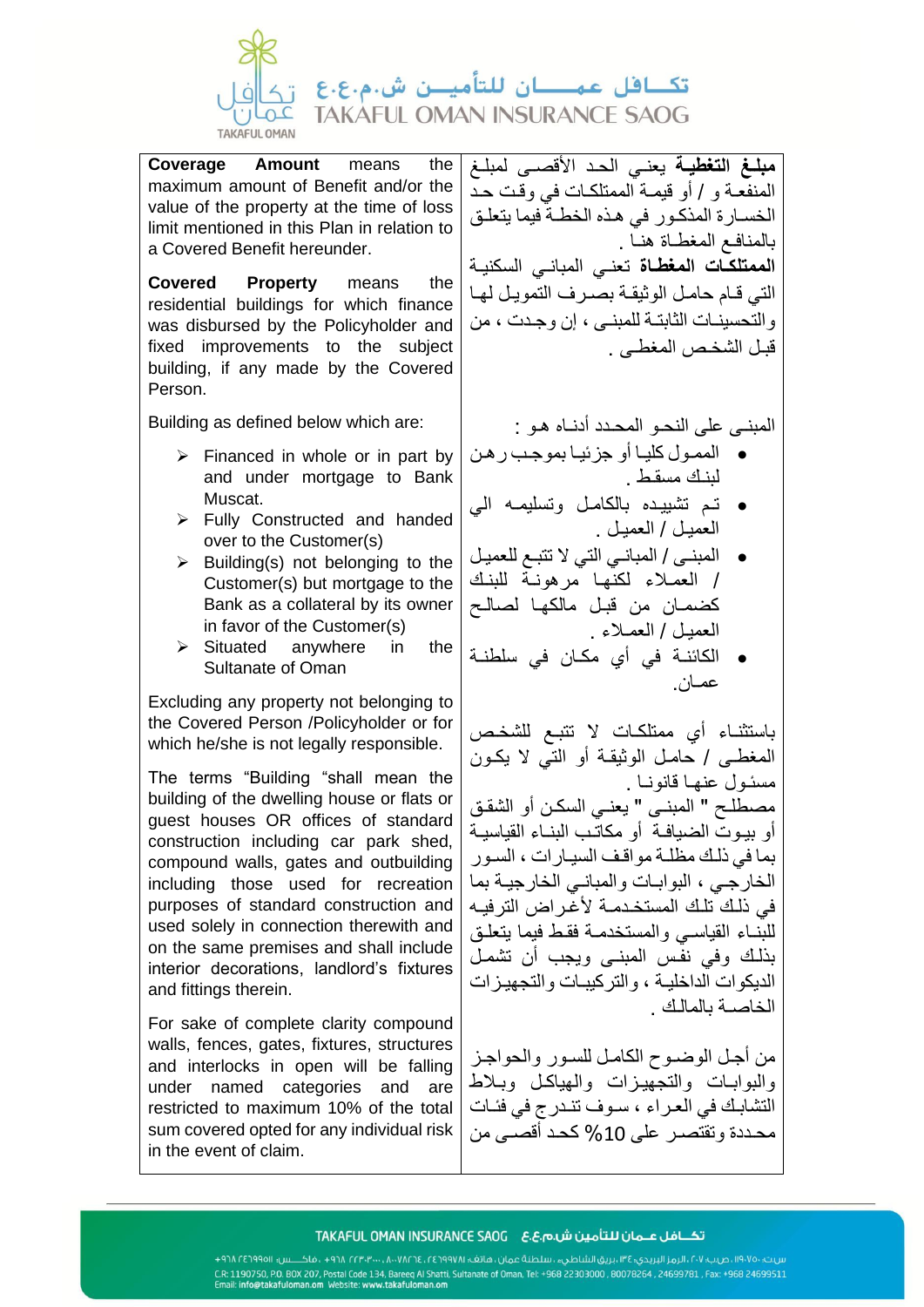

For the purpose of this Plan, the building shall be deemed to be of standard construction if they are constructed of brick stone or concrete and have the external surface of the roof constructed reinforced cement concrete.

**Property Takaful** means Property Takaful Coverage in respect of the Covered Property, under this Cover.

**Class I Construction** means Building built with block and cement walls and roofed with reinforced concrete.

In this Cover, where the context admits, words importing the masculine gender shall include the feminine gender and words importing singular member shall include the plural and vice versa.

## **Eligibility Conditions**

- ➢ The Customer must meet the eligibility criteria stipulated by the Policyholder to become a Covered Person.
- $\triangleright$  The purpose of finance should be for the purchase of residential property only.

## **Deductible: -**

- ➢ Fire and Riot, Strike and Malicious damage (RSMD) - 5 % of claim amount subject to minimum of RO 150/- for each and every Claim and/or per location.
- ➢ Act of God like Storm / Flood / Inundation/ Lighting/ Earthquake/ Subsidence/ landslide and similar risk – 5 % of claim amount subject to minimum of RO 250/ for each and every Claim and/or per location.
- ➢ All Other Claims RO 100/- for each and every Claim and/or per location

اجمالـي مبلـغ التغطيـة المختار ألي مخاطـر فرديـة في حدث المطالبـة .

لأغراض هذه الخطـة ، يعتبـر المبنـى بنـاء قياسـي في حالـة تشييـده من حجـر الطـوب أو الخرسانـة ولها سطـح خارجـي للسقـف المشبـد من الخر سانــة المسلحــة الأسمنتبــة .

**ممتلكـات التكافـل** تعني تغطيـة تكافـل الممتلكـات فيمـا يتعلـق بالممتلكـات المغطـاة بموجـب هـذه الخطـة .

**الفئـة 1 من البنـاء** تعنـي المبنـى المشيـد بالطابـوق واألسمنت والجـدران األسمنتيـة وسقف من الخر سانـة الأسمنتيـة المسلحـة . في هـذه التغطيـة ، وحيثمـا يسمـح السيـاق ، الكلمـات التي تـدل على الجنـس المذكـر تشمـل الجنـس المؤنـث والكلمـات التي تـدل على المفـرد تشمـل الجمـع والعكـس صحيـح .

## **شـروط األهليـة**

- يجـب على العميـل استيفـاء معاييـر األهليـة المنصوص عليها من قبـل حامـل الوثيقـة ليصبـح شخص مغطـى . • الغـرض من التمويـل يجـب أن يكـون
- لشـراء عقـار سكنـي فقـط .

**الخصـم -:** 

- الحريـق والشغـب واإلضـراب واألضرار الكيديـة – %5 من مبلـغ المطالبـة طبقـا لحـد أدنـى 150 ريـال عمانـي لكـل مطالبـة و / أو لكـل موقـع.
- القضـاء والقـدر مثـل العواصـف / الفيضانات / الغمـر / البـرق / الزلازل /الانهيارات الأرضيـة والمخاطر المماثلـة – %5 من مبلـغ

#### تكــافل عــمان للتأمين ش.م.ع.ع. TAKAFUL OMAN INSURANCE SAOG \_\_\_\_\_\_\_\_\_\_\_\_\_\_\_\_\_\_\_\_\_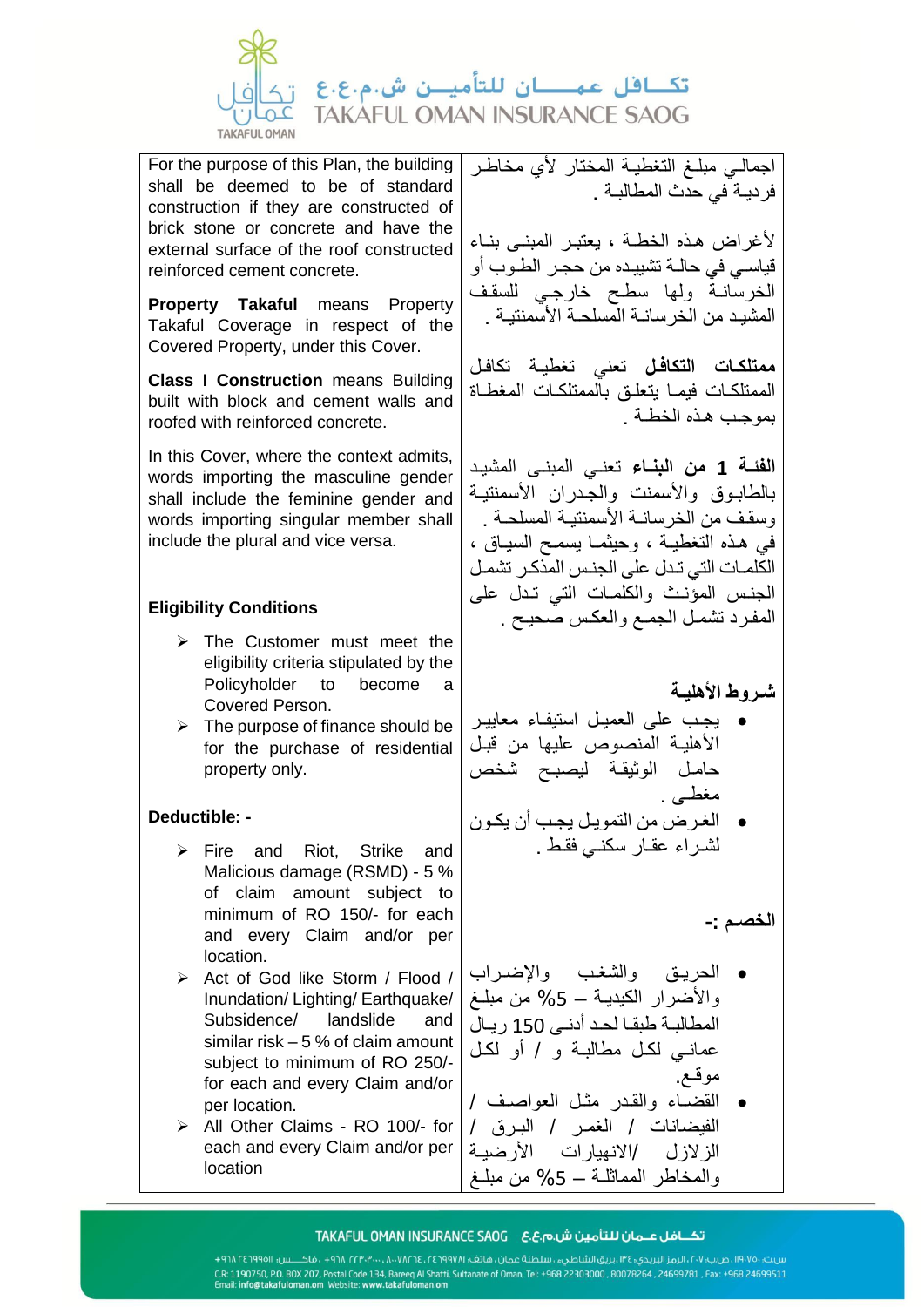

تكافل عمــان للتأميــن ش.م.ع.ع **TAKAFUL OMAN INSURANCE SAOG** 

> المطالبـة طبقا لحـد أدنـى 250 لاير عمانـي لكـل مطالبـة و / أو لكـل موقـع .

• جميـع المطالبـات األخـرى – 100 ريـال عمانـي لكـل مطالبـة و / أو لكـل موقـع .

## **Additional Clauses: -**

**1. Architects, Surveyors, Consulting Engineering and Legal Fees** 

It is declared and agreed that the Insurance by this policy is extended to cover expenses in respect of Architect's, Surveyor's and Consulting Engineer's fees or other professional fees necessarily incurred by the Insured in the reinstatement of the Insured property consequent upon its loss, destruction or damage by a peril covered under the policy but not for preparing any claim, it being understood that the amount payable for such fees shall not exceed that authorized under the scales of the relevant professional body in the country of domicile of the professional body concerned.

The liability of the Company under this Clause shall be limited to 5% of the loss/claim amount subject to maximum of OMR 5,000/- per loss/claim for the Covered Property

## **2. Automatic Reinstatement of the sum insured**

It is hereby declared and agreed that in the absence of written instructions from the Insured to the contrary, the Sum Insured under this Policy shall be automatically reinstated from the date of loss by the amount of loss settled under this Policy and the Insured shall pay an additional contribution on pro-rata basis on the amount of the loss from the date

**فقـرات إضافيـة -: -1 رسـوم المهندسيـن المعمارييـن والمساحيـن والمهندسيـن االستشارييـن والرسـوم القانونيـة** تـم اإلعـالن والموافقـة على تمديـد التأميـن بموجـب هـذه الوثيقـة لتغطيـة المصاريـف الخاصـة بالمهندسيـن المعمارييـن ، المساحيـن ورسـوم المهنـدس االستشـاري المتكبـدة بواسطـة المؤمـن لـه في إعـادة الممتلكـات المؤمن عليهـا الي حالتهـا السابقـة نتيجـة لفقدهـا ، تحطيمهـا أو ضررهـا بمخاطـر مغطيـة بموجب الوثيقـة ولكـن ليـس إلعـداد أي مطالبـة . من المفهـوم أن المبلـغ المستحق الدفـع لهـذه الرسوم يجـب أن ال يتجـاوز المبلغ المصرح بـه بموجـب جداول الهيئـة المهنيـة ذات الصلـة في بلـد موطـن الهيئـة المهنيـة المعنيـة . تقتصـر مسئوليـة الشركـة بموجـب هـذا البنـد على %5 من مبلـغ الخسـارة / المطالبـة طبقـا لحـد اقصـى 5,000 ريـال عمانـي لكـل

-2 **االستـرداد التلقائـي لمبلـغ التأميـن** 

خسـارة / مطالبـة لكـل ممتلكـات مغطـاة .

من المعلـن والمتفـق عليـه أنـه في حال عـدم وجـود تعليمـات مكتوبـة من المؤمـن لـه بخالف ذلـك ، يجب إعـادة مبلـغ التأميـن بموجـب هـذه الوثيقـة تلقائيـا من تاريـخ الخسـارة بمقـدار الخسـارة التي تـم تسويتها بموجـب هـذه الوثيقـة ويجـب على المؤمـن لـه

####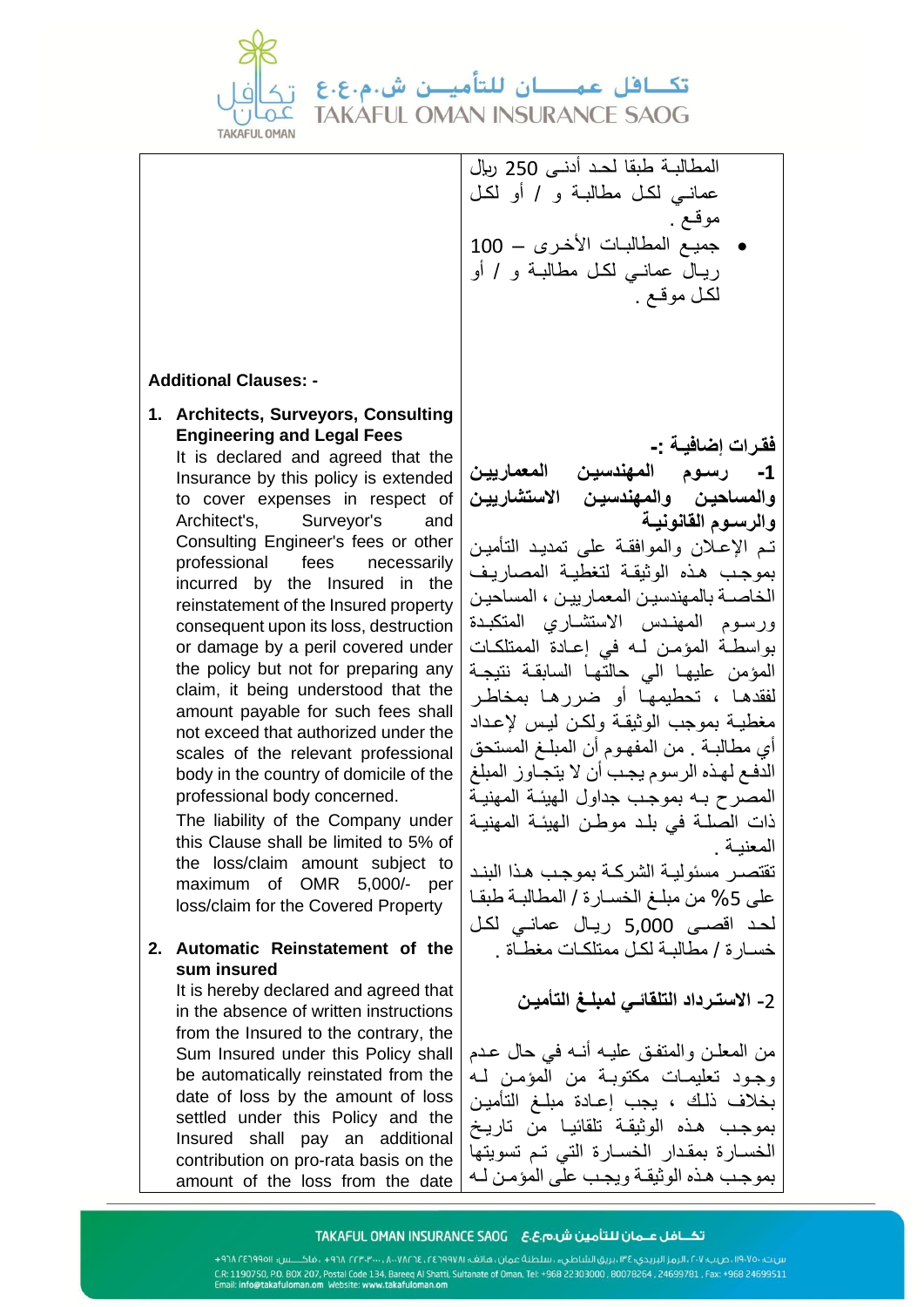

thereof to the date of the expiry of the period of insurance. Limited to one reinstatement unless specifically agreed otherwise.

## **3. Civil Authorities Clause**

This insurance is extended to cover direct loss or damage to the insured property caused by acts of destruction at the order of any public authority at the time of and for purpose of preventing the spread of fire. This insurance is also extended to cover material damage (but not any consequential loss) resulting directly as a result of such authorities prohibiting ingress to or egress from the Insured property.

The liability of the Company under this Clause shall be limited to 5% of the loss/claim amount subject to maximum of OMR 5,000/- per loss for the Covered Property

## **4. Electrical Clause – B**

Loss or Damage by fire to the Property Insured arising from or occasioned by overrunning, excessive pressure, short circuiting, arcing, self-heating or leakage of electricity including all loss or damage by lightning to the Property Insured is covered, subject to the terms and conditions of this Policy, but it is expressly understood that no liability exists under this Policy for loss of or damage to any electrical machine, apparatus or any portion of the electrical installation itself unless caused by fire or lightning.

## **5. Mortgagees interest clause**

The interest of a mortgagee in this insurance shall not be prejudiced by any act or neglect of the mortgagor or occupier of any building hereby insured whereby the risk of damage is increased without the authority or knowledge of the mortgagee always دفـع اشتـراك إضافـي على أساس تناسبـي على مبلغ الخسـارة من تاريخهـا الي تاريـخ انتهـاء فتـرة التأميـن . يقتصـر على إعـادة واحـدة ما لـم يتـم االتفـاق على خـالف ذلـك بشكـل خـاص .

-3 **فقــرة الهيئـات المدنيـة**

يمتـد هـذا التأميـن لتغطيـة الخسـارة أو الضـرر المباشـر للممتلكـات المؤمـن عليهـا والتي تحـدث بسـبب التدميـر بأمـر أي هئيـة عامـة في وقـت ولغـرض منـع انتشـار حريـق . يمتـد هـذا التأميـن أيضـا ليشمـل تغطيـة الضـرر المـادي ) ولكـن ليـس أي خسـارة تبعيـة ) ناتجـة مباشـرة عن تلـك الهيئـات التي تحظـر الدخـول الي أو الخـروج من الممتلكات المؤمـن عليهـا .

تقتصـر مسئوليـة الشركـة بموجـب هـذا البنـد على %5 من مبلـغ الخسـارة / المطالبـة طبقـا لحـد اقصـى 5,000 ريـال عمانـي لكـل خسـارة للممتلكـات المؤمـن عليهـا .

-4 **فقـرة الكهربـاء – ب** 

الخسـارة أو الضـرر بسـبب الحريـق للممتلكـات المؤمـن عليها نتيجـة التجـاوز أو الضغـط المفـرط أو قصـر الدائـرة أو اإلنحنـاء أو التسخيـن الذاتـي أو تسـرب الكهربـاء بما في ذلـك جميـع الخسائـر أو األضـرار الناجمـة عن الصواعـق التي تلحـق بالممتلكـات المؤمـن عليهـا مغطيـة وفقـا لشـروط وأحكـام هـذه الوثيقـة ، لكـن من المفهـوم صراحـة أنـه ال توجـد مسئوليـة بموجـب هـذه الوثيقـة للخسـارة أو الضـرر ألي آلـة أو أجهـزة كهربائيـة أو أي جـزء من التركيبـات الكهربائيـة نفسهـا ما لـم يكـن سببهـا حريـق أو بـرق .

-5 **فقـرة مصلحـة المرتهـن** 

####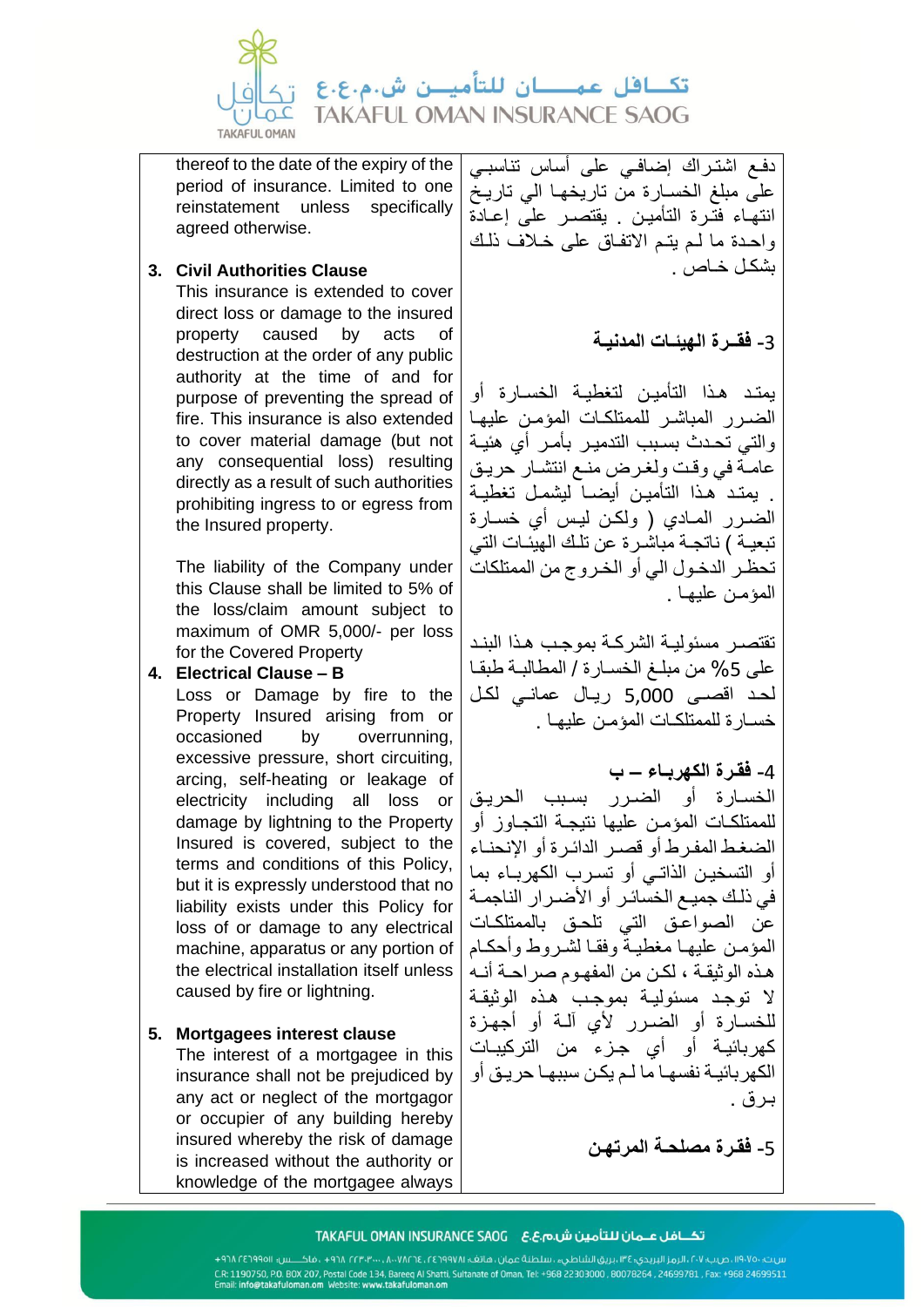

provided that the mortgagee shall immediately on becoming aware thereof give notice to the Company and pay an additional contribution if so required.

## **6. Public authority clause**

Subject to the Maximum Limit specified hereunder, the insurance by this Policy extends to include such additional cost of reinstatement of the destroyed or damaged property thereby insured as may be incurred solely by reason of the necessity to comply with Building or other Regulations under or framed in pursuance of any Government Ordinance / Regulations or with Bye-Laws of any Municipal or Local Authority

Provided that:

1) The amount recoverable under this Extension shall not include:

(a) the cost incurred in complying with any of the aforesaid Regulations or Bye-Laws

 (i) in respect of destruction / damage occurring prior to the granting of this Extension

 (ii) in respect of destruction / damage not insured by the policy

 (iii) under which notice has been served upon the Insured prior to the happening of the destruction or damage

 (iv) in respect of undamaged property or undamaged portions of property other than foundations (unless foundations are specifically excluded from the Insurance by this Policy) of that portion of the property suffering damage

(b) the additional cost that would be required to make good the property suffering damage to a condition equal to its condition when new had the necessity to comply with any of the aforesaid Ordinance Regulations or Bye-Laws not arisen

ال يجـوز المسـاس بمصلحـة المرتهـن في هـذا التأميـن بأي تصـرف أو إهمـال من جانـب الراهـن أو شاغـل أي مبنـى مؤمـن عليـه حيـث تزداد مخاطـر الضـرر دون تفويـض أو علـم المرتهـن شريطـة أن يقـوم المرتهـن فـورا عنـد العلـم بتقديـم إشعـار للشركـة ودفـع االشتـراك اإلضافـي إذا كان ذلـك مطلوبـا .

**-**6 **فقـرة الهيئـة العامـة** مـع مراعـادة الحـد األدنـى المحـدد أدنـاه ، يمتـد التأميـن بموجـب هـذه الوثيقـة ليشمـل التكلفـة اإلضافيـة إلعـادة الممتلكـات المدمـرة أو المتضـررة وبالتالـي والتي قـد يتكبـدها المؤمـن لـه فقـط بسـبب ضـرورة اإلمتثـال للوائـح البنـاء واللوائـح األخـرى بموجـب تنفيـذ أي مرسـوم / لوائـح حكوميـة أو أي هيئـة بلديـة أو محليـة . شريطـة :

1( المبلـغ القابـل لالستـرداد بموجـب هـذا االسترداد ال يشمـل : )أ( التكلفـة المتكبـدة في االمتثـال ألي من اللوائـح المذكـورة أعـاله . )1( فيمـا يتعلـق بالتدميـر / الضـرر الذي حـدث قبـل منـح هـذا التمديـد . )2( فيما يتعلـق بالتدميـر / الـضرر غيـر المؤمـن عليـه بموجـب الوثيقـة . )3( الذي تـم بموجبـه تقديـم إشعـار الي المؤمـن لـه قبـل حـدوث التدميـر أو الضـرر . )4( فيما يتعلـق بالممتلكـات غيـر المتضـررة أو األجـزاء الغيـر متضـررة من الممتلكـات بخـالف األساسـات ) ما لـم يتـم استبعـاد األساسـات على وجـه التحديـد من التأميـن بموجـب هـذه الوثيقـة( لذلـك الجـزء من الممتلكـات الذي تعرض للضـرر. )ب( التكلفـة اإلضافيـة التي سـوف تكـون مطلوبـة إلصـالح الممتلكـات التي تعرضـت لضـرر يسـاوي حالتها عندمـا كانـت جديـدة كما لـو أن الحاجـة الـي ضـرورة االمتثـال ألي من المراسيـم / اللوائـح المذكـورة أعـاله ألـم تنشـأ .

####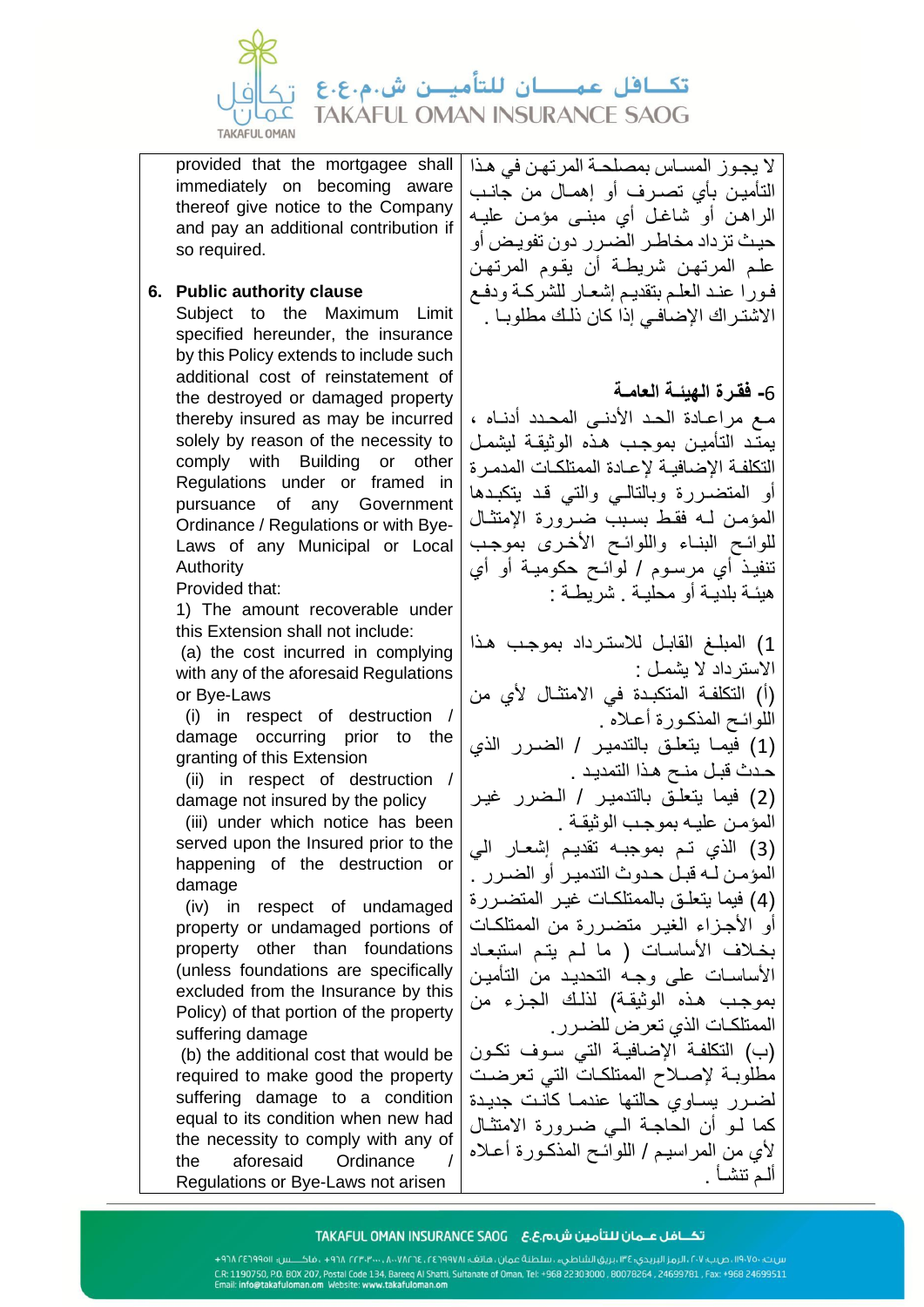

تكــاقل عهــــان للتأميــن ش.م.ع.ع **TAKAFUL OMAN INSURANCE SAOG** 

(c) the amount of any rate tax duty development or other charge or assessment arising out of capital appreciation which may be payable in respect of the property or by the owner thereof by reason of compliance with any of the aforesaid Regulations or Bye-Laws

2) The work of reinstatement must be commenced and carried out with reasonable dispatch and in any case must be completed within twelve months after the destruction or damage or within such further time as the Company may (during the said twelve months) in writing allow and may be carried out wholly or partially on another site (if the aforesaid regulations so necessitate) subject to the liability of the Company under this Extension not being thereby increased.

3) If the liability of the Company under any item of the policy apart from this Extension shall be reduced by any application of any of the terms and conditions of the policy then the liability of the Company under this Extension in respect of any such item shall be reduced in like proportion.

4) The total amount recoverable under any item of the policy shall not exceed the sum insured thereby.

5) All the conditions of the policy except in so far as they may be hereby expressly varied apply as if they had been incorporated herein.

The liability of the Company under this Clause shall be limited to 5% of the loss/claim amount subject to maximum of OMR 5,000/- per loss/claim for the Covered Property

## **7. Debris Removal Clause**

It is hereby declared and agreed that the insurance under this Policy extends to cover the costs and )ت( مبلـغ أي تطويـر للرسـوم الضريبيـة أو رسـوم أخـرى أو تقييـم ناشـيء عن زيادة رأس المـال والتي قـد تكـون مستحقـة الدفـع فيما يتعلـق بالممتلكـات أو مـن قبـل المالـك بسـبب االمتثـال ألي من اللوائـح المذكـورة أعـاله .

2( يجـب أن يبـدأ عمـل إعـادة الممتلكـات الي وضعهـا السابـق ويتـم تنفيـذه بشكـل معقـول وعلى أي حـال يجـب إكمالـه في غضـون اثنـي عشـر شهـرا بعـد التدميـر أو الضـرر أو في غضـون الوقـت اإلضافـي الذي قـد تسمـح بـه الشركـة كتابيـا ) خالل االثنى عشـر شهـرا المذكـورة ) ويجـوز تنفيـذه كليـا أو جزئيـا في موقـع آخـر ) إذا اقتضـت اللوائـح سالفـة الذكـر ذلـك ( مـع مراعـاة عـدم زيـادة مسئوليـة الشركـة بموجـب هـذا التمديـد . 3( إذا تـم تخفيـض مسئوليـة الشركـة بموجـب أي بنـد من بنـود الوثيقـة بصـرف النظـر عن هـذا التمديـد من خـالل تطبيـق أي من شـروط وأحكـام الوثيقـة ، فسيتـم تقليـل مسئوليـة الشركـة بموجـب هـذا التمديـد فيما يتعلـق بهـذا البنـد بنفـس النسبــة.

4( يجـب أن ال يتجـاوز المبلـغ القابـل لالسترداد بموجـب أي بنـد من بنـود الوثيقـة مبلـغ التأميـن.

5( تنطبـق جميـع شـروط الوثيقـة إال بقـدر ما قـد تختلـف صراحـة بموجـب هـذه الوثيقـة ، تنطبـق كمـا لـو تـم دمجهـا هنـا .

تقتصـر مسئوليـة الشركـة بموجـب هـذا البنـد على %5 من مبلـغ الخسـارة / المطالبـة طبقـا لحـد اقصـى 5,000 ريـال عمانـي لكـل خسـارة / مطالبـة للممتلكـات المغطـاة .

#### تكــافل عــمان للتأمين ش.م.ع.ع TAKAFUL OMAN INSURANCE SAOG \_\_\_\_\_\_\_\_\_\_\_\_\_\_\_\_\_\_\_\_\_\_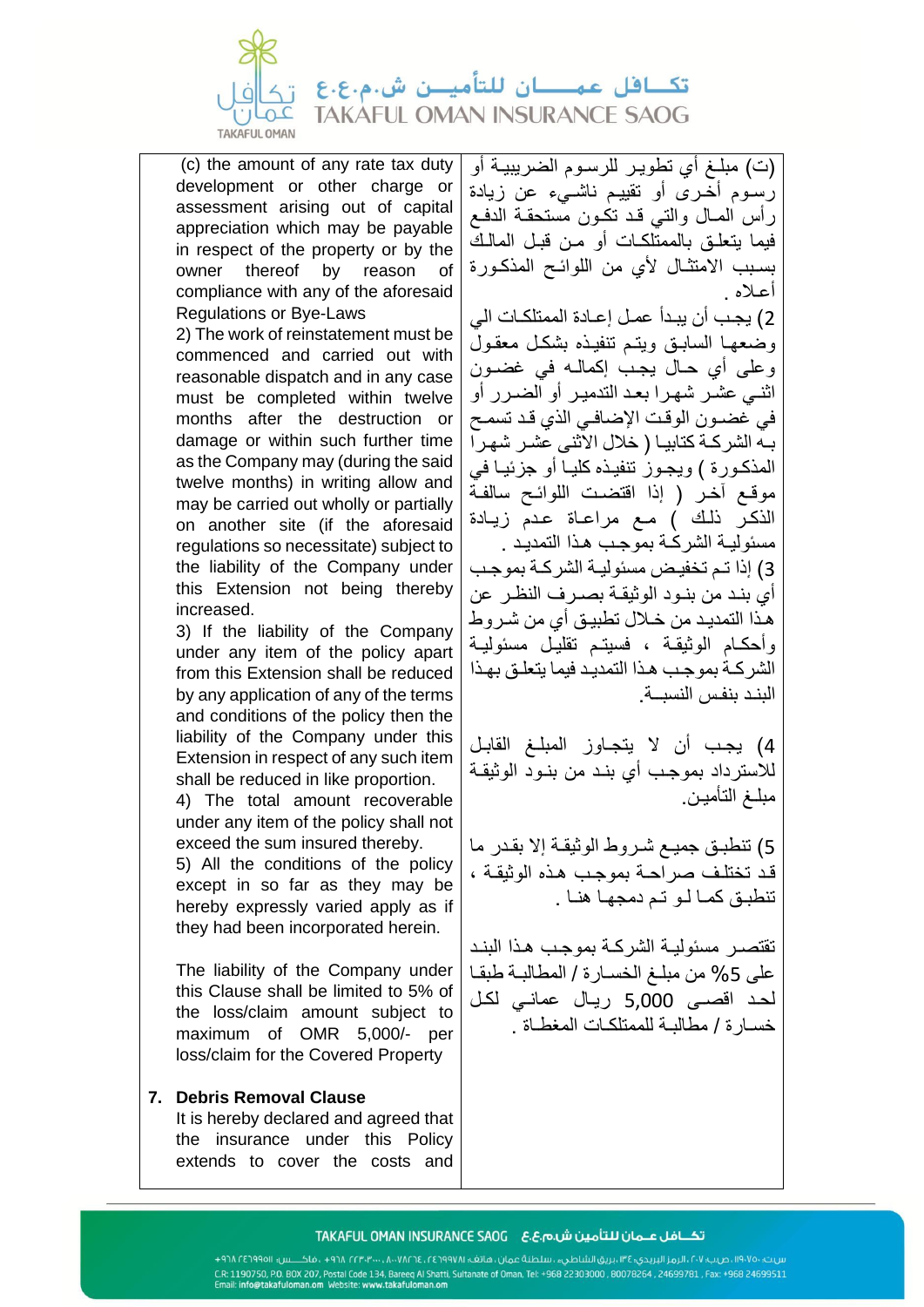

expenses necessarily incurred by the Insured for:

a) removing the debris and materials (regardless of whether such debris or materials are part of the Insured property or not) including costs and expenses incurred in loading, unloading, transportation and manpower costs therefore;

and

b) dismantling or demolishing;

c) shoring or supporting or propping; d) gaining access to effect repairs to or reinstatement;

of the portion or portions of the property insured lost or damaged by any peril hereby insured against and not otherwise excluded under this Policy.

Provided that the Company will not pay for any costs or expenses:

a) Incurred in removing debris except from the site of such property suffering damage and the area immediately adjacent to such site b) Arising from pollution or contamination of property not insured

by this policy

The maximum liability of the Company under this condition and the Plan shall in no case exceed OMR 5,000/- per claim/loss for the Covered Property.

## **8. 72 Hours Clause – Earthquake**

It is hereby declared and agreed that each loss by earthquake shall constitute a single claim hereunder, provided, if more than one earthquake shock shall occur within any period of seventy-two (72) hours during the term of this policy, such earthquake shall be deemed to be a single earthquake within the meaning hereof and the deductible will be applied only once accordingly.

-7 **فقـرة إزالـة األنقـاض** تـم اإلعـالن والموافقـة على أن التأميـن بموجـب هـذه الوثيقـة يمتـد ليشمـل تغطيـة التكاليـف والمصاريـف المتكبـدة بواسطـة المؤمـن لـه عن: أ) إزالـة الأنقـاض والمـواد ( بغـض النظـر عما إذا كانـت هـذه األنقـاض أو المـواد جـزء من الممتلكـات المؤمـن عليهـا أم لا ) بمـا في ذلـك التكاليـف والنفقـات المتكبـدة في التحميـل والتفريـغ والنقـل وتكاليـف القـوى العاملـة و ب) التفكيك والهـدم . ت) التدعيـم أو الدعـم . ث( الحصـول على دخـول إلجـراء اإلصالحـات أو االستعـادة ، لجـزء أو أجـزاء من الممتلكات المؤمـن عليهـا المفقـودة أو المتضـررة بسبـب أي خطـر مؤمـن عليـه بموجـب هـذه الوثيقـة وغيـر مستثنـى بموجـب الوثيقـة ، شريطـة عـدم دفـع الشركـة ألي من هـذه التكاليـف أو المصاريـف : أ) المتكبـدة في إزالـة الأنقـاض بإستثنـاء من موقـع هـذه الممتلكـات التي تعرضـت للضـرر والمنطقـة المجـاورة مباشـرة لهـذا الموقـع . ب( الناشئـة من تلـوث الممتلكـات الغيـر مؤمـن عليهـا بموجـب هـذه الوثيقـة .

تقتصـر مسئوليـة الشركـة بموجـب هـذا البنـد على %5 من مبلـغ الخسـارة / المطالبـة طبقـا لحـد اقصـى 5,000 ريـال عمانـي لكـل خسـارة / مطالبـة للممتلكـات المغطـاة .

## -8 **فقـرة 72 ساعـة – الزالزل**

تـم اإلعـالن والموافقـة على أن كـل خسـارة نتيجـة الزالزل تشكـل مطالبـة واحـدة ، بشـرط في حالـة حـدوث أكثـر من هـزة زالزل واحـدة خـالل أي فتـرة )72( ساعـة خـالل مـدة هـذه الوثيقـة ، يعتبـر هـذا الزلزال واحـدا بالمعنـى الوارد في هـذه الوثيقـة وسيتـم تطبيـق الخصـم مـرة واحـدة فقـط وفقـا لذلـك .

####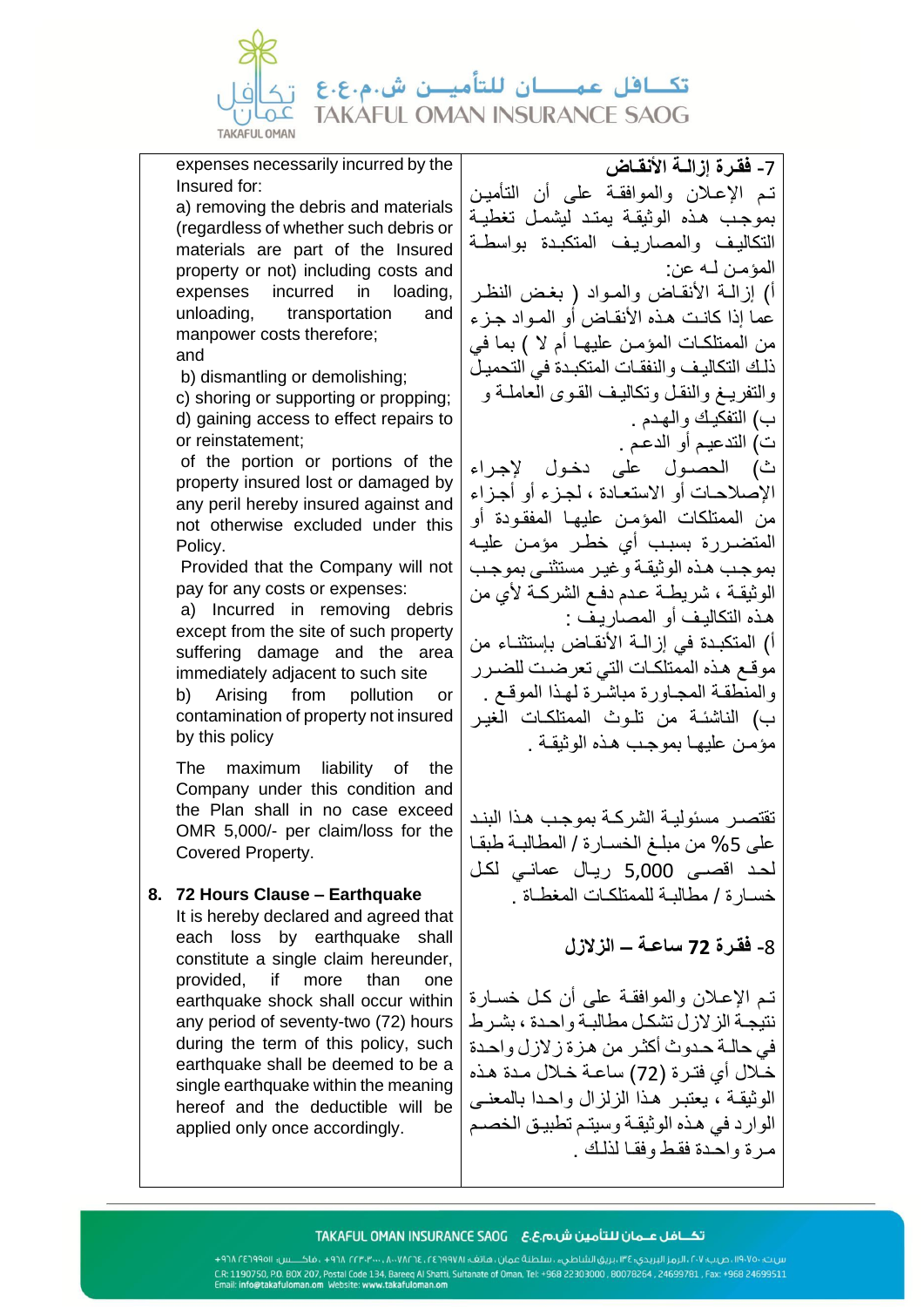

The Insured shall have the right to elect the moment from which the period of seventy-two (72) hours shall be deemed to have commenced. The Company shall not be liable for any loss caused by any earthquake occurring before the effective date and time of this policy, however the Company will be liable for any losses occurring for a period of up to seventy-two (72) hours after the expiration of this policy provided that the first earthquake shock or damage occurs prior to the date and time of the expiration of this policy.

## **9. 72 Hours Clause – Storm, Tempest and Flood**

It is hereby declared and agreed that each loss by Storm, Tempest, Flood, Snow, Cyclone, Typhoon, Hurricane, Tornado, Hail, Gail, Windstorm, Snow Storm, Tsumani or Seismic disturbances shall constitute a single claim hereunder, provided, if more than one loss shall occur within any period of seventy-two (72) hours during the term of this policy, such loss shall be deemed to be a single loss within the meaning hereof and the deductible will be applied only once accordingly.

## **10. Cancellation clause:30 days**

It is hereby declared and agreed that both the Insurer and the Insured are entitled to cancel this insurance at any time without given reason therefore. Such cancellation shall however only become effective on the expiration of 30 (thirty) days from midnight of the day on which notice of the cancellation is issued. If the Insurer cancels the insurance, he is obliged to return the pro-rata contribution for the unexpired period of insurance. If it is the Insured who cancels the insurance, contribution will be calculated on the short-term يحـق للمؤمـن لـه أن يختـار اللحظـة التي تعتبـر فيهـا فتـرة )72( ساعـة قـد بـدأت . لـن تكـون الشركـة مسئولـة عن أي خسـارة ناتجـة عن أي زلزال يحـدث قبـل تاريـخ ووقـت سريـان هـذه الوثيقـة ، ومـع ذلـك تكـون الشركـة مسئولـة عن أي خسائـر تحـدث لمـدة تصـل الي )72( ساعـة بعـد انتهـاء هـذه الوثيقـة شريطـة أن تحـدث هـزة أو ضـرر الزلزال أألول قبـل تاريـخ ووقـت انتهاء هـذه الوثيقـة .

-9 **فقـرة 72 ساعـة – العواصـف ، األعاصيـر والفيضانـا .**  تـم اإلعـالن والموافقـة على أن كـل خسـارة ناتجـة عن عاصفـة أو إعصـار أو فيضان أو ثلـوج أو عواصـف ثلجيـة أو عاصفـة ريـاح أو تسونامـي أو اضطرابات زلزاليـة تشكـل مطالبـة واحـدة بموجـب هـذه الوثيقـة ، بشرط أنـه إذا حدثـت أكثـر من خسـارة واحـدة خـالل أي فتـرة من )72( ساعـة خالل فتـرة هـذه الوثيقـة ، تعتبـر هـذه الخسـارة خسـارة واحـدة ضمـن هـذا المعنـى ويتـم تطبيـق الخصـم مـرة واحـدة فقـط وفقـا لذلـك.

-10 **فقـرة اإللغـاء : 30 يـوم**  تـم اإلعـالن والموافقـة على أنـه يحـق لكـل من شركـة التأميـن والمؤمـن لـه إلغـاء هـذا التأميـن في أي وقـت دون إبـداء أسبـاب . ومـع ذلـك يصبـح هـذا اإللغـاء ساريـا فقـط عن انتهـاء 30 ) ثالثـون ( يومـا من منتصـف ليـل اليـوم الذي تـم فيـه إصـدار إشعـار اإللغـاء . إذا قامـت شركـة التأميـن بإلغـاء التأميـن ، تكـون ملزمـة بإعـادة االشتـراك التناسبـي لفتـرة التأميـن غيـر المنتهيـة. إذا قـام المؤمـن لـه بإلغـاء

####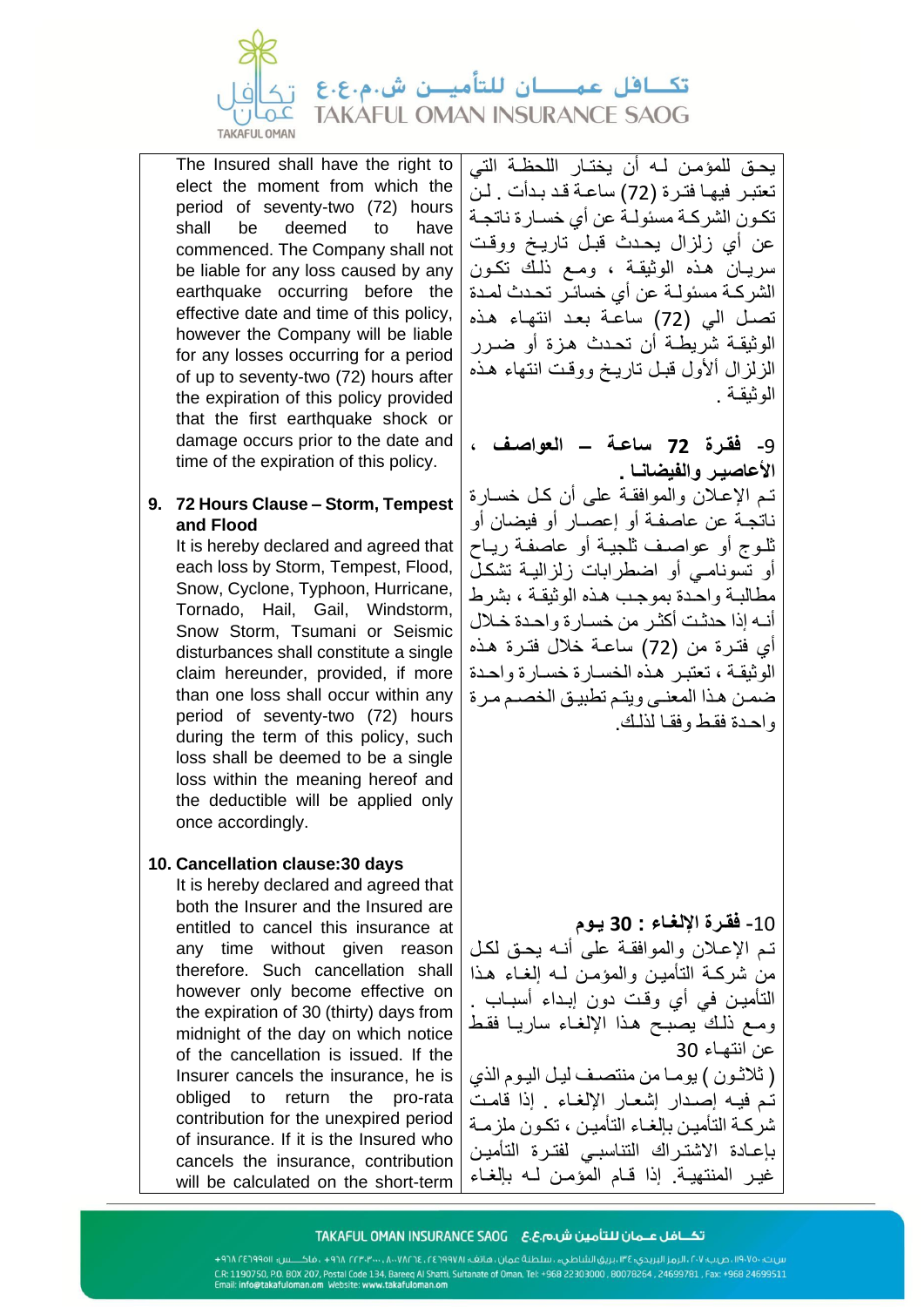

rate for the completed period of **Insurance** 

**11. Claim Intimation clause – 30 days** Notwithstanding anything to the contrary contained in the relevant Policy Condition in respect of notification of Claims to the Company it is hereby declared and understood that, subject to all other terms, conditions, limitations and exceptions of the policy, the notice period for notifying a claim under the policy to the Company is 30 days.

## **12. Reinstatement value clause**

It is hereby declared and agreed that in the event of the property insured being destroyed or damaged the basis upon which the amount payable under schedule the policy is to be calculated shall be the cost of replacing or reinstating on the same kind or type but not superior to or more extensive than the insured property when new, subject to the following Special Provisions and subject also to the terms and conditions of the policy except insofar as the same may be varied hereby.

#### **Special Provisions**

The work of replacement or reinstatement (which may be carried out upon another site and in any manner suitable to requirements of the Insured subject to the liability of Insurer not being thereby increased) must be commenced and carried out with the reasonable despatch and in any case must be completed within 12 (twelve) months after the loss destruction or damage or within such further time as the Company may (during the said 12 months) in writing allow otherwise no payment beyond th4e amount which would have been payable under the Policy if this

التأميـن ، يتـم احتسـاب االشتـراك على المعتدل قصيـر األجـل لفتـرة التأميـن مكتملـة.

-11 **فقـرة إشعـار المطالبـة – 30 يـوم**

بصـرف النظـر عن أي شـيء يتعـارض مـع ما هـو وارد في شـروط الوثيقـة فيمـا يتعلـق بإخطـار المطالبـات للشركـة ، من المعلـن والمتفـق عليـه أنـه طبقـا للشروط واألحكـام والقبـود والاستثنـاءات الأخـرى للوثيقـة ، فإن فتـرة اإلخطـار عن مطالبـة بموجـب الوثيقـة للشركـة هـي 30 يومـا .

-12 **فقـرة قيمـة اإلعـادة**

تـم اإلعـالن والموافقـة أنـه في حالـة تدميـر الممتلكـات المؤمـن عليهـا أو تضررهـا ، فإن األساس الذي يستنـد اليـه المبلـغ المستحـق الدفـع بوجـب جدول الوثيقـة المطلـوب احتسابـه يجـب أن يكـون تكلفـة االستبـدال أو االستعـادة بنفـس النـوع ولكـن ليـس متفوقـا أو أكثـر كلفـة من الممتلكـات المؤمـن عليهـا عندمـا كان جديـدة وفقـا لألحكـام الخاصـة التاليـة ووفقـا لشـروط وأحكـام الوثيقـة باستثنـاء ما يتغبـر بموجـب هـذه الوثيقـة.

**أحكـام خاصـة** 

• يجـب بـدأ أعمـال االستبـدال أو اإلستعـادة ) التي قـد يتـم تنفيذهـا في موقـع آخـر وبطريقـة مناسبـة لمتطلبـات المؤمـن لـه مـع مراعـاة عـدم زيـادة مسئوليـة شركـة التأميـن ( وتنفيذهـا في وقـت معقـول وفي جميـع األحـوال يجـب أن تكتمـل خـالل 12 ) اثنـى عشـر ( شهـرا بعـد الخسـارة ، التدميـر أو الضـرر أو خـالل الوقـت اإلضافـي الذي قـد تسمـح بـه الشركـة كتابيـا ) خالل االثنى عشـر شهـرا المذكـورة ( وإال

#### تكافل علمان للتأمين ش.م.ع.ع. TAKAFUL OMAN INSURANCE SAOG E.E.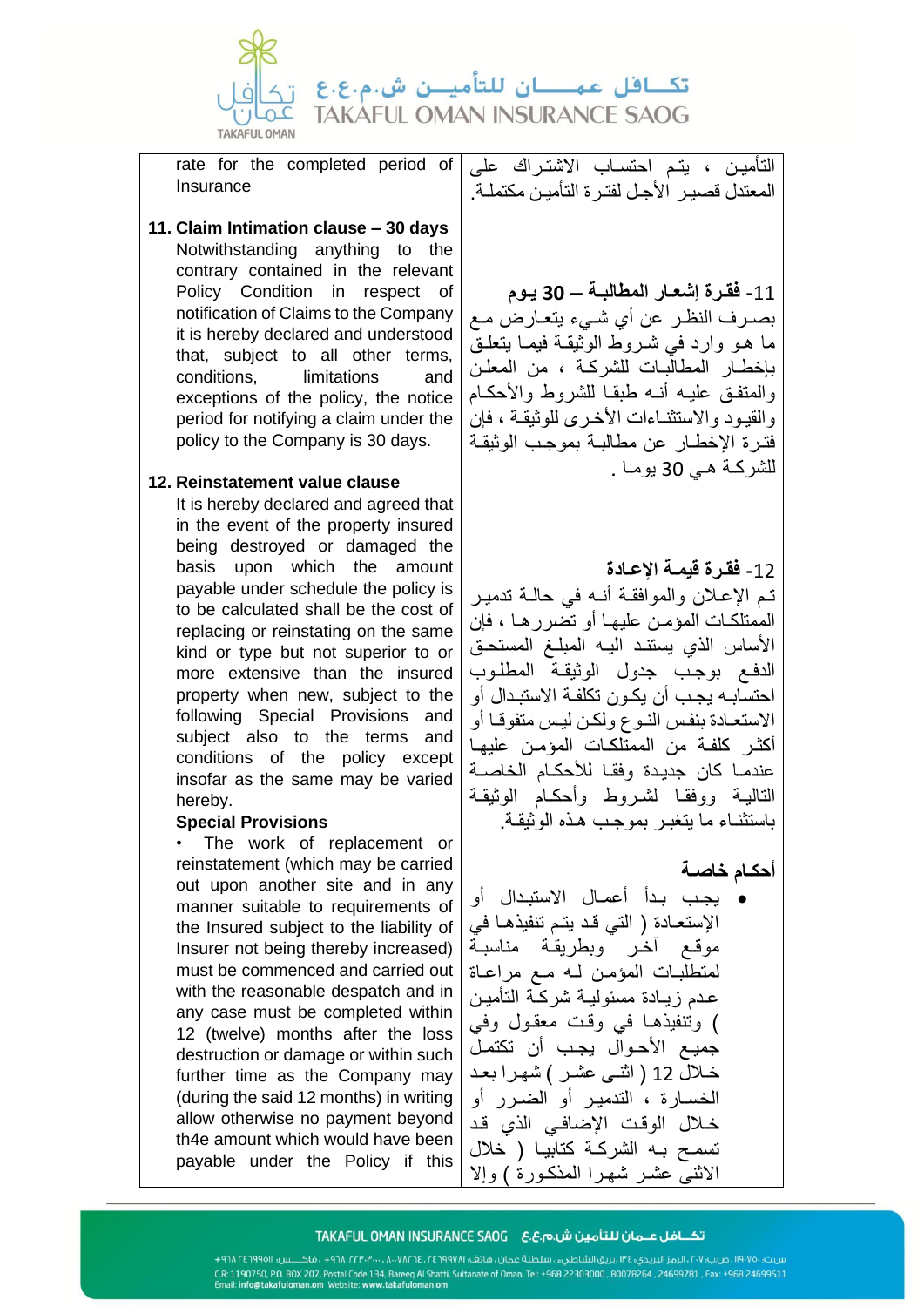

memorandum had not been incorporated therein shall be made. Until expenditure has been incurred by the Insured replacing or reinstating the property lost destroyed or damage the Company shall not be liable for any payment in excess of the amount which would have been payable under the Policy if this Memorandum had not been incorporated therein.

If at the time of replacement or reinstatement the sum representing the cost which would have been incurred in replacement or reinstatement if the whole of the property covered had been destroyed exceeds the sum insured thereon at the breaking out of any fire or at the Commencement of any other contingency insured against by the policy than the Insured shall be considered as being his own Insurers for the excess and shall bear a rateable proportion of the loss accordingly. Each item of the Policy (if more than one) to which this Memorandum applies shall be separately subject to the foregoing provision.

• This memorandum shall be without force or effect if:

o The Insured fails to intimate to the Company within 6 (six) months from the date of loss destruction or damage or such further time as the Company may in writing allow his intention to replace or reinstate the property lost destroyed or damage.

o The insured is unable or unwilling to replace or reinstate the property destroyed or damage on the same or another site.

• No payment beyond the amount which would have been payable under the Policy is this memorandum had not been incorporated therein shall be made if the time of loss destruction or damage to any

فلـن يتـم دفـع مبلـغ أكثـر مـن المبلـغ الذي كان من الممكـن دفعـه بوجـب الوثيقـة إذا لـم يتـم تضميـن هـذه المذكـرة

- لحيـن تكبـد المصروفـات من قبـل المؤمـن لـه بإستبـدال أو استعـادة الممتلكـات المفقـودة ، المدمـرة أو المتضـررة ، ال تكـون الشركـة مسئولـة عن أي مدفوعـات بالزيـادة عن المبلـغ الذي كـان يمكـن دفعـه بموجـب الوثيقـة إذا لـم يتـم تضميـن هـذه المذكـرة هنـا.
- إذا كـان المبلـغ الذي يمثـل التكلفـة في وقـت االستبـدال أو االستعـادة والمتكبـد في استبـدال أو استعـادة كامـل الممتلكـات المغطـاة والتي تـم تدميـرها يتجـاوز مبلـغ التأميـن عنـد انـدالع أي حريـق أو عنـد بدايـة أي طاريء آخـر مؤمـن عليـه بموجـب الوثيقـة ، يعتبـر المؤمـن لـه بمثابـة شركة تأميـن مقابـل الزيـادة ويجـب أن يتحمـل نسبـة من الخسـارة وفقـا لذلـك . يجـب أن يخضـع كـل بنـد من بنـود الوثيقـة ) إذا كان هنـاك أكثـر من بنـد واحـد ) والذي تنطبـق عليـه هـذه المذكـرة بشكـل منفصـل للبنـد السابـق .
- هـذه الوثيقـة غيـر نافـذة وغيـر ذات أثـر في حالـة :
- فشـل المؤمـن لـه في إبـالغ الشركـة خـالل )6( ستـة أشهـر من تاريـخ الخسـارة ، التدميـر أو الضـرر أو أي وقـت آخـر قـد تسمـح بـه الشركـة كتابيـا برغبتـه في استبـدال أو استعـادة الممتلكـات التي تعرضـت للخسـارة ، التدميـر أو الضـرر. - المؤمـن لـه غيـر قـادر أو ال يرغـب في استبـدال أو استعـادة الممتلكـات المدمـرة أو

#### تكافل علمان للتأمين ش.م.ع.ع. TAKAFUL OMAN INSURANCE SAOG E.E.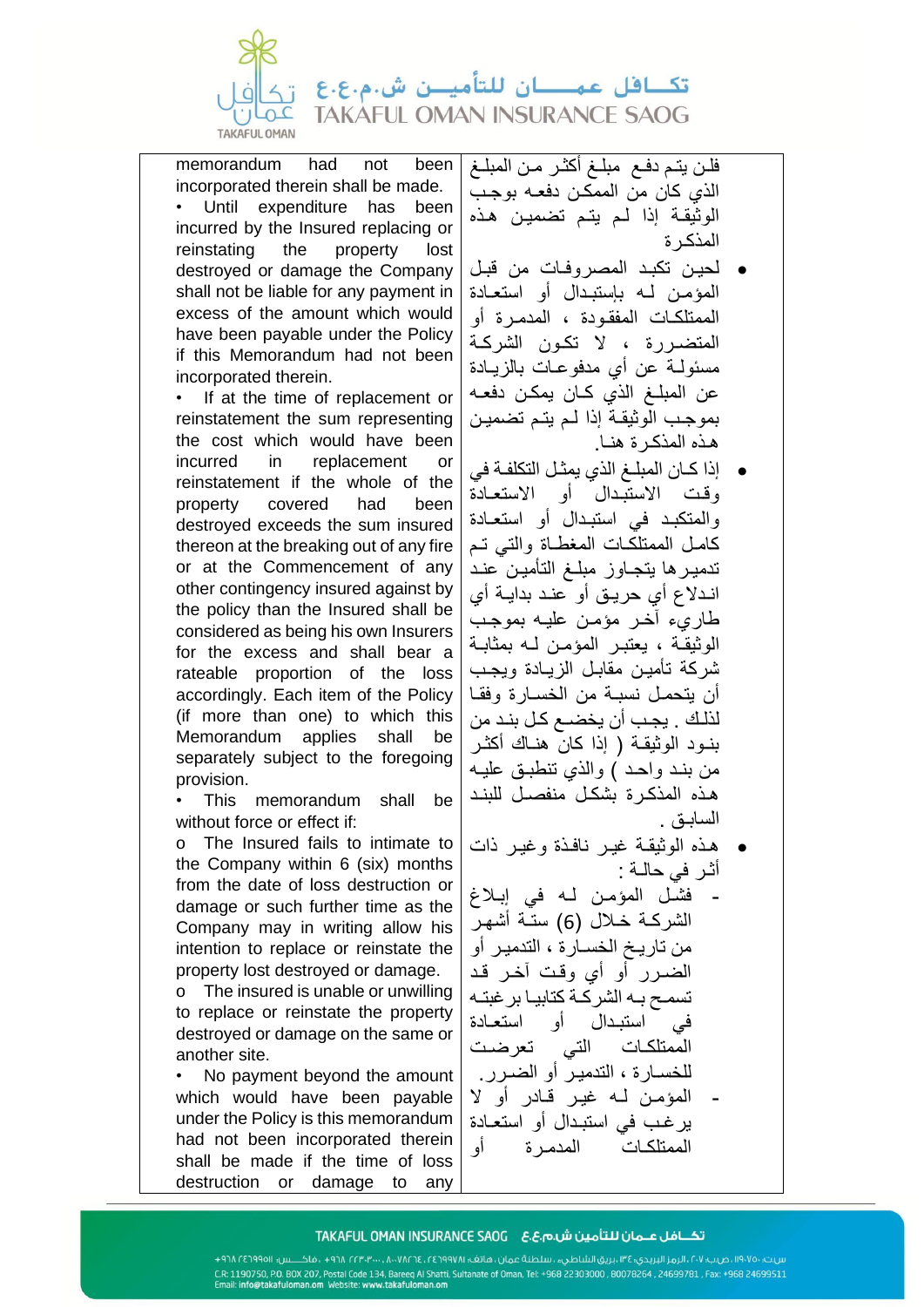

property insured such property shall be covered by any other insurance effected by or on behalf on the Insured which is not upon the identical basis of reinstatement or replacement set forth herein.

## **13. Jurisdiction Clause: Sultanate of Oman**

Notwithstanding anything to the contrary contained elsewhere in this policy it is expressly declared and understood that the indemnity provided herein shall not apply to:

(1) compensation for damages in respect of judgments / awards delivered or obtained in the first instance otherwise than by a Court of competent jurisdiction within the Sultanate of Oman.

(2) costs and expenses of litigation recovered by any claimant from the Insured which are not incurred in and recoverable in the Sultanate of Oman.

## **14. Governing Law: Sultanate of Oman**

Notwithstanding anything stated to the contrary under this Policy, it is hereby agreed and declared that the insurance under this Policy shall be governed by and construed in accordance with the laws of the Sultanate of Oman and in the event of any dispute hereunder, the courts of the Sultanate of Oman shall have exclusive jurisdiction.

- 15. Riot, Strike and Malicious damage Limited up to maximum Limited to maximum of OMR 5,000/- per claim
- 16. Earthquake Covered up to the limit of individual Coverage Amount per Covered Property
- 17. Strom, Typhoon, Hail, Tempest, Tornado, Flood and Tidal waves Covered up to the limit of individual Coverage Amount per Covered Property

المتضـررة في نفـس الموقـع أو موقـع آخـر .

• ال يتـم دفـع أي مبلـغ يتجـاوز المبلـغ الذي كـان مستحـق الدفـع بموجـب الوثيقـة إذا لـم يتـم دمـج هـذه المذكـرة إذا كـان في وقـت الخسـارة أو التدميـر أو الضـرر الذي لحـق بأي من الممتلكـات المؤمـن عليهـا ويتـم تغطيـة هـذه الممتلكـات بأي تأميـن آخـر يتـم تنفيـذه نيابـة عن المؤمـن لـه والذي ليس على الأسـاس المشابـه لالستبـدال واإلعـادة المنصـوص عليـه في هـذه الوثيقـة .

-13 **فقـرة الواليـة القضايـة – سلطنـة عمـان** بغـض النظـر عن أي شـيء يتعـارض مـع ما هـو وارد في هـذه الوثيقـة ، من المفهـوم صراحـة أن التعويـض المقـدم هنا ال ينطبـق على : )1( التعويـض عن األضـرار الخاصـة باألحكـام الصـادرة أو التي تـم الحصـول عليها في المحكمة االبتدائية بخالف محكمـة مختصـة في سلطنـة عمـان. )2( تكاليـف ومصاريـف التقاضـي المستـردة بواسطـة أي مدعـي من المؤمـن لـه والتي لـم يتم تكبدها في والقابلـة لالسترداد في سلطنـة عمـان.

## -14 **القانـون الحاكـم : سلطنـة عمـان**

بغـض النظـر عن أي شـيء ينـص على خالف ذلـك بموجب هـذه الوثيقة ، فقـد تـم االتفـاق واإلعـالن على أن التأميـن بموجـب هـذه الوثيقـة يجـب أن يخضـع لقوانيـن سلطنة عمـان ويفسـر وفقـا لهـا وفي حالـة حـدوث أي نـزاع بموجـب هـذه الوثيقـة ، يكـون لمحاكـم سلطنـة عمـان الواليـة القضائيـة الحصريـة.

####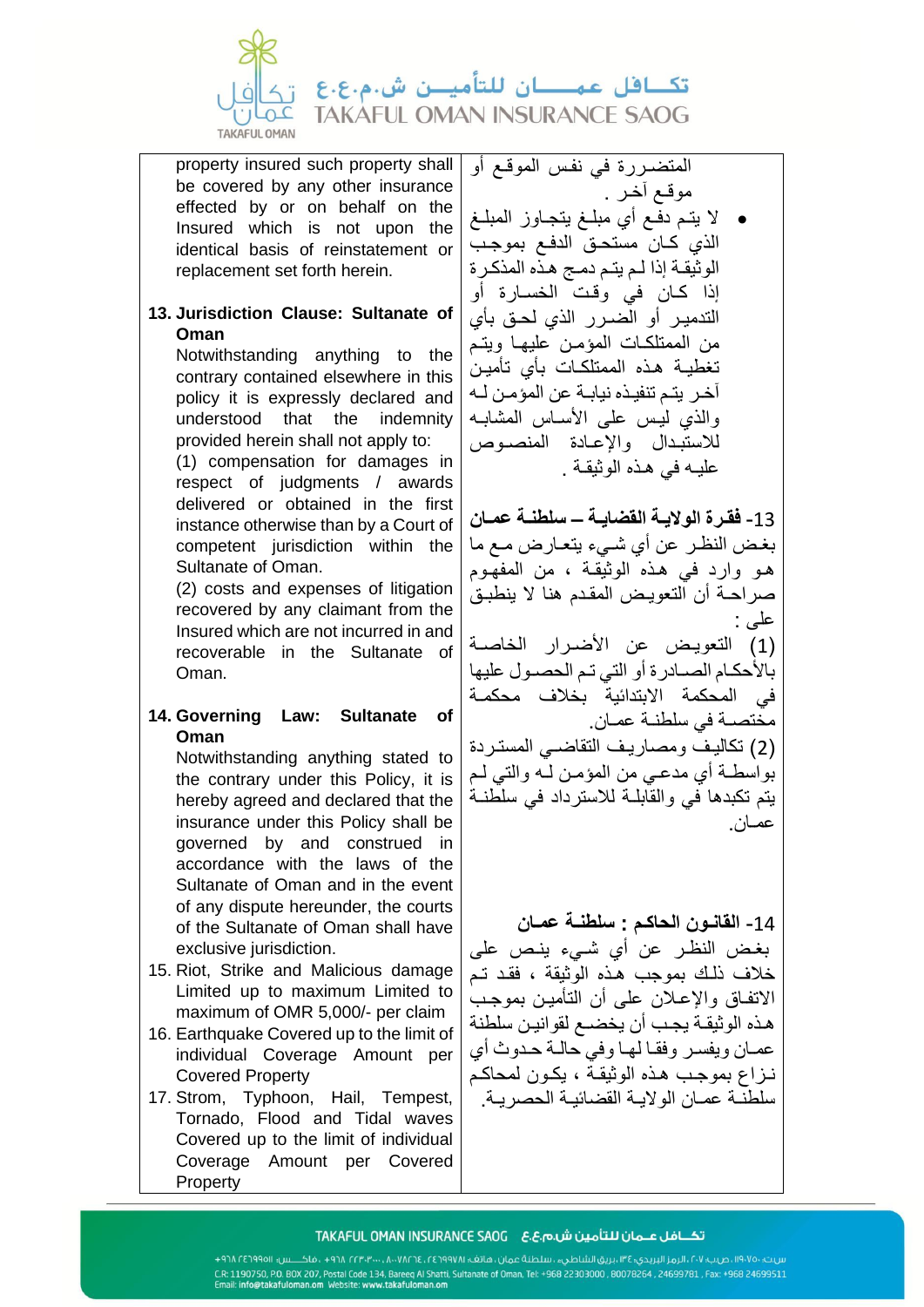

18. Claims preparation clause: Limit – 5% of the claim amount subject to maximum of OMR 1,000 in the occurrence

- 19. Fire Brigade charges and Fire Extinguishment charges - 5% of the claim amount subject to maximum of OMR 1,000 in the occurrence
- 20. Minimization of Loss Clause: 5% of the claim amount subject to maximum of OMR 1,000 in the occurrence

## **21. Subsidence & Landslide Extension Clause**

it is hereby agreed and declared that the insurance under this Policy, subject otherwise to all its terms, conditions, limitations and exceptions (except in so far as they may be hereby expressly varied) and the Special conditions specified below, shall extend to cover Loss or Damage to the property described in the Policy directly caused by Subsidence and / or Landslip

## **Special Conditions**

This insurance does not cover: -

1. loss of or damage to drains, watercourses, boundary walls, garden walls retaining walls, gates, posts of fences

2. loss or damage occasioned by or attributable to: -

a) Faulty design or construction of, or the removal or weakening of supports, to any building described in the Policy

b) Workmen engaged in making any structural alterations, additions or repairs to any building described in the policy.

-15 الشغـب ، األضـراب واألضـرار الكيديـة محـددة بحـد أقصـى 5,00 ريـال عمانـي لكـل مطالبـة .

تكـافل عمـــان للتأميــن ش.م.ع.ع **TAKAEUL OMAN INSURANCE SAOG** 

> -16 الزالزل مغطيـة حتى مبلـغ التغطيـة الفـردي لكـل ممتلكـات مغطـاة .

> -17 العواصـف ، األعاصيـر ، تورنادو ، الفيضانـات وموجات المـد والجـزر مغطـاة حتى مبلـغ التغطيـة الفرديـة لكـل ممتلكـات مغطـاة

> -18 بنـد إعـداد المطالبـات : الحـد – %5 من مبلـغ المطالبـة وفقـا لحـد أقصـى 1,000 ريـال عمانـي .

> -19 رسـوم فرقـة اإلطفـاء ورسـوم إطفـاء الحريـق – %5 من مبلـغ المطالبـة طبقـا لحـد أقصـى 1,000 ريـال عمانـي.

> -20 بنـد تقليـل الخسـارة : % من مبلـغ المطالبـة طبقـا لحـد أقصـى 1,000 ريـال عمانـي .

> -21 **فقـرة تمديـد الهبـوط و اإلنهيـار األرضـي** تـم االتفـاق واإلعـالن بموجب هـذه الوثيقـة أن التأميـن بموجـب هـذه الوثيقـة ، مـع مراعـاة جميـع الشـروط واألحكـام والقيـود واالستثنـاءات ) باستثنـاء ما قـد تكـون متغيـرة صراحـة بموجـب هـذه الوثيقـة ( والشـروط الخاصـة المحـددة أدنـاه ، يمتـد ليشمـل تغطيـة الخسـارة أو الضـرر للممتلكـات الموضحـة في الوثيقــة والناجمـة مباشـرة عن الهبـوط و / أو االنهيـار األرضـي .

> > **شـروط خاصـة**

ال يغطـي هـذا التأميـن :

####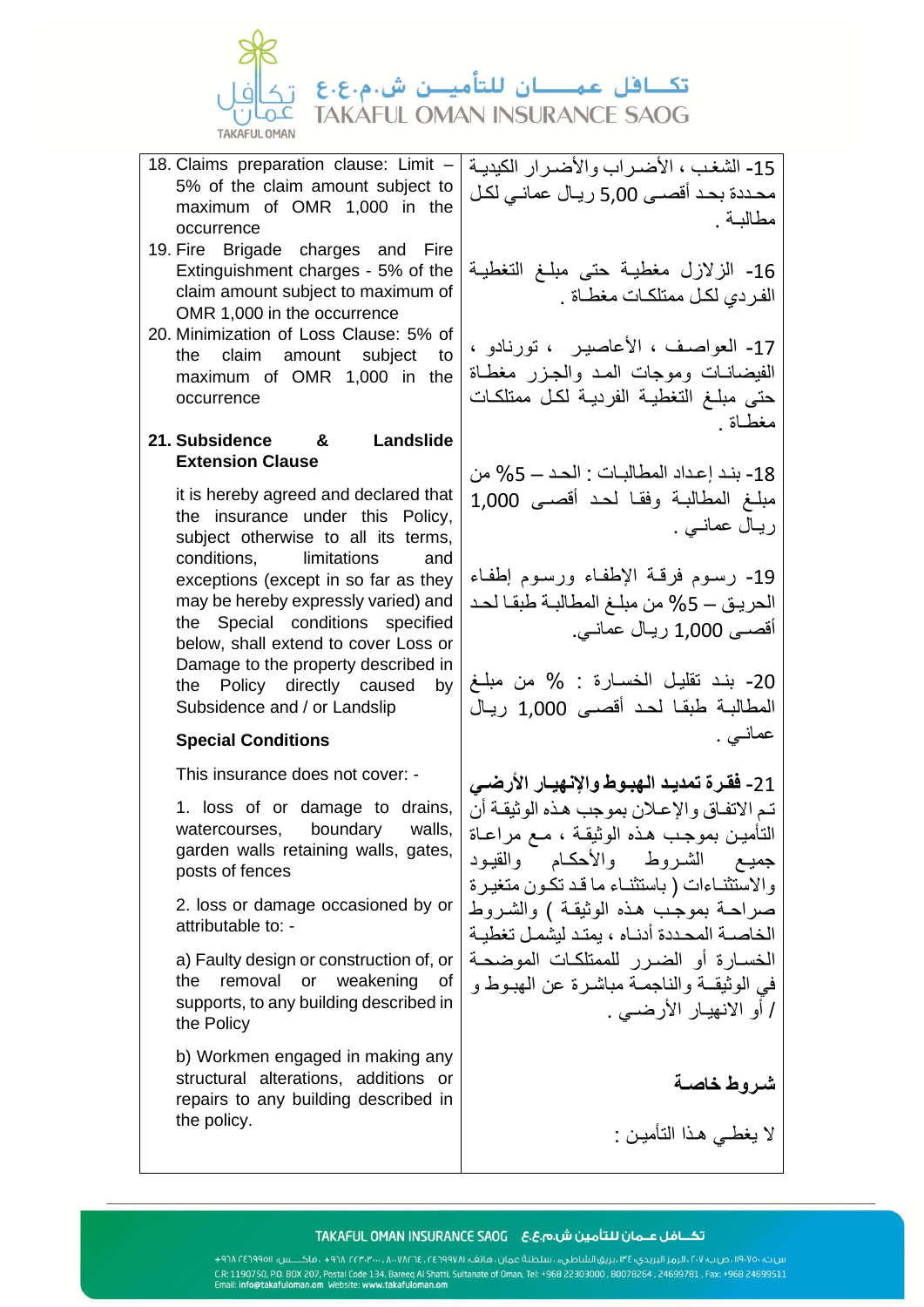

تكــاقل عهـــان للتأميــن ش.م.ع.ع **TAKAFUL OMAN INSURANCE SAOG** 

c) Excavations on or under the land on which the Property insured is situate.

3. The "Excess / Deductible" applicable to this insurance

It is a condition precedent to liability under this extension that they shall have Insured exercised all ordinary and reasonable precautions for the maintenance and safety of the property insured.

The liability of the Company under this Clause shall be limited to maximum of OMR 5,000/- per claim for the Covered **Property** 

Provided that the liability of the Company under this Policy shall in no case exceed:

(i) in the whole the total sum insured or in respect of any item its sum insured or any limit of liability stated in the Schedule at the time of the loss destruction or damage;

(ii) the sum insured (or limit) remaining after deduction for any loss destruction or damage occurring during the same period of insurance, unless the Company shall have agreed to reinstate any such sum insured (or limit).

## **Exclusions: -**

The Insurer will not indemnify the Insured in respect of:

1. a) electrical or mechanical breakdown or derangement of plant, machinery or

## Equipment

 b) deterioration of property due to change in temperature or humidity or failure or

 inadequate operation of an airconditioning cooling or heating system.

-1 خسـارة أو ضـرر المصارف والمجـاري المائيـة والأسـوار الخارجيـة وأسـوار الحديقـة واألسـوار االستناديـة والبوابـات وأعمـدة الحواجـز . -2 الخسـارة أو الضـرر الناجـم عن أو المنسـوب الي -: أ( خطـأ التصميـم أو البنـاء ، أو إزالـة أو .<br>ضعف الدعامـات لأي مبنـى موضـح في الوثيقـة . ب) العمـال الذيـن يقومـون بإجـراء أي تعديـالت هيكليـة ، إضافات أو تصليـح ألي مبنـى موضـوح في الوثيقـة . ت) الحفر يـات في أو تحـت الأرض التي يقـع عليهـا العقـار المؤمـن عليـه . -3 " المساهمـة / الخصـم " المطبـق علـى هـذا التأميـن . من الشـروط المسبقـة للمسئوليـة بموجـب هـذا التمديـد أن يكون المؤمـن قـد مارس جميـع االحتياطات العاديـة والتحوطـات المعقولـة لصيانـة وسالمـة الممتلكـات المغطـاة . تكـون مسئوليـة الشركـة بموجـب هـذه الفقـرة محـدودة بحـد أقصـى 5,000 ريـال عمانـي لكـل مطالبـة للممتلكـات المغطـاة . شريطـة أال تتجـاوز مسئوليـة الشركـة بموجـب هـذه الوثيقـة بأي حـال من األحـوال : )1( في المجمـوع ، المبلـغ اإلجمالـي لمبلـغ التأميـن أو فيما يتعلـق بأي فقـرة مبلـغ تأمينهـا أو أي حـد من المسئوليـة المنصـوص عليهـا في الجـدول في وقـت الخسـارة أو التدميـر أو الضـرر.

####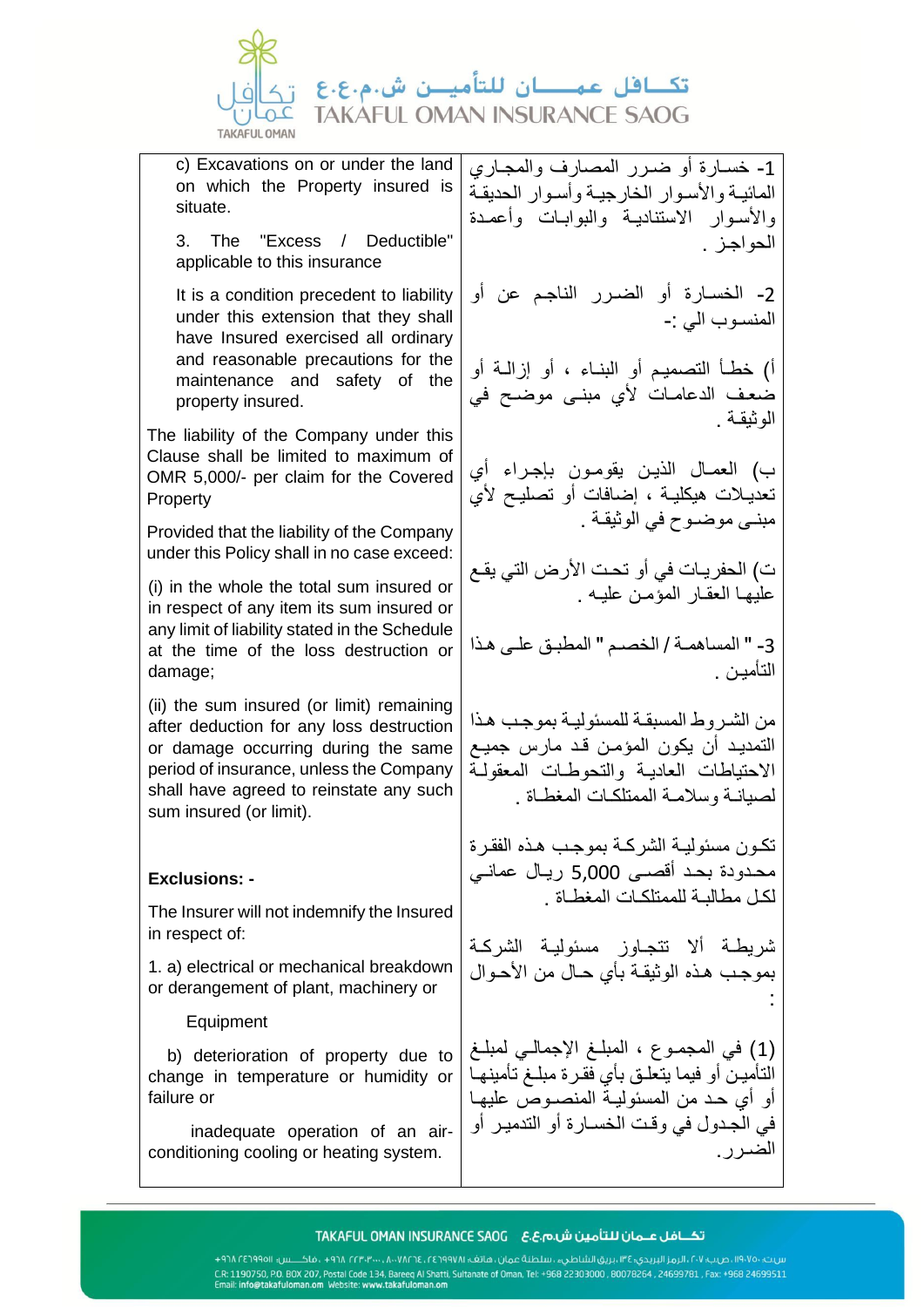

 c) subsidence, ground heave, landslip, erosion, settling or cracking

UNLESS EITHER (i) caused by

- i. Fire lightning
- ii. Explosion (for the purposes of this Exception "explosion" shall not mean the bursting or disruption of turbines compressors, transformers rectifiers, switchgear engine cylinders, hydraulic cylinders, flywheels or other moving parts subject to centrifugal force or boilers or economizers or other vessels machinery or apparatus in which pressure is used)
- iii. Aircraft or other aerial devices or articles dropped therefrom impact by vehicles watercraft locomotives or rolling stock earthquake
- iv. Storm, tempest, flood

OR

Resulting in the occurrence of any of the events in (I, ii & iii) above then the Insurers will only indemnify the participant under the terms of the Policy in respect of the resultant loss destruction or damage

2. loss destruction or damage to

- a) property in course of manufacture if such loss destruction or damage is sustained while the property is being actually worked on and directly resulting from such work
- b) property in course of construction or erection
- c) boilers economizers turbines or other vessels machinery or apparatus in which pressure is used or their contents resulting from their explosion or rupture

)2( مبلـغ التأميـن ) أو الحـد ( المتبقـي بعـد خصـم أي خسـارة أو تدميـر أو ضـرر يحـدث خـالل نفـس فتـرة التأميـن ، ما لـم توافـق الشركـة على إعـادة أي من مبلـغ التأميـن هـذا ) أو الحـد (. **االستثنـاءات : -**  ال تعـوض شركـة التأميـن المؤمـن لـه فيما يتعلـق باآلتـي : -1 أ( العطـل الكهربائـي أو الميكانيكـي أو التشويـش لآلالت أو المعـدات . ب( تدهـور الممتلكـات بسـبب تغييـر في درجـة الحـرارة أو الرطوبـة أو فشـل أو التشغيـل غيـر الكافـي لنظـام التبريـد أو التدفئـة . ت) هبـوط ، ارتفـاع الأرض ، انزلاق التربـة ، التعريـة أو التصـدع . ما لـم يكـن )1( سببهـا -1 الحريـق بسـبب البـرق . -2 االنفجـار ) ألغـراض هـذا االستثنـاء " االنفجـار" ال يعنـي انفجـار أو تعطـل ضواغـط التوربينـدات أو مقومـات المحوالت أو الأسطوانــات الـهيدروليكيــة أو العجــلات المتطايـرة أو األجـزاء المتحركـة األخـرى المعرضـة لقـوة الطـرد المركـزي أو الغلايـات أو المقتصـدات أو الأوانـي الأخـرى ، اآلالت أو األجهـزة التي يستخـدم فيهـا الضغـط ( . 3- الطائـر ات أو الأجهـز ة الجويـة الأخـر ي أو المـواد التي تتساقـط منهـا من جـراء اصطدامهـا بمركبـات القاطرات المائيـة أو وسائـط النقـل المتحـركـة .

-4 العواصـف واألعاصيـر والفيضانـات.

#### تكافل علمان للتأمين ش.م.ع.ع. TAKAFUL OMAN INSURANCE SAOG E.E.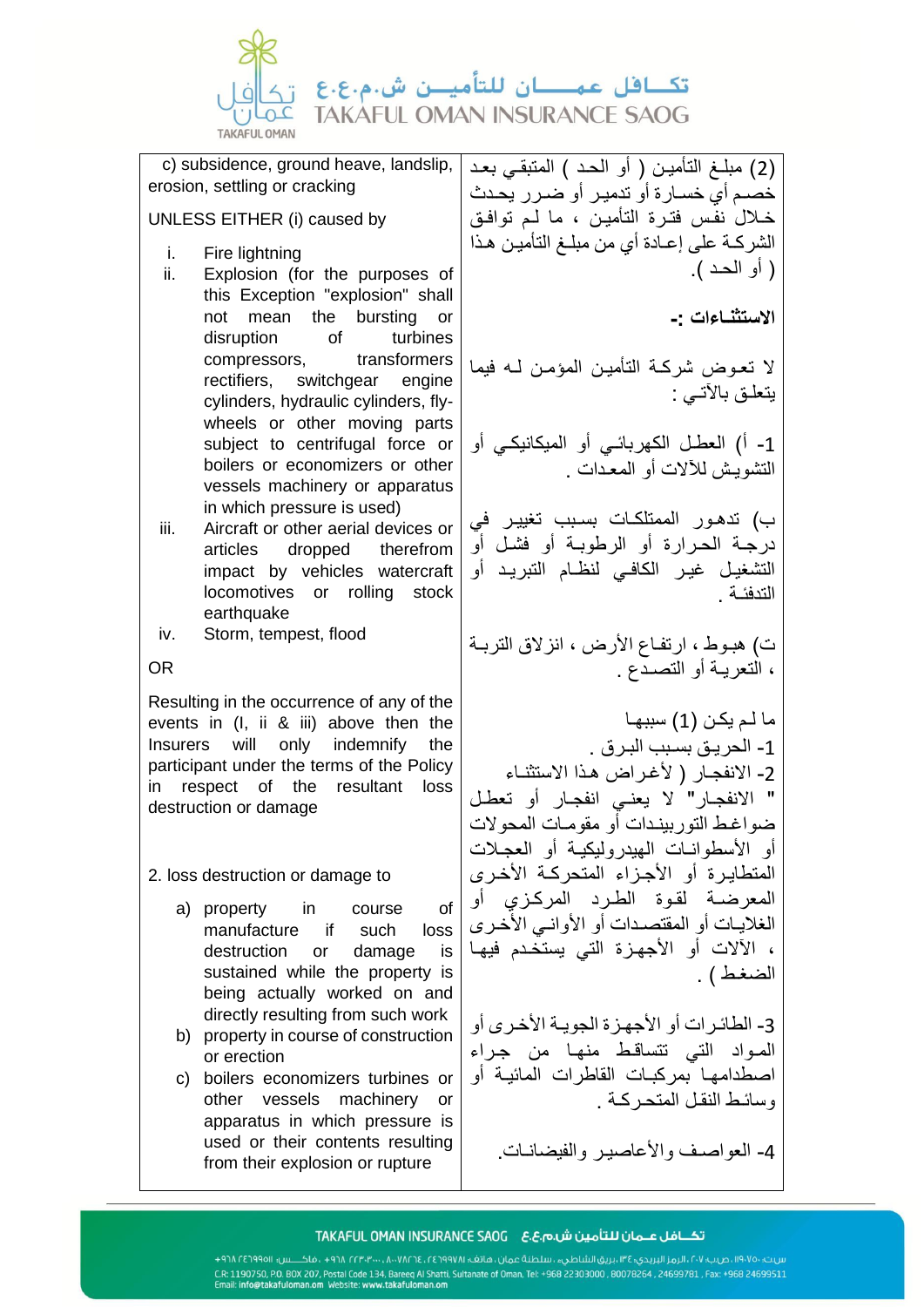

## تكــافل عمــــان للتأميــن ش.م.ع.ع **TAKAFUL OMAN INSURANCE SAOG**

أو ينتـج عن حـدوث أي من األحـداث الواردة في )1 ، 2 ، 3 ( أعـاله ، فإن شركـة التاميـن ستقـوم فقـط بتعويـض المشتـرك بموجـب شـروط الوثيقـة فيما يتعلـق بالخسـارة والتدميـر والضـرر الناتـج. -2 الخسـارة ، التدميـر أو الضـرر الذي يلحـق باآلتـي : أ) الممتلكـات فـي طـور التصنيـع إذا تـم تكبـد هـذه الخسـارة أو التدميـر أو الضـرر أثنـاء العمـل الفعلـي على الممتلكـات والناتجـة مباشـرة عن هـذا العمـل. ب( الممتلكـات فـي طـور البنـاء أو التشييـد. ت) تورينـدات الغلابـات أو ألأو عبـة أو الآلات أو الأجهزة الأخرى التي يستخدم فيهـا الضغـط أو محتوياتهـا الناتجـة عن انفجارهـا أو تمزقهـا . ث( االالت والمعـدات والماكينـات خـالل التركيـب والتفكيـك والتجميـع فيما يتعلـق بعمليـات إعـادة ضبطهـا . ج) المعدات الكهربائيـة أو الأسلاك الناتجـة عن تيـار كهربائـي ( بخـلاف البـرق ) . ح) الأمـوال ، الشيكـات والسبائـك والأدوات القابلـة للتداول واألوراق الماليـة من جميـع الأنـواع . خ) الحيوانـات ، زراعـة المحاصيل أو الأخشـاب الدائمـة . د) السـدو د و الخز انــات و الأر صـفـة و الـجسـو ر أو الأنفـاق . ذ( أي مركبـة مرخصـة لالستخـدام على الطرق وقاطـرة السكك الحديديـة ووسائـط النقـل المتحركـة ، مركبـة مائيـة أو طائـرة أو ممتلكـات متضمنـة في مركبـة مائيـة أو طائـرة. س( الممتلكـات أثنـاء النقـل بخـالف المبانـي الموضحـة في الجـدول . d) plant machinery or equipment during installation dismantling or the stripping down and assembly in respect of any re-sitting operations e) electrical equipment or wiring caused by electrical current (other than lightning) f) money cheque bullion negotiable instruments and securities of all kinds g) animals growing crops or standing timber h) dams reservoirs piers wharves jetties bridges or tunnels i) any vehicle licensed for road use railway locomotive and rolling stock watercraft or aircraft or property contained in water craft or aircraft j) property whilst in transit other than at any premises described in the schedule k) documents manuscripts business books or computer systems records for the value to the participant of the information contained therein HOWEVER, the Insurers will indemnify the Participant in respect of loss destruction or damage to i. documents manuscripts and business books but only for the value of the materials as stationery together with the cost of clerical labor expended in writing up ii. computer systems records but only for the value of the materials together with the costs and expenses necessarily incurred by the Participant in reproducing such records (excluding any costs or expense in connection with the production of information to be recorded therein)

#### تكــافل عــمان للتأمين ش.م.ع.ع TAKAFUL OMAN INSURANCE SAOG \_\_\_\_\_\_\_\_\_\_\_\_\_\_\_\_\_\_\_\_\_\_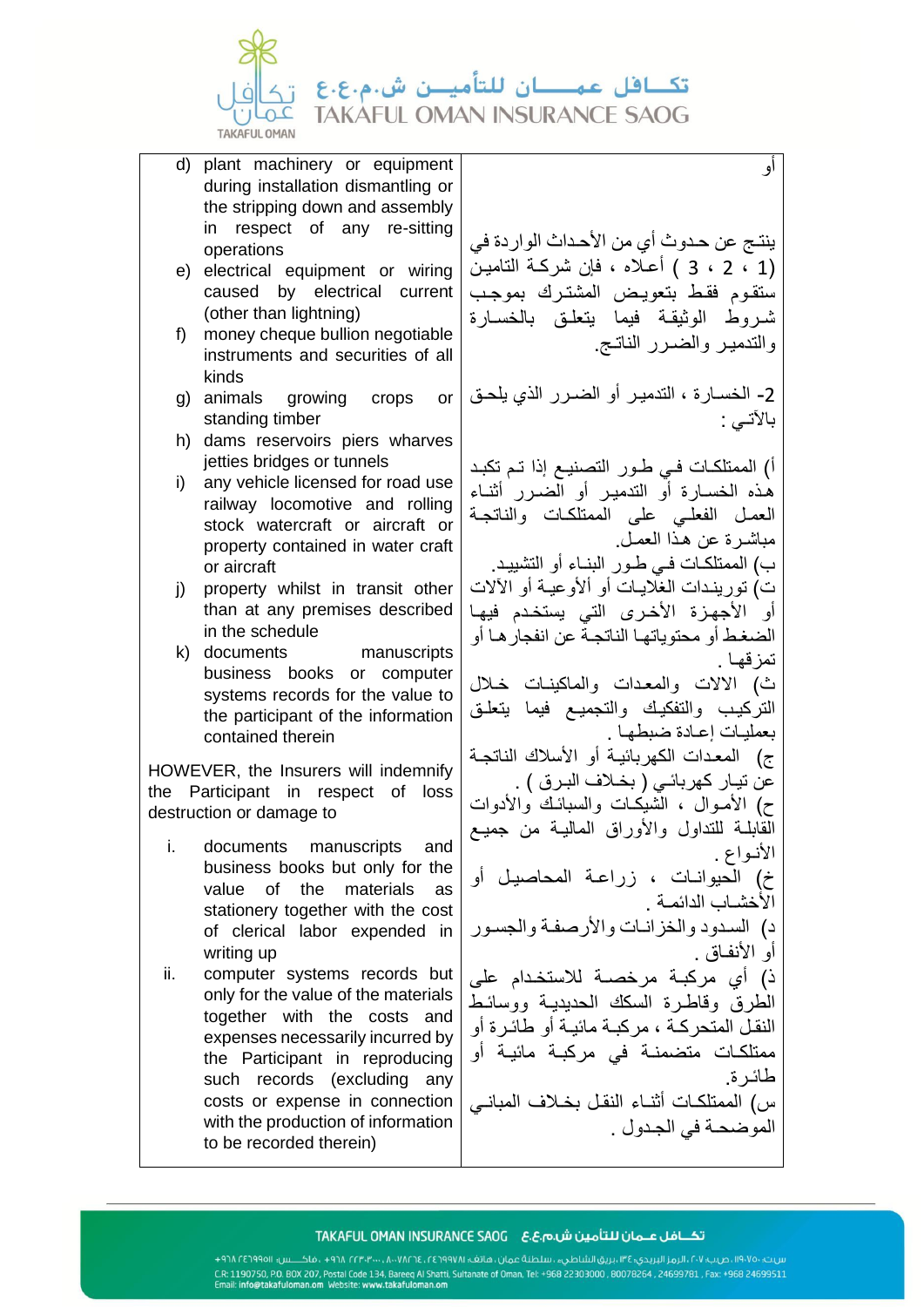

3. (a) consequential loss of any kind or description whatsoever

 (b) loss resulting from dishonesty fraudulent action trick device or other false

pretense

(c) loss resulting from theft unless accompanied by violence to persons or threat

 of violence or forcible and violent entry to or exit from the premises

(d) loss resulting from unexplained or mysterious disappearance or shortage

 revealed at any periodic inventory or shortages in the supply or delivery of

 materials or loss or shortage due to clerical or accounting error

 (e) the cost of replacing or rectifying defective materials workmanship design or

defect or omission in design plan or specification

(f) contamination pollution wear and tear corrosion vermin fungus rot gradual

 Deterioration deformation or distortion shrinkage evaporation loss of weight

 change in flavour colour texture or finish or action of light

(g) accidental breakage of glass

 (h) the cost of normal upkeep or normal making good

 (i) the freezing or solidification of molten material

(j) testing risks

ش( المستنـدات ، المخطوطـات ، دفاتـر األعمـال أو سجـالت أنظمـة الحاسـب اآللـي لقيمـة المعلومات الواردة فيهـا للمشتـرك .

ومـع ذلـك ، سـوف تقـوم شركـة التأميـن بتعويـض المشتـرك فيما يتعلـق بالتلـف أو الضـرر الذي يلحـق باآلتـي :

-1 المستنـدات ، المخطوطات ودفاتـر األعمـال لكـن فقـط لقيمـة المـواد كقرطاسيـة باإلضافـة الي تكلفـة العمالـة الكتابيـة المنفقـة في الكتابـة .

-2 سجـالت أنظمـة الحاسـب اآللـي ولكـن فقـط لقيمـة المـواد باإلضافـة الي التكاليـف والمصروفات التي يتكبدهـا المشتـرك بالضـرورة في إعـادة انتـاج هـذه السجـالت ) باستثنـاء أي تكاليـف أو مصاريـف فيما يتعلـق بانتـاج المعلومـات التي سيتـم تسجيلهـا فيها (

-3 )أ( الخسـارة التبعيـة من أي نـوع أو وصـف. )ب( الخسـارة الناتجـة عن عمـل احتيالـي بجهـاز خدعـة أو خـداع آخـر . )ت( الخسـارة الناتجـة عن سرقـة ما لـم تقتـرن بالعنـف ألشخـاص أو التهديـد بالعنـف أو الدخـول أو الخـروج بالقـوة من المبانـي . )ث( الخسـارة الناتجـة عن االختفـاء أو النقـص غيـر المبـرر أو الغامض والذي تـم اكتشافـه في أي جـرد دوري للمخـزون أو نقـص في توريـد أو تسليـم المـواد أو الخسـارة أو النقـص بسبـب خطأ كتابـي أو محاسبـي . )ج( تكلفـة استبـدال أو تصحيـح الخلـل في تصميـم المـواد أو عيـب في خطـة التصميـم

)ح( التلـوث والبلـي والتمـزق ، التآكـل ، فطريـات الحشـرات التي ال تتدهـور أو تتشـوه بشكـل تدريجـي أو االنكمـاش أو التبخـر أو

أو المواصفـات.

####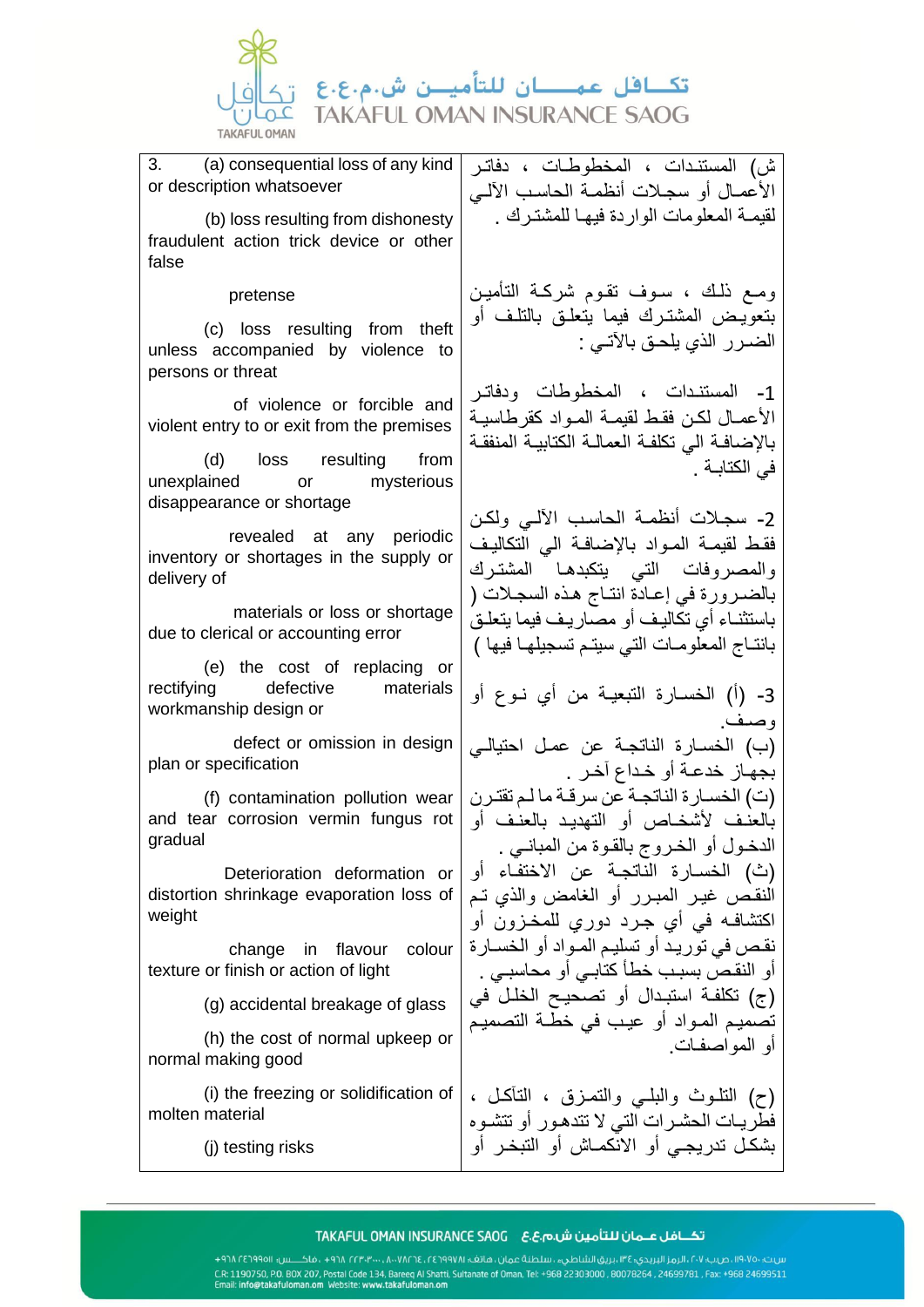

| (k) Loss Or Damage By Chemical<br>Or Biological Release Or Exposure Of<br>Any Kind                                                                                                                                                                                                                                                                                                                                                         | فقدان الموزن أو التغيير في النكهة ، لمون<br>النسيج أو التشطيب أو تأثير الضـوء.                                                                                                                                                                                                                                                                                                        |
|--------------------------------------------------------------------------------------------------------------------------------------------------------------------------------------------------------------------------------------------------------------------------------------------------------------------------------------------------------------------------------------------------------------------------------------------|---------------------------------------------------------------------------------------------------------------------------------------------------------------------------------------------------------------------------------------------------------------------------------------------------------------------------------------------------------------------------------------|
| (I) Third Party Liability.                                                                                                                                                                                                                                                                                                                                                                                                                 | (خ) الكسر العرضـي للزجـاج .                                                                                                                                                                                                                                                                                                                                                           |
| 4. Loss destruction or damage by storm,<br>tempest, water, hail, frost or snow to<br>property                                                                                                                                                                                                                                                                                                                                              | (د) تكلفة الصيانة العادية أو التصليح<br>الاعتيادي.                                                                                                                                                                                                                                                                                                                                    |
| a) in the open (other than buildings                                                                                                                                                                                                                                                                                                                                                                                                       | (ذ) تجميد أو تصلب المواد المنصهرة .                                                                                                                                                                                                                                                                                                                                                   |
| structures and plant designed to<br>exist and operate in the open)<br>b) contained in open-sided                                                                                                                                                                                                                                                                                                                                           | (ذ) اختبـار المخاطـر .                                                                                                                                                                                                                                                                                                                                                                |
| buildings                                                                                                                                                                                                                                                                                                                                                                                                                                  | (س) الخسارة أو الضرر بسبب الانبعاث<br>ر __<br>الكيميائــي أو البيولوجــي أو التعرض لأي                                                                                                                                                                                                                                                                                                |
| UNLESS so described and specifically<br>insured as a separate item in the Plan                                                                                                                                                                                                                                                                                                                                                             | نـوع منها.                                                                                                                                                                                                                                                                                                                                                                            |
| 5. The amount stated in the Schedule as<br>the Deductible in respect of each and                                                                                                                                                                                                                                                                                                                                                           | (ش) مسئولية الطرف الثالث .                                                                                                                                                                                                                                                                                                                                                            |
| every occurrence or a series<br>οf<br>occurrences consequent on<br>or<br>attributable to one source or original<br>cause giving rise to loss destruction or<br>damage the subject of indemnity under<br>this policy                                                                                                                                                                                                                        | 4- الخسـارة أو الدمـار أو الضـرر النـاتـج عن<br>العاصفة أو الأعاصير أو الميـاه أو البـرد أو<br>الصقيع التي تلحق بالممتلكات<br>أ) في العراء ( بخلاف هياكل المباني<br>والألات المصممة للخروج والعمل في                                                                                                                                                                                  |
| 6. any loss destruction or damage<br>directly or indirectly occasioned by or<br>through or in consequence of:                                                                                                                                                                                                                                                                                                                              | العراء ) .<br>ب) الموجـودة في المبانــي المفتوحــة .                                                                                                                                                                                                                                                                                                                                  |
| a) war invasion act of foreign enemy<br>hostilities or warlike operations<br>(whether war be declared or not)                                                                                                                                                                                                                                                                                                                              | ما لـم يتـم وصـف ذلك والتأميـن عليـه بشكـل<br>خــاص كبنـد منفصــل في الخطــة .                                                                                                                                                                                                                                                                                                        |
| civil war<br>b) mutiny civil commotion assuming<br>the proportions of or amounting<br>a popular rising military<br>to<br>insurrection rebellion revolution<br>military or usurped power or any<br>act of any person acting on behalf<br>of or in connection with any<br>organization with activities<br>directed towards the overthrow<br>by force of the Government de<br>jure or de facto or to the<br>influencing of it by terrorism or | 5- المبلــغ المبيــن في الـجـدول بـاعتبــار ة المبلــغ<br>القابـل للخصـم فيما يتعلـق بكـل حادثــة أو<br>سلسلــــــة من الأحــداث التي تنجــم عن أو تـعـــزى<br>الى مصدر واحد أو سبب أصلـى يؤدي الى<br>خسارة أو تدمير أو ضىرر موضىوع<br>التعويض بموجب هذه الوثيقة .<br>6- أي خسـارة أو تدميـر أو ضـرر نـاتـج بشكل<br>مباشـر أو غيـر مباشـر عن أو من خـلال أو<br>نتيجــة لمـا يـأتــى : |
| violence                                                                                                                                                                                                                                                                                                                                                                                                                                   |                                                                                                                                                                                                                                                                                                                                                                                       |

####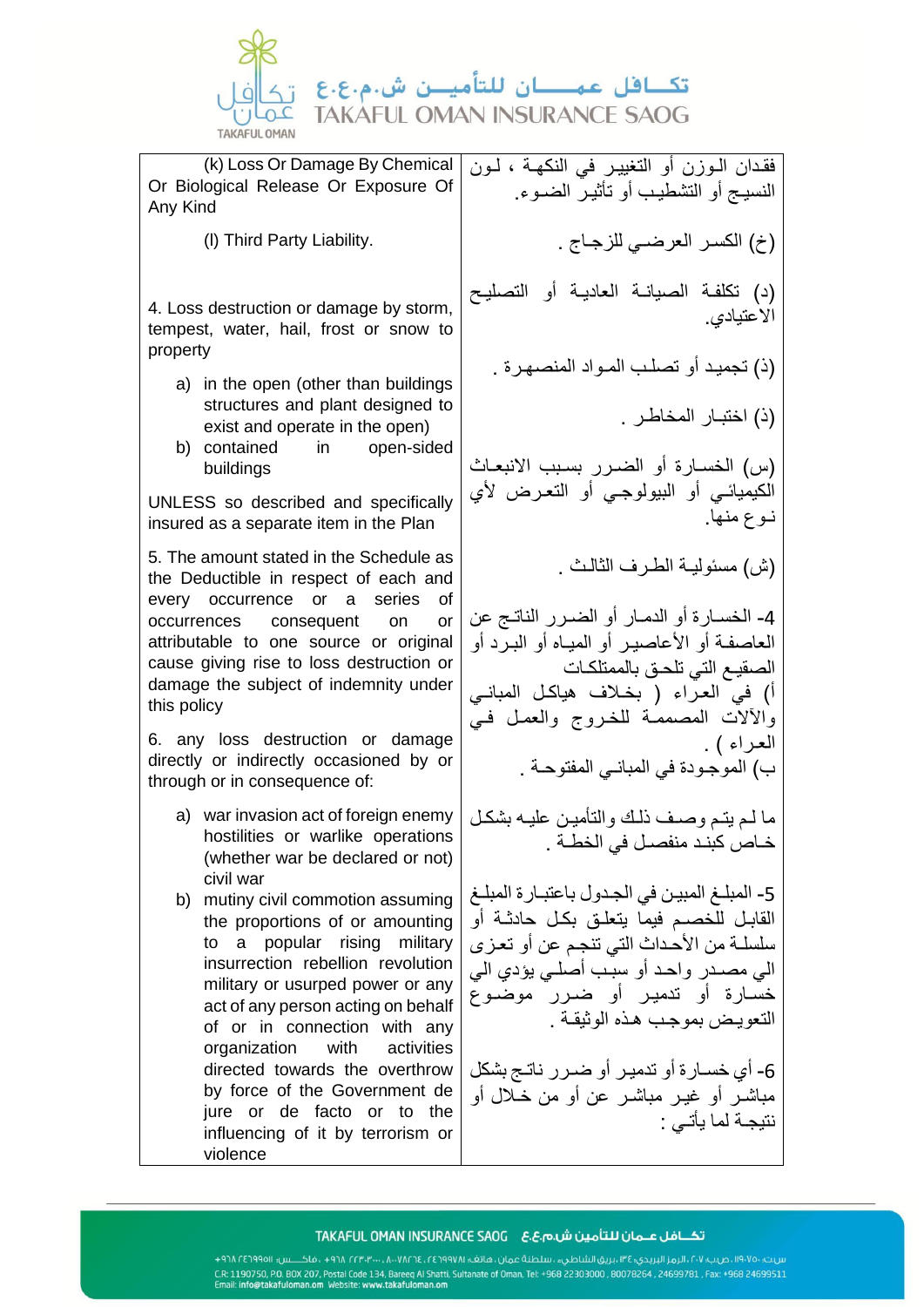

in

تكــاقل عهـــان للتأميــن ش.م.ع.ع **TAKAFUL OMAN INSURANCE SAOG** 

أ) الحرب ، الغزو ، الأعمـال الحربيـة العدائيـة للعـدو الأجنبـي أو العمليـات شبـه الحربيـة ( سـواء تـم إعـلان الحـرب أم لا ) الحـر ب الأهليـة. ب( االضطرابات المدنيـة والتمـرد الذي يرتقـي الي انتفاضـة شعبيـة ، تمـرد عسكـري أو ثـورة عسكريـة أو اغتصـاب السلطـة بالقـوة أو أي تصـرف ألي شخـص يعمـل نيابـة عن أو في سيـاق أي منظمـة ذات أنشطـة موجهـة نحـو اإلطاحـة بالقـوة على حكومـة أو التأثيـر عليهـا باإلرهـاب أو العنـف . ت( )1( التجريـد الدائـم أو المؤقـت من الملكيـة الناتـج عن مصـادرة ، تأميـم أو االستيـالء عليهـا من قبـل أي سلطـة مشكلـة بشكـل قانونـي . )2( التجريـد الدائـم أو المؤقـت ألي مبنـىى ناتـج عن الحيـازة الغير مشروعـة لهـذا المبنـى من قبـل أي شخـص . شريطـة أال يتـم إعفـاء شركـة التأميـن من أي مسئوليـة تجـاه المؤمـن لـه فيما يتعلـق باألضـرار الماديـة للممتلكـات المؤمـن عليهـا والتي تحـدث قبـل التجريـد من الملكيـة أو أثنـاء التجريـد المؤقـت وبخـالف ذلـك يتـم التأميـن بموجـب الوثيقـة . )ث( تدميـر الممتلكـات بأمـر أي هيئـة عامـة . في أي دعـوى أو إجـراء آخـر حيـث تزعـم شركـة التأميـن بسـبب أحكـام االستثنـاءات 6 )أ( و 6 )ب( أعـاله أن الخسـارة أو التدميـر أو الضـرر غيـر مغطـى بموجـب هـذا التأميـن ، فإن عـبء اثبـات تغطيـة هـذه الخسـارة أو التدميـر أو الضـرر يقـع على عاتـق المشتـرك. -7 أي خسـارة أو تدميـر أو ضـرر ناتـج بشكـل مباشـر او غيـر مباشـر عن أو نتيجـة لآلتـي : c) (i) permanent or temporary dispossession resulting from confiscation nationalization commandeering or requisition by any lawfully constituted authority. (ii) permanent or temporary dispossession of any building resulting from the unlawful occupation of such building by any person provided that the Insurers are not relieved of any liability to the Insured respect of physical damage to the Property Insured occurring before dispossession or during temporary dispossession which is otherwise Insured by this Policy (d) the destruction of property by order of any public authority In any action suit or other proceeding where the Insurers allege that by reason of the provisions of Exceptions 6(a) and 6 (b) above any loss destruction or damage is not covered by this insurance the burden of proving that such loss destruction or damage is covered shall be upon the participant 7. any loss destruction or damage directly or indirectly caused by or arising from or in consequence of or contributed to by: a. nuclear weapons material b. ionizing radiations or contamination by radioactivity from any nuclear fuel or from any

#### تكافل علمان للتأمين ش.م.ع.ع. TAKAFUL OMAN INSURANCE SAOG E.E.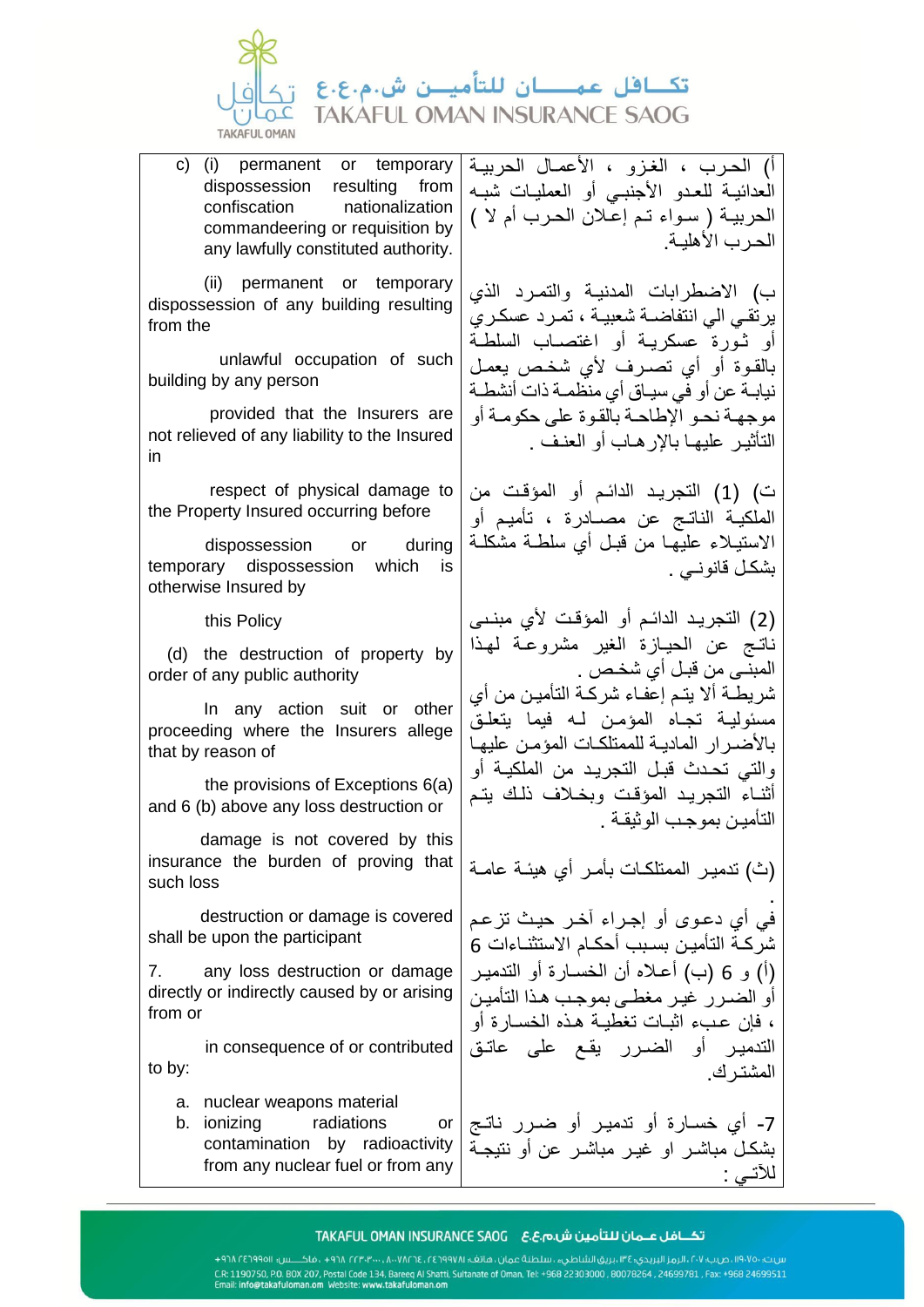

تكــاقل عهـــان للتأميــن ش.م.ع.ع **TAKAFUL OMAN INSURANCE SAOG** 

nuclear waste from the combustion of nuclear fuel solely for the purpose of this Exception 7 (b) combustion shall include any self sustaining process of nuclear fission

8. Any loss destruction or damage directly or indirectly caused by water below the

 surface of the ground including such water which exerts pressure on or seeps or

 leaks through a building sidewalk driveway foundation swimming pool or other

structure.

- Contents, records and Documents.
- **Explosives**
- **Coal**
- Bullion, unset precious stones, ornaments and Jewellery
- Any curios or work of art for an amount exceeding RO100 or currency equivalent.
- Manuscripts, plans, drawings or designs, patterns, models or moulds
- Securities, obligations or documents of any kind, stamps, coins or paper money, cheques, books of account or other business books, computer system records.
- Losses caused by insufficient ventilation, air circulation, deterioration of stock
- Losses of weight, shrinkage, change in texture, flavor or finish.
- Inventory / Mysterious losses
- Smoke damage
- Wear and tear, gradual deterioration, modification of flavor, color, structure, corrosion, damage due to dust or humidity, or caused by mould, vermin, insects
- Faulty design, Faulty material, Faulty manufacturing

أ- مـواد األسلحـة النوويـة . ب - اإلشعاعات المؤينـة أو التلـوث عن طريـق النشـاط اإلشعاعـي من أي وقـود نـووي أو من أي نفايـات نـوويـة من احتـراق وقـود نـووي ، فقط لأغـراض هـذا الاستثناء 7 (ب) يجب أن يشمـل االحتـراق أي عمليـة ذاتيـة لالنشطـار النـووي.

-8 أي خسـارة أو تدميـر أو ضـرر ناتـج بشكـل مباشـر أو غيـر مباشـر عن الميـاه الموجـودة أسفـل سطـح األرض بما في ذلـك الميـاه التي تمـارس الضغـط أو تتسـرب من خـالل أسـاس المبنـى ، بركـة السباحـة أو الهباكـل الأخـرى .

- المحتويـات ، السجـالت والمستنـدات.
	- المتفجـرات
		- الفحـم
- السبائـك ، األحجـار الكريمـة والحلـي والمجوهـرات.
- التحـف أو األعمـال الفنيـة بمبلـغ يتجـاوز 100 ريـال عمانـي أو ما يعادلـه من عملـة .
- المخطوطـات ، الخـطط ، الرسومـات أو التصاميـم أو الأنمـاط أو النمـاذج أو القوالـب
- المخطوطـات ، الخـطط ، الرسومـات أو التصاميـم أو الأنمـاط أو النمـاذج أو القوالـب .
- األوراق الماليـة ، االلتزامـات أو المستنـدات من أي نـوع ، الطوابـع أو العمالت المعدنيـة أو النقـود الورقيـة أو الشيكـات أو دفاتـر الحسابـات أو دفاتـر الأعمـال الأخـر ي أو سجـلات أنظمـة الحاسـب اآللـي .
- الخسائـر الناجمـة عن عـدم كفايـة التهويـة ، دوران الهـواء ، تدهـور المخـزون .

#### تكــافل عــمان للتأمين ش.م.ع.ع. TAKAFUL OMAN INSURANCE SAOG \_\_\_\_\_\_\_\_\_\_\_\_\_\_\_\_\_\_\_\_\_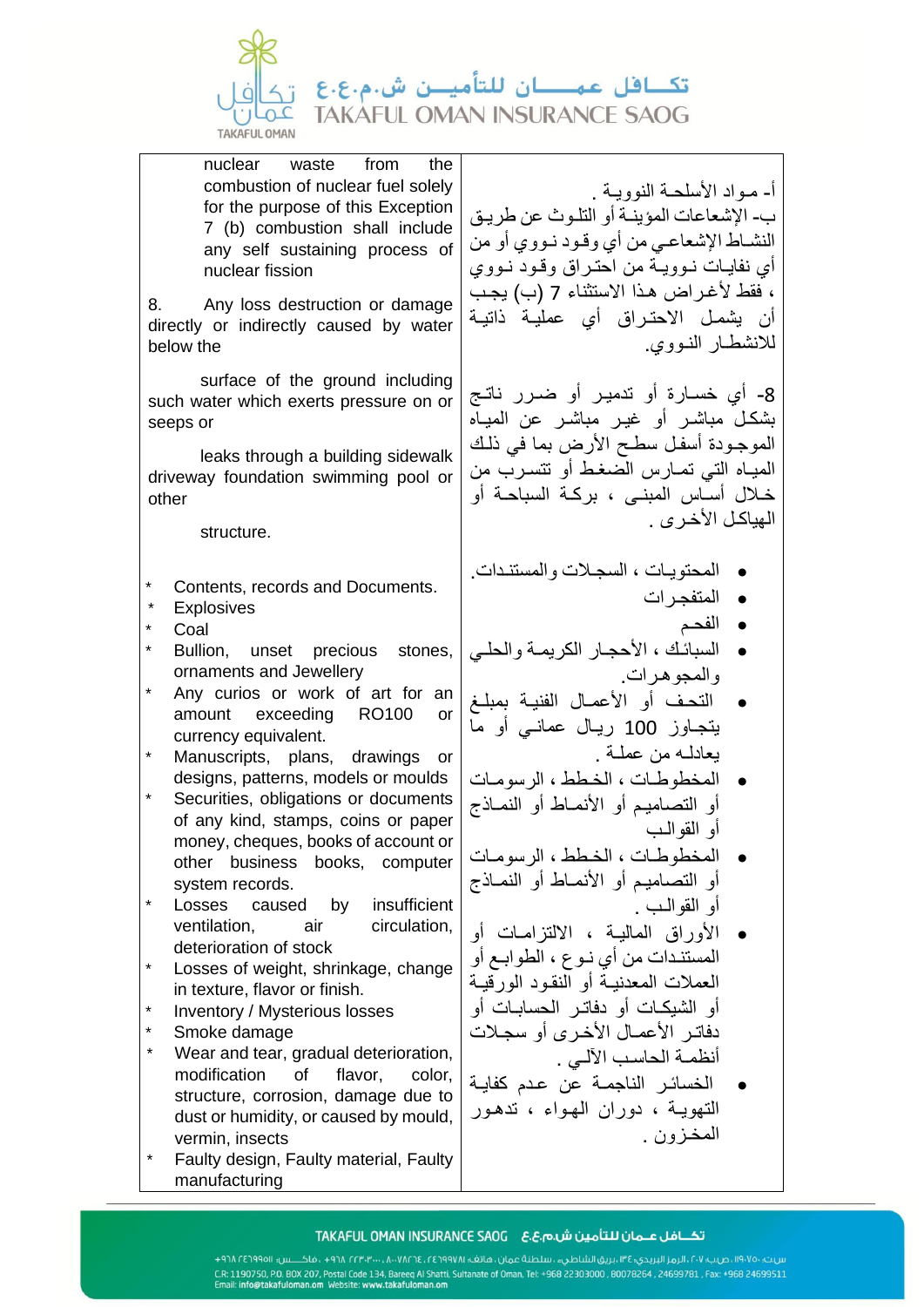

تكـافل عمـــان للتأميــن ش.م.ع.ع **TAKAFUL OMAN INSURANCE SAOG** 

- Excluded properties: Overhead transmission and distribution lines, and their supporting structures,
- Underground piping outside of insured premises, totally unoccupied risk locations, Buildings being demolished, Land and water, growing crops
- Excluding any Direct or Indirect Infectious / Contagious Disease exposures
- Confiscation, requisition by the order of Government, Public or local authority
- **Fraud and Dishonesty**
- Agricultural crop
- Consequential loss of any kind
- Deterioration of property due to change in temperature or humidity or failure
- Damage to Electrical equipment or wiring caused by electrical current (other than lightning)
- \* Electrical or mechanical breakdown or derangement
- Loss destruction or damage caused by or contributed to by nuclear material, ionizing radiation, contamination by radioactivity etc.
- Loss destruction or damage is sustained while the property is being actually worked on and directly resulting from such work
- Loss or damage to property in the open due to atmospheric perils
- Loss resulting from theft unless accompanied by violence or threat of use of violence
- Loss resulting from unexplained or mysterious disappearance
- Property in transit
- Livestock and all consequential loss resulting there from
- **Contingent Business Interruption**
- CORONAVIRUS EXCLUSION
- Political risks exclusion clause
- Third party liability
- Sanctions Limitation and Exclusion Clause
- فقـدان الـوزن ، االنكمـاش ، تغييـر الملمـس ، النكهـة أو التشطيـب .
	- الجـرد / الخسائـر الغامضـة .
		- ضـرر الدخـان .
- البلـي والتمـزق ، التدهـور التدريجـي ، تعديـل النكهـة ، اللـون ، الهيكـل ، التآكل ، التلـف الناتـج عن الغبـار أو الرطوبـة أو بسـبب العفـن أو الهـوام ) حشـرات طفيليـة ( .
- التصميـم المعيـب ، المـادة المعيبـة والتصنيـع المعيـب .
- الخصائـص المستبعـدة : خطـوط النقـل والتوزيـع العلويـة ، الهياكـل الداعمـة لهـا .
- األنابيـب تحـت األرض خـارج المبانـي المؤمـن عليهـا ، مخاطـر المواقـع الغيـر مأهولة بالكامـل والمبانـي التي يتـم هدمهـا . األراضـي والميـاه وزراعـة المحاصيـل.
- استثنـاء حـاالت التعـرض المباشـر أو غيـر المباشـر لألمـراض المعديـة.
- المصـادرة واالستيـالء بأمـر من حكومـة أو هيئـة عامـة أو محليـة .
	- االحتيـال وعـدم األمانـة .
		- المحاصيـل الزراعيـة .
	- الخسـارة التبعيـة من أي نـوع.
- تدهـور الممتلكـات بسبب تغييـر في درجـة الحـرارة أو الرطوبـة .
- ضـرر المعـدات الكهربائيـة أو األسـالك بسـبب تيـار كهربائـي ) بخـلاف البـرق).
- العطـل الكهربائـي أو الميكانيكـي أو التشويـش .
- الخسـارة ، التدميـر أو الضـرر الناجـم عن المـواد النوويـة أو اإلشعـاع المؤيـن أو التلـوث بالنشـاط اإلشاعـي ... الخ.
- الخسـارة أو التدميـر أو الضـرر أثنـاء العمـل الفعلـي على الممتلكات والتي تنتـج مباشـرة عن هـذا العمـل.

#### تكــافل عــمان للتأمين ش.م.ع.ع. TAKAFUL OMAN INSURANCE SAOG \_\_\_\_\_\_\_\_\_\_\_\_\_\_\_\_\_\_\_\_\_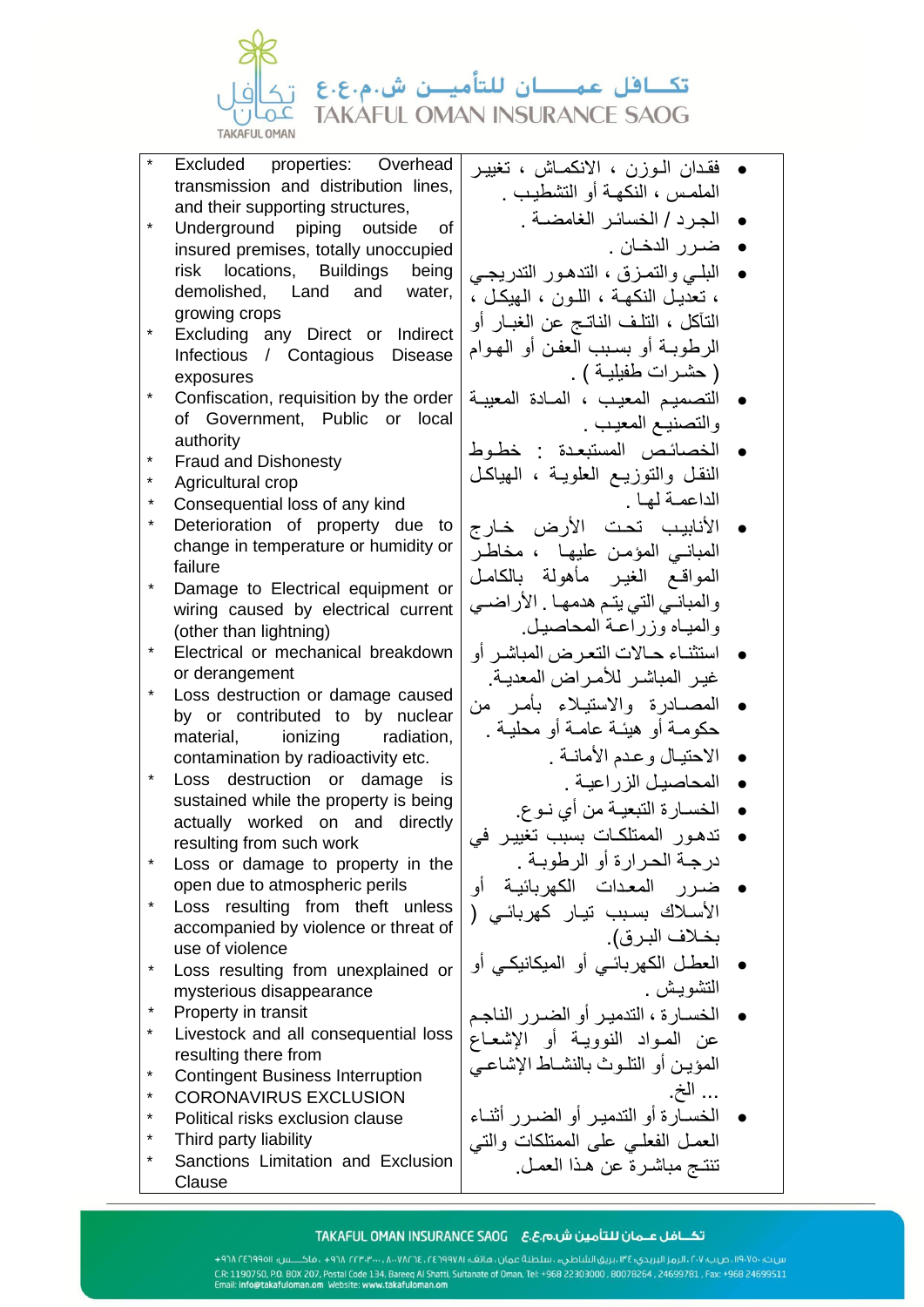

تكافل عمــان للتأميــن ش.م.ع.ع **TAKAFUL OMAN INSURANCE SAOG** 

- War and Civil War Exclusion Clause
- Nuclear Energy Risks Exclusion Clause
- Nuclear / Chemical/Biological Exclusion Clause
- **Terrorism Exclusion Clause**
- Seepage, Pollution and Contamination Clause
- **Radioactive Exclusion Clause**
- **Computer Loss General Exclusion**
- Information Technology Clarification Agreement
- Underground Plant and equipment's / Mining Works
- Total asbestos exclusion
- Other than RCC construction
- \* Excluded properties: Underground mines and mining equipment, Overhead transmission and distribution lines, and their supporting structures, Underground piping outside of insured premises, totally unoccupied risk locations, Buildings being demolished, Land and water, growing crops, forests & Cultures, Live Plants, Seeds, Trees, Nursery Animals and livestock, Motor vehicles if licensed for use outside the premises, Prototypes including experimental production lines, Cash and Valuables, Information, data, drawings, files, records, models, moulds, Air, sea, river and lake navigation crafts, trains and any rail/road, rolling stock, Offshore fixed asset, Space vehicles, Satellites and launch sites, Completed civil works like dikes, bridges, docks, wharves, quays, canals, roads, tunnels, and rail, roads, Rubbish goods and scrapped properties

## **GENERAL EXCLUSIONS**

- خسـارة أو ضـرر الممتلكـات في العـراء بسـبب المخاطـر الجويـة .
- الخسـارة الناتجـة عن السرقـة ما لـم تكـن مصحوبـة بالعنـف أو التهديـد باستخـدام العنـف .
- الخسـارة الناشئـة من االختفـاء الغيـر مبـرر أو الغامـض .
	- الممتلكـات في العبـور .
- الثـروة الحيوانيـة وكـل الخسائـر الناتجـة عنهـا .
	- االنقطـاع الطـاريء لألعمـال .
		- استبعـاد فيـروس كورونـا .
	- فقـرة استبعـاد المخاطـر السياسيـة.
		- مسئوليـة الطـرف الثالـث .
		- فقـرة تقييـد واستبعاد العقوبـات .
- فقـرة استبعـاد الحـرب والحـرب األهليـة.
- فقـرة استبعـاد مخاطـر الطاقـة النوويـة.
- فقـرة استبعـاد المـواد النوويـة / الكيميائيـة والبيولوجيـة .
	- فقـرة استبعـاد اإلرهـاب .
	- فقـرة استبعـاد التسـرب والتلـوث.
	- فقـرة استبعـاد النشـاط اإلشعاعـي .
- االستبعـاد العـام ل ٍخسـارة الحاسـب اآللـي.
- اتفاقيـة توضيـح تقنيـة المعلومـات.
- المعـدات واآلالت تحـت األرض / أعمـال التعديـن .
	- االستبعـاد الكامـل لالسبستـوس
- بخـالف التشييـد بالخرسانـة الأسمنتيـة المسلحـة
- الخصائـص المستبعـدة : المناجـم تحت األرض ومعـدات التعديـن وخطـوط النقـل والتوزيـع العلويـة والهياكـل الداعمـة لهـا واألنابيـب تحـت األرض خارج المبانـي المؤمـن عليهـا ومواقـع الخطـر غيـر المأهولـة والمبانـي التي يتـم هدمهـا ، األراضـي والميـاه وزراعـة

#### تكــافل عــمان للتأمين ش.م.ع.ع. TAKAFUL OMAN INSURANCE SAOG \_\_\_\_\_\_\_\_\_\_\_\_\_\_\_\_\_\_\_\_\_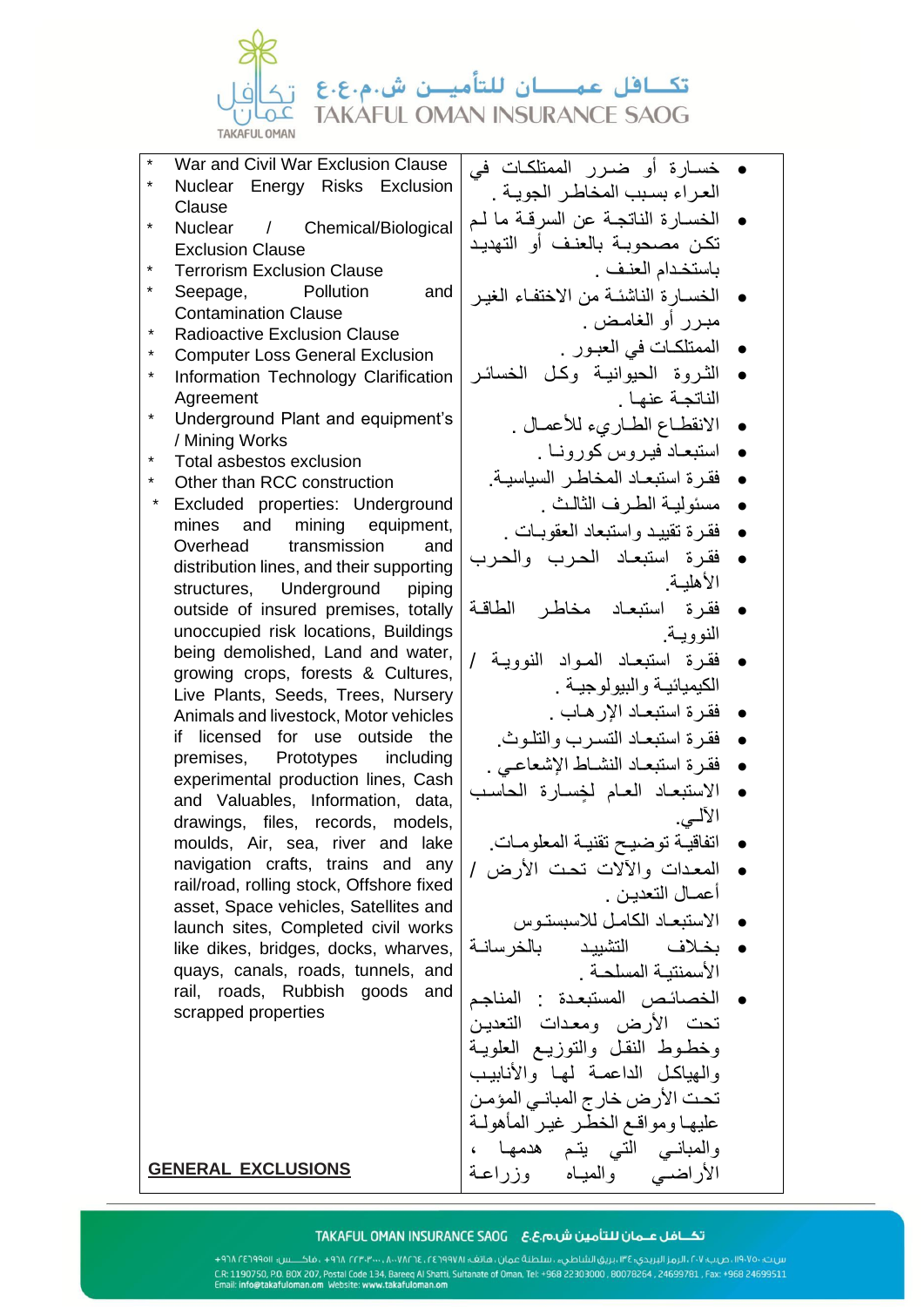

## **POLITICAL RISK EXCLUSION CLAUSE**

Notwithstanding any provision to the contrary within this agreement or any endorsement thereto it is agreed that this agreement excludes loss, damage, cost or expense of whatsoever nature directly or indirectly caused by, resulting from or in connection with any of the following regardless of any other cause or event contributing concurrently or in any other sequence to the loss:

- a. War, invasion, acts of foreign enemies, hostilities or war like (whether war be declared or not), civil commotion assuming the proportions of or amounting to an uprising, military or usurped power, or
- b. Any act of terrorism. For the purpose of this clause an act of terrorism means an act including but not limited to the use of force or violence and / or the threat thereof, of any person or group(s) of persons, whether acting alone or on behalf of or in connection with any ethnic purposes or similar reasons including the intention to influence any government and / or to put the public, or any section of the public, in fear.
- c. Confiscation, equisition, sequestration, nationalization, or similar act.

This clause also excludes loss, damage, cost or expense of whatsoever nature directly or indirectly caused by, resulting from or in connection with any action taken in controlling, preventing, suppressing or in any way relating to a and / or b and / or c above.

المحاصيـل ، الغابـات والزراعـة والنباتـات الحيـة والبذور واألشجـار وحيوانـات الحضانـة والثـروة الحيوانيـة . المركبـات ذات المحركـات إذا كانـت مرخصـة لالستخـدام خـارج المبنـى . النمـاذج األوليـة بما في ذلـك خطـوط االنتـاج التجريبية . الّنقـود والأشبـاء الثمبنـة والمعلومـات والبيانـات والرسومـات والملفـات والسجـالت والنمـاذج والقوالـب ، مركبـات المالحـة الجويـة والبحريـة والنهريـة ، القطـارات وأي سكـة حديـد / طريـق ، وسائـط النقـل المتحركـة ، األصـول الثابتـة البحريـة والمركبـات الفضائيـة ، األقمـار الصناعيـة ومواقـع اإلطـالق ، األعمـال المدنيـة المنجـزة مثـل السـدود والجسـور واألرصفـة والقنـوات والطـرق واألنفـاق والسكـك الحديديـة والطـرق ، والنفايـات والممتلكات المخـردة .

**استثنـاءات خاصـة** 

**فقـرة استبعـاد المخاطـر السياسيـة** 

بصـرف النظـر عن أي حكـم مخالـف في هـذه االتفاقيـة أو أي ملحـق لهـا ، من المتفـق عليـه أن هـذه االتفاقيـة تستبعـد الخسـارة أو الضـرر أو التكلفـة أو المصاريـف من أي طبيعـة كانـت والناتجـة بشكـل مباشـر أو غيـر مباشـر من أو في سيـاق أي من اآلتـي بغـض النظـر عن أي شـيء أو سبـب أو حـدث آخـر يساهـم بشكـل متزامـن أو بأي تسلسـل آخـر في الخسـارة :

أ- الحـرب ، الغـزو ، أعمـال العـدو األجنبـي ، العدائيـات أو األعمـال شبـه الحربيـة ) سـواء تـم إعـالن الحـرب أم ال ( ، االضطرابـات المدنيـة التي ترتقـي الي االنتفاضـة العسكريـة أو اغتصـاب السلطـة بالقـوة أو

#### تكافل علمان للتأمين ش.م.ع.ع. TAKAFUL OMAN INSURANCE SAOG E.E.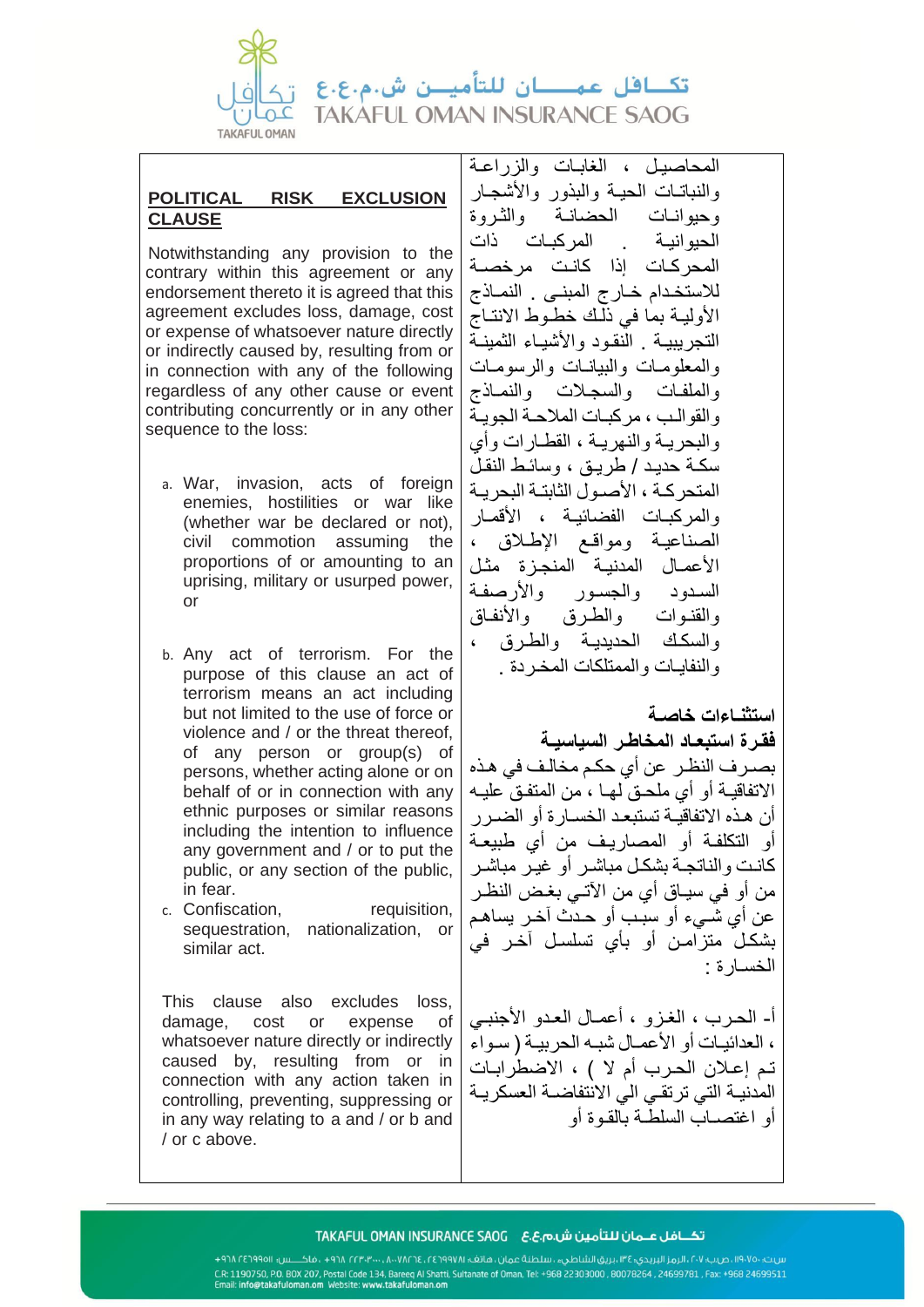

If the Company alleges that by reason of this exclusion, any loss, damage, cost or expense is not covered by this agreement, the burden of proving the contrary shall be upon the Policyholder or the Covered Person.

In the event of any portion of this clause is found to be invalid or unenforceable, the remainder shall remain in full force and effect.

## **FULL NUCLEAR EXCLUSION CLAUSE**

- 1.Nuclear Energy Risks in accordance with the Nuclear Energy Risk Exclusion Clause NMA 1975a.
- 2.Any other liability, loss, cost or expense of whatsoever nature directly or indirectly caused by, resulting from, arising out of or in connection with nuclear reaction, nuclear radiation or radioactive contamination regardless of any other cause contributing concurrently or in any other sequence to the loss, save where such liability, loss, cost or expense arises under policies expressly exempted from NMA 1975a in respect of which the Company has specifically granted cover.

## **TOTAL ASBESTOS EXCLUSION CLAUSE**

It is hereby understood and agreed that this agreement shall not apply to and does not cover any actual or alleged liability whatsoever for any claims or claims in respect of loss or losses directly or indirectly arising out of, resulting or in consequence of asbestos, in whatsoever form or quantity.

**IT CLARIFICATION CLAUSE**

ب - العمـل اإلرهابـي . ألغـراض هـذه الفقـرة ، العمـل اإلرهابـي يعنـي الفعـل الذي يشمـل على سبيـل المثـال ال الحصـر استخـدام القـوة أو العنـف و / أو التهديـد بهمـا من قبـل أي شخـص أو مجموعـة/ مجموعـات سـواء كانـت تعمـل بمفردهـا أو نيابـة عن أي جهـة عرقيـة لأغـراض أو أسبـاب مماثلـة بما في ذلـك الرغبـة في التأثيـر على أي حكومـة و / أو وضـع الجمهـور أو أي قسـم منـه في حالـة رعـب وخـوف .

ت - المصـادرة أو االستيـالء أو الحجـز أو التأميـم أو أي فعـل مماثـل .

ث - تستثنـي هـذه الفقـرة أيضـا الخسـارة أو الضـرر أو التكلفـة أو المصروفـات من أي طبيعـة كانـت والناتجـة بشكـل مباشـر أو غيـر مباشـر أو في سيـاق أي إجـراء يتـم اتخـاذه للسيطـرة على أو منـع أو قمـع بأي طريقـة ما يتعلـق بما جـاء في أ و/ أو ب و / أو ت أعـاله.

إذا ادعـت الشركـة أنـه بسبـب هـذا االستثنـاء ، ال تغطـي هـذه االتفاقيـة أي خسـارة أو ضـرر أو تكلفـة أو مصاريـف ، فإن عـبء إثبـات العكـس يقـع على عاتـق حامـل الوثيقـة أو الشخص المغطـى. في حالـة اكتشـاف أن أي جـزء من هـذه الفقـرة غيـر صالـح أو غيـر قابـل للتنفيـذ ، تظـل بقيـة الفقـرات ساريـة المفعـول بالكامـل .

**فقـرة االستبعـاد النـووي الكامـل** 

-1 مخاطـر الطاقـة النوويـة وفقـا لفقـرة استبعاد NMA لعـام 1975 أ . -2 أي مسئوليـة أو خسـار أو تكلفـة أو مصاريـف من أي طبيعـة كانـت ناجمـة بشكـل مباشـر أو غيـر مباشـر من تفاعـل نـووي أو إشعـاع نـووي أو ناتجـة عنـه أو فيما يتعلـق به ، بصـرف النظـر عن أي سبـب آخـر يساهـم بشكـل متزامـن أو في أي تسلسـل آخـر للخسـارة ، باستثنـاء الحـاالت التي تنشـأ فيهـا

#### تكافل علمان للتأمين ش.م.ع.ع. TAKAFUL OMAN INSURANCE SAOG E.E.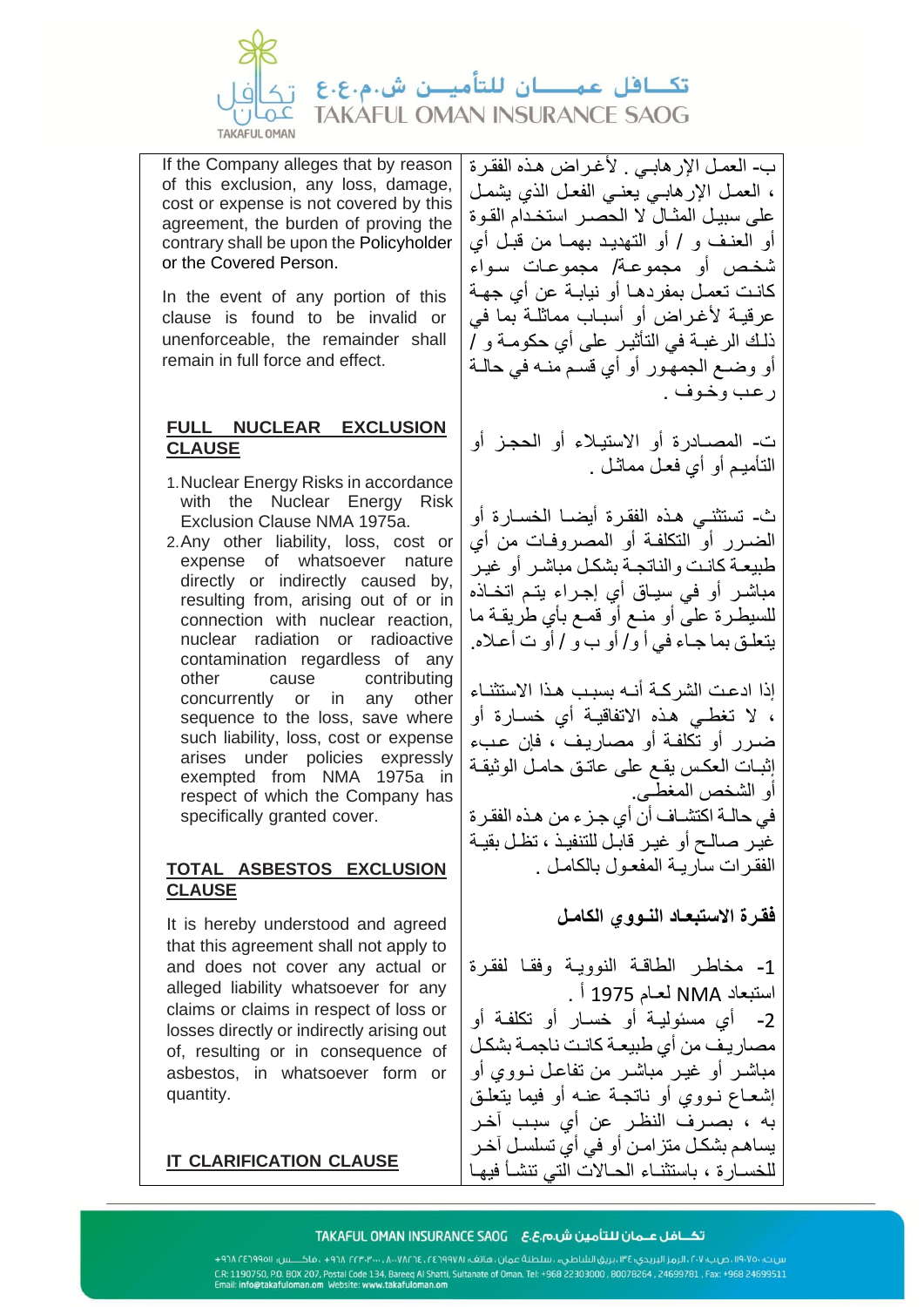

Property damage covered under this agreement shall mean physical damage to the substance of property. Physical damage to the substance of Covered Property shall not include damage to data or software, in particular any detrimental change in data, software or computer programs that is caused by a deletion, a corruption or a deformation of the original structure. Consequently, the following are excluded from this agreement:

- 1.Loss of or damage to data or software, in particular any detrimental change in data, software or computer programs that is caused by a deletion, a corruption or a deformation of the original structure and any business interruption losses resulting from such loss or damage. Notwithstanding this exclusion, loss of or damage to data or software which is the direct consequence of covered physical damage to the substance of property shall be covered.
- 2.Loss or damage resulting from impairment in the function, availability, range of use or accessibility of data, software or computer programs, and any business interruption losses resulting from such loss or damage.

## **WAR PERILS EXCLUSION CLAUSE:**

Notwithstanding anything contained in this Plan or in any extension thereof, it is hereby declared and agreed that as an exclusion overriding all other terms, this Takaful cover does not cover loss, destruction of or damage to any property or loss resulting there from caused by or happening through or in consequence of:

هـذه المسئوليـة أو الخسـارة أو التكلفـة أو المصاريـف بموجـب سياسـات معفـاة صراحـة من NMA لعـام 1975 أ والتي منحتهـا الشركـة تغطيـة بشكـل خـاص .

## **فقـرة استبعـاد االسبستـوس الكامـل**

من المفهـوم والمتفـق عليـه أن هـذه االتفاقيـة ال تنطبـق وال تغطـي أي مسئوليـة فعليـة أو مزعومـة من أي نـوع عن أي مطالبـات تتعلـق بخسـارة أو خسائـر تنشـأ بشكـل مباشـر أو غيـر مباشـر أو نتيجـة عن االسبستـوس بأي شكـل من األشكـال أو الكميـة .

## **فقـرة توضيـح تقنيـة المعلومـات**

ضـرر الممتلكـات المغطيـة بموجـب هـذه االتفاقيـة يعنـي الضـرر المـادي للممتلكـات المغطـاة . الضـرر المـادي للممتلكـات المغطـاة ال يشمـل الضـرر المـادي للبيانـات أو البرمجيـات في أي تغييـر ضـار للبيانـات ، البرمجيـات أو برامـج الحاسـب اآللـي بسـبب حـذف ، تلـف أو تشـوه الهيكـل األصلـي . ونتيجـة لذلـك ، يتـم استبعـاد التالـي من هـذه االتفاقيـة :

-1 فقـدان البيانـات أو البرمجيـات أو تلفهـا ، وال سيمـا أي تغييـر ضـار في البيانـات أو البرمجيـات أو برامـج الحاسـب اآللـي ناتـج عن حـذف أو تلـف أو تشـوه الهيكـل األصلـي وأي خسائـر ناجمـة عن انقطـاع األعمـال بسـبب هـذه الخسـارة أو الضـرر . بغض النظـر عن هـذا االستبعـاد ، يجـب تغطيـة فقـدان البيانـات أو البرمجيـات أو تلفهـا والذي يكـون كنتيجـة مباشـرة لألضـرار الماديـة المغطـاة التي تلحـق بالممتلكـات .

-2 الخسـارة أو الضـرر الناتـج عن ضعـف التشغيـل أو توافـر أو نطـاق استخـدام أو إمكانيـة الوصـول الي البيانـات أو البرمجيـات أو برامج الحاسـب اآللـي ، وأي خسائـر في انقطـاع الأعمـال ناتجـة عن هـذه الخسـارة أو الضـرر.

#### تكافل علمان للتأمين ش.م.ع.ع. TAKAFUL OMAN INSURANCE SAOG E.E.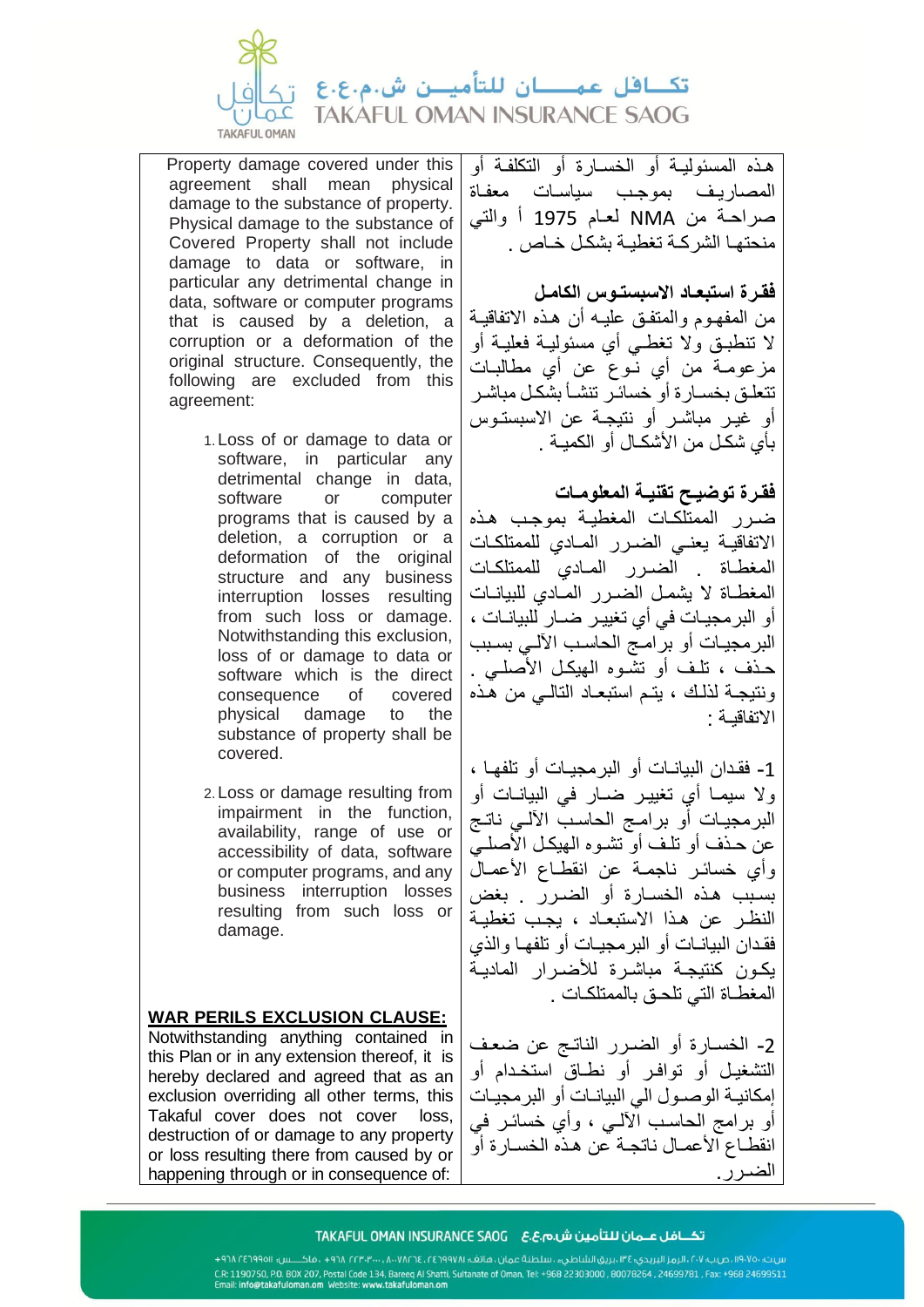

- a. War, invasion, act of foreign enemy, hostilities or warlike operations (whether war be declared or not), civil war.
- b. Mutiny, civil commotion assuming the proportions of or amounting to a popular rising, military rising, insurrection, rebellion, revolution, military or usurped power, martial law or state of siege or any of the events or causes which determine the proclamation or maintenance of martial law or state of siege.
- c. Confiscation, nationalization or requisition or destruction of or damage to property by or under the order of any government or public or local authority.
- d. Acts of Terrorism committed by a person or persons acting on behalf of or in connection with any organization. For the purpose of this coverage, " Terrorism" means the use of violence for political ends and includes any use of violence for the purpose of putting the public or any section of the public in fear.
- e. Atomic energy, nuclear reaction, nuclear radiation or radioactive contamination.
- f. The action of any lawfully constituted authority in suppressing or preventing or attempting to prevent or in minimizing the consequences of any act enumerated under items (a) (b) & (d) referred to above.

In any claim and in any action, suit or other proceeding to enforce a claim, for loss or damage under this Plan, the burden of proving that the loss or damage does not fall within the exclusions (a), (b), (c), (d), (e) & (f) above shall be upon the covered. This overriding exclusion applies to this Plan and to any extension thereof, whether such extensions be

**فقـرة استبعـاد مخاطـر الحـرب**  بصـرف النظـر عن أي شـيء وارد فـي هـذه الخطـة أو أي تمديـد لهـا ، من المتفـق عليـه أنـه كاستثنـاء يتجـاوز جميـع الشـروط األخـرى ، ال تغطيـة التكافـل ال تغطـي الخسـارة أو التدميـر أو الضـرر الذي يلحـق بأي ممتلكـات أو الخسـارة الناجمـة عن أو التي تحـدث نتيجـة لما يلـي :

أ- الحـرب ، الغـزو ، أعمـال العـدو األجنبـي ، العدائيـات أو العمليـات شبـه الحربيـة ) سـواء تـم إعـالن الحـرب أم ال ( ، الحـرب الأهلسة

ب - التمـرد واالضطرابات المدنيـة التي ترتقـي الي االنتفاضـة الشعبيـة ، االنتفاضـة العسكريـة ، العصيـان ، التمـرد أو الثـورة أو اغتصــاب السلطــة بـالقـوة أو الأحكــام الـعرفيــة أو حالـة الحصـار أو أي من األحـداث التي تحـدد إعـالن أو الحفـاظ على القانـون العرفـي أو حالـة الحصـار.

ت - مصـادرة الممتلكـات أو تأميمهـا أو االستيـالء عليهـا أو تدميـر أو ضـرر الممتلكـات بموجـب أمـر أي حكومـة أو هيئـة عامـة أو محليـة . ث - األعمال اإلرهابيـة المرتكبـة بواسطـة شخـص أو أشخـاص يعملـون نيابـة عن أو في سيـاق أي منظمـة / منظمـات . وألغـراض هـذه التغطيـة ، " اإلرهـاب " يعنـي استخـدام العنـف ألهـداف سياسيـة ويشمـل استخـدام العنـق لغـرض وضـع الجمهـور أو أي قسـم منـه في حالـة رعـب . ج- الطاقـة النوويـة ، التفاعـل النـووي ، اإلشعاع النـووي أو التلـوث اإلشعاعـي . ح- عمـل أي هيئـة مشكلـة بشكـل قانونـي في قمـع أو منـع أو محاولـة منـع أو التقليـل من

#### تكــافل عــمان للتأمين ش.م.ع.ع. TAKAFUL OMAN INSURANCE SAOG \_\_\_\_\_\_\_\_\_\_\_\_\_\_\_\_\_\_\_\_\_

س.ت. ١٩٠٧هـ، ص.١٧٠٧، الرمز البريدي، ٣٤، بريق الشاطيء ، سلطنة عمان ، هاتف: ٢٤٦٩٩٧٨، ٢٤٠٨/١٨٠٨ ، ٣٣٠٠٠، ماكـــس: ٣٤٦٩٨/٢٣٠١ + ٢٩٠٨ تصريح المريح المريح المريح المريح المسلم المسلم المسلم المسلم المسلم المسلم المسلم المسلم المسلم المسلم المسلم<br>ER: 1190750, P.O. BOX 207, Postal Code 134, Bareed Al Shatti, Sultanate of Oman, Tel: +968 22303000 , 80078264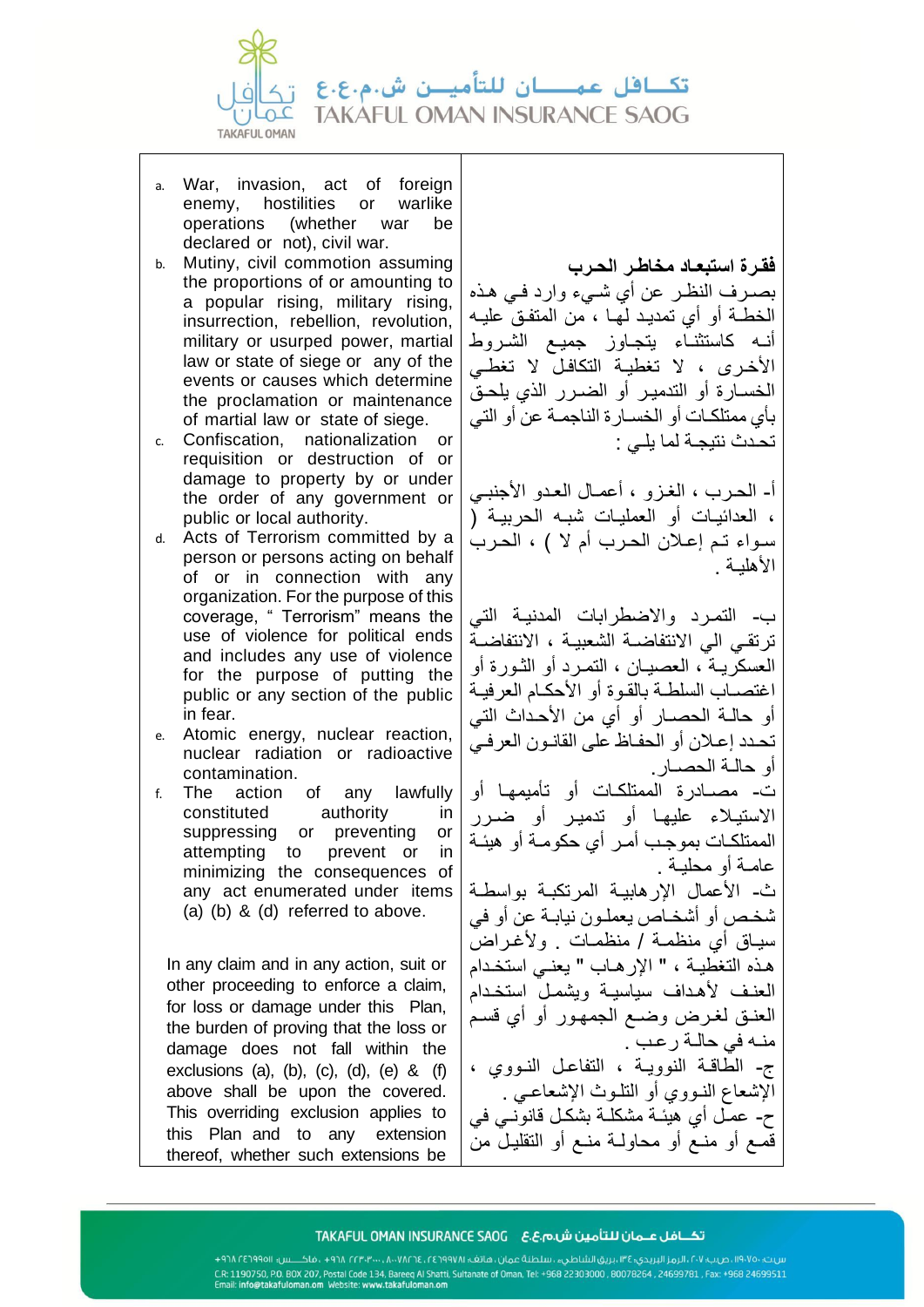

تكافل عمــان للتأميــن ش.م.ع.ع **TAKAFUL OMAN INSURANCE SAOG** 

issued before or after this overriding exclusion.

## **EXPLOSIVE EXCLUSION CLAUSE:**

It is hereby expressly declared and agreed that this Plan does not cover any loss, damage or liability directly or indirectly caused by or arising from mines, bombs, missiles or other weapons or explosives remaining from hostilities or military exercises.

## **SAFETY REGULATIONS CLAUSE:**

Without prejudice to the terms, conditions, stipulations and exclusions of this policy, the Covered Person hereby undertakes to carry out and to adhere to the following, at all times, during the duration of this Takaful cover:

- a. To adhere to the requirements of the safety regulations as down by the authorities and to the requirements of firefighting operations by making available in the Covered Person's premises the requisite number of serviceable extinguishers and other suitable firefighting appliances, at appropriate distances and in locations accessible in case of any fire, also to dispose of all waste forthwith and ascertain that storage is done properly and that goods and/or products are not accumulated or scattered in pathways which should always be left clear to facilitate Fire Fighting Operations.
- b. To arrange for the necessary training for his employees/workers and to ensure that they become capable of handling and operating the extinguishers and/or other Fire Fighting appliances in the premises.
- c. To call the public Fire Brigade in town at first sign of Fire.

عواقب أي فعـل مذكـور في البنـود (أ) ، (ب) و (ث) المُشار إليهـا أعـلاه .

في أي مطالبـة أو إجـراء أو دعـوى إلنفـاذ أي مطالبـة عن الخسـارة أو الضـرر بموجـب هـذه الخطـة ، فإن عـبء اثبـات تلـك الخسـارة أو الضـرر لا يقـع ضمن الاستثنـاءات (أ) ، )ب( ، )ت( ، )ث( ، )ج( و )ح( أعـاله ، يجـب أن يكون على الشخـص المغطـى . ينطبـق هـذا االستثنـاء على هـذه الخطـة وأي تمديـد لهـا ، سـواء تـم إصـدار هـذا التمديـد قبـل أو بعـد هـذا االستثنـاء .

**فقـرة استثنـاء المتفجـرات** 

من المعلن عنـه والمتفـق عليـه صراحـة أن هـذه الخطـة ال تغطـي أي خسـار أو ضـرر أو مسئوليـة ناجمـة بشكـل مباشـر أو غيـر مباشـر عن األلغـام أو القنابـل أو الصواريـخ أو الأسلحـة الأخـرى أو المتفجـرات المتبقيـة من الأعمـال العدائيـة أو التدريبـات العسكريـة .

**فقـرة لوائـح السالمـة**  مـع عـدم اإلخـالل بشـروط وأحكـام واستثنـاءات هـذه الوثيقـة ، يتعهـد الشخـص المغطـى بتنفيـذ وااللتـزام بما يلـي في جميـع األوقـات خـالل مـدة هـذه التغطيـة التكافليـة :

أ- االلتـزام بمتطلبـات لوائـح السالمـة على النحـو المنصـوص عليـه من قبـل الهيئـات ومتطل بـات عمليـات مكافحـة الحرائـق من خـالل توفيـر العـدد المطلـوب من طفايـات الحريـق الصالحـة للخدمـة وغيرهـا من أجهـزة مكافحـة الحريـق على مسافـات مناسبـة ، وفي المواقـع التي يمكـن الوصـول اليهـا في حالـة حـدوث أي حريـق ، وكذلـك للتخلـص من جميـع النفايـات على الفـور والتأكـد من أن التخزيـن يتـم بشكـل صحيـح وأن البضائـع / المنتجـات غيـر متراكمـة أو

#### تكافل علمان للتأمين ش.م.ع.ع. TAKAFUL OMAN INSURANCE SAOG E.E.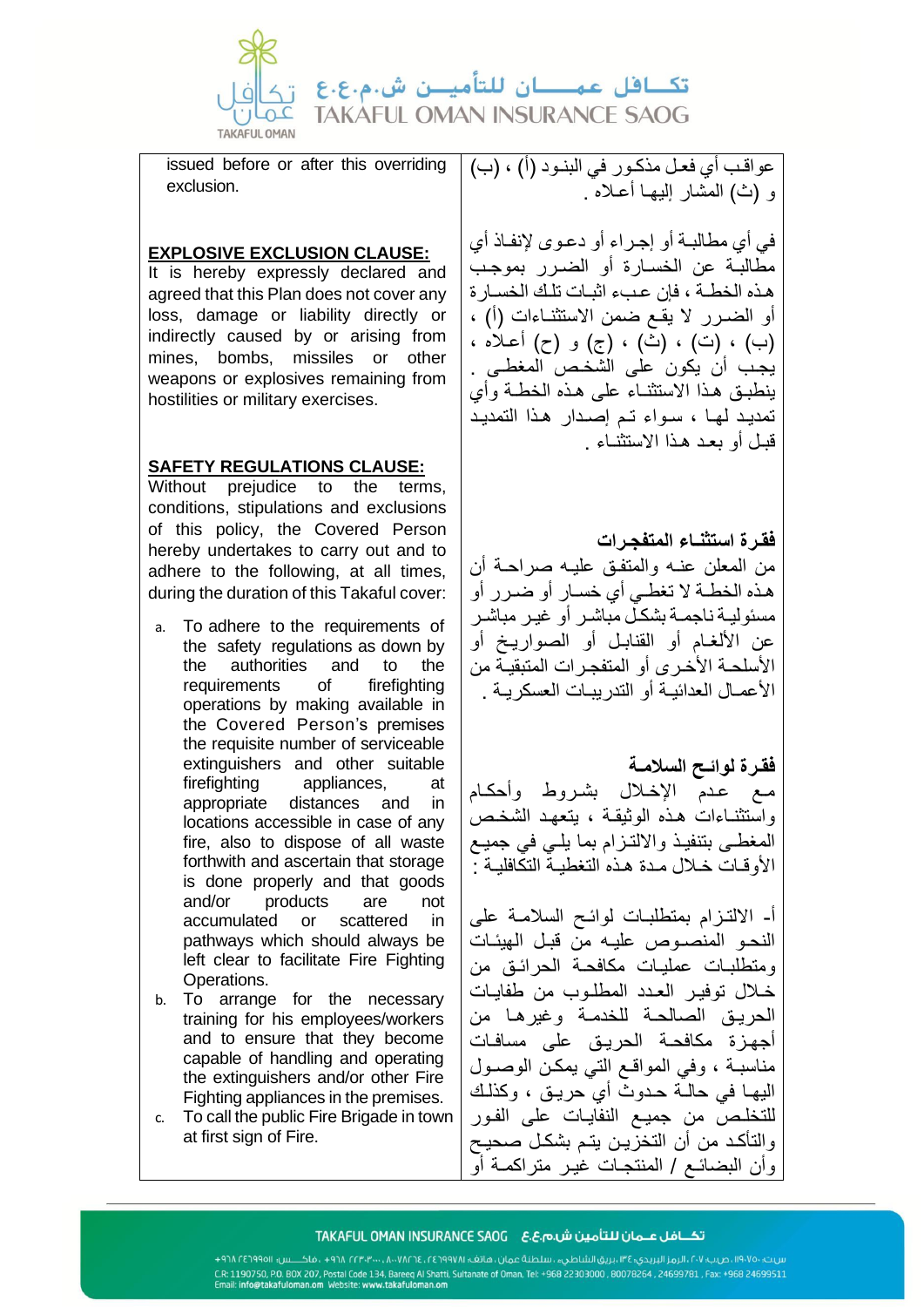

## **APPLICABLE LAWS**

This Plan shall be governed by and construed in accordance with the laws of the Sultanate of Oman

## **ARBITRATION**

In the case of any conflict between the English and Arabic versions of the Plan, the latter shall prevail. Any dispute or difference between the parties in respect of this Plan shall be settled exclusively and finally by arbitration by an Arbitral Tribunal consisting of three arbitrators in accordance with the arbitral rules and procedures of the GCC Commercial Arbitration Centre in the Sultanate of Oman and subject to Shari'a rules and principles. The Arbitration shall take place in the Sultanate of Oman. The language of arbitration, appointment of arbitrators etc. are set out in the rules of the Centre

## **WARRANTIES**

All the following warranties are applicable to this Plan unless stated otherwise.

## **W1. FIRE EXTINGUISHING APPLIANCES**

Warranted that all fire extinguishing if any installed in the premises are regularly serviced and mentioned in good working order and any fire buckets must be kept filled with water/sand.

## **W2. FIRE ALARM**

If the building referred to in the Plan contain fire extinguishing appliance in accordance with the details lodged

مبعثـرة في الممـرات التي يجـب تركهـا خاليـة دائمـا لتسهيـل عمليـات مكافحـة الحريـق . ب - الترتيـب للتدريـب الالزم لموظفيـه / عمالـه وضمان أنهـم أصبحـوا قادريـن على التعامـل مـع طفايـات الحريـق و / أو أجهـزة مكافحـة الحريـق األخـرى في المبنـى وتشغيلهـا . ت - استدعـاء فرقـة اإلطفـاء في المدينـة عنـد أول إشـارة للحريـق .

**القوانيـن القابلـة للتطبيـق**  تخضـع هـذه الخطـة وتفسـر وفقـا لقوانيـن سلطنـة عمـان .

**التحكيـم**  في حالة وجـود أي تعـارض بين النسختيـن الأنجليزيــة والعربيــة للخطــة ، تسـود الأخيـر ة . يتم تسويـة أي نـزاع أو خـالف بيـن األطـراف فيما يتعلـق بهـذه الخطـة حصريـا ونهائيـا عن طريـق التحكيـم من قبـل هيئـة تحكيـم مكونـة من ثالثـة محكميـن وفقـا لقواعـد وإجـراءات التحكيـم الخاصـة بمركـز التحكيـم التجـاري لدول مجلـس التعـاون الخليجـي في سلطنـة عمـان ووفقـا لمبـاديء الشريعـة االسالميـة . مكـان التحكيـم هـو سلطنـة عمـان ولغـة التحكيـم وتعييـن المحكميـن ... الخ حسـب ما هـو منصـوص عليـه في قواعـد المركـز .

**الضمانـات**  تنطبـق جميع الضمانـات التاليـة على هـذه الخطـة ما لـم يتـم النـص على خـالف ذلـك.

**الضمـان 1 . أجهـزة إطفـاء الحريـق**  ضمـان أن جميـع أجهـزة إطفـاء الحريـق في حالـة تثبيتهـا في المبنـىى ، يتـم صيانتهـا

#### تكافل علمان للتأمين ش.م.ع.ع. TAKAFUL OMAN INSURANCE SAOG E.E.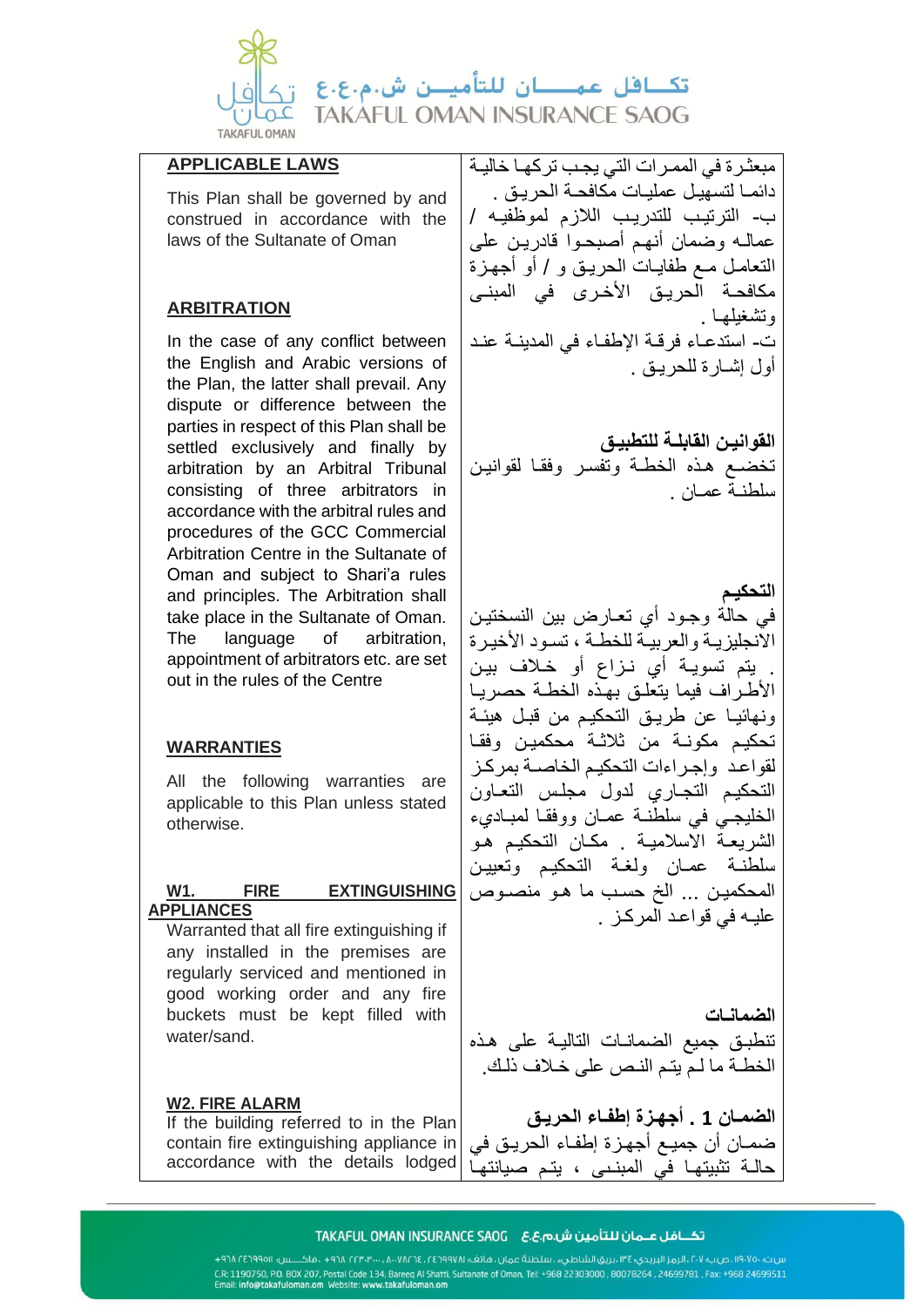

بانتظـام وأنها في حالـة عمـل جيـدة ويجـب أن تبقـى جميـع دالء الحريـق مملـوءة بالمـاء / الرمـل . **الضمـان 2 . أجهـزة االنـذار من الحريـق**  إذا كـان المبنـى المشـار إليـه في الخطـة يحتـوي على جهـاز إطفـاء الحريـق وفقـا للتفاصيـل المقدمـة للشركـة ومحميـا بنظـام إنـذار الحريـق التلقائـي ، ضمـان أن الشخـص المغطـى : -1 يحافـظ على نظام االنـذار والطفايات في حالـة عمـل فعالـة . -2 إبـالغ مهندسـي التركيـب على الفـور بأي عطل خطير أو فصل أو عدم استخدام مؤقت لأى سبب لتركيب الانـذار وإجراء اإلصـالح الـالزم بأسـرع ما يمكـن . **الضمـان 3 . أبـواب مقاومـة الحريـق**  ضمـان إبقـاء جميـع أبـواب ومصاريـع مقاومـة الحريـق مغلقـة باستثنـاء خـالل ساعـات العمـل والمحافظـة عليهـا في حالـة عمـل فعالـة . ا**لضمـان 4 . المـواد البتروليـة**  ضمـان عـدم تخزيـن أو وضـع للبيـع في المبنـى / المبانـي المذكـورة : -1 مـواد بتروليـة ، بارافيـن أو السوائـل الأخـر ي . -2 الزيـوت النباينيـة أو الحيوانيـة . 3- الورنيش أو النفتـا أو زيـت التربنتيـن. **الضمـان 5 . البضائـع الخطـرة**  ما لـم يتـم ذكـر ذلـك على وجـه التحديـد في الخطـة ، ضمـان عـدم االحتفـاظ أو استخـدام أي سلـع خطـرة على المحـدد أدنــاه في المبانـي ، بخـالف الكميـات المخصصـة لالستخـدام الخـاص أو ألغـراض البيـع with the Company and is protected by an automatic fire alarm system. It is warranted that the Covered Person shall: i. Maintain the alarm and extinguishers in efficient working order. ii. Notify promptly the installing engineers and the Company of any serious disablement, disconnection or temporary disuse from any cause of the alarm installation and to have necessary repair carried out as speedily as possible. **W3. FIREPROOF DOORS** Warranted that any fireproof doors or shutters be kept closed except during working hours and be maintained in efficient working order. **W4. PETROLEUM PRODUCTS** Warranted that there is no storage or deposit for sale in the said building(s) of: i. Petroleum, Paraffin or other mineral Oil or Liquid. Animal or vegetable oils. Varnish, Naphtha or turpentine. **W5. HAZARDOUS GOODS** Warranted that unless specifically mentioned in the Plan no hazardous goods as defined below shall kept stored or used in or upon the premises described in this Plan, other than quantities for private use or retail purposes not exceeding in all 3 percent of the Coverage Amount on contents, or in the case of goods in sections A not more than 30 liters in all.

## **Section A:**

Liquid fuels (other than fuel in the tanks of motor vehicles), fumigants, Minerals Oils and spirits, Varnishes and

#### تكــافل عــمان للتأمين ش.م.ع.ع. TAKAFUL OMAN INSURANCE SAOG \_\_\_\_\_\_\_\_\_\_\_\_\_\_\_\_\_\_\_\_\_

بالتجزئـة التي ال تتجـاوز نسبـة %3 من مبلـغ التغطيـة على المحتويـات ، أو في حالـة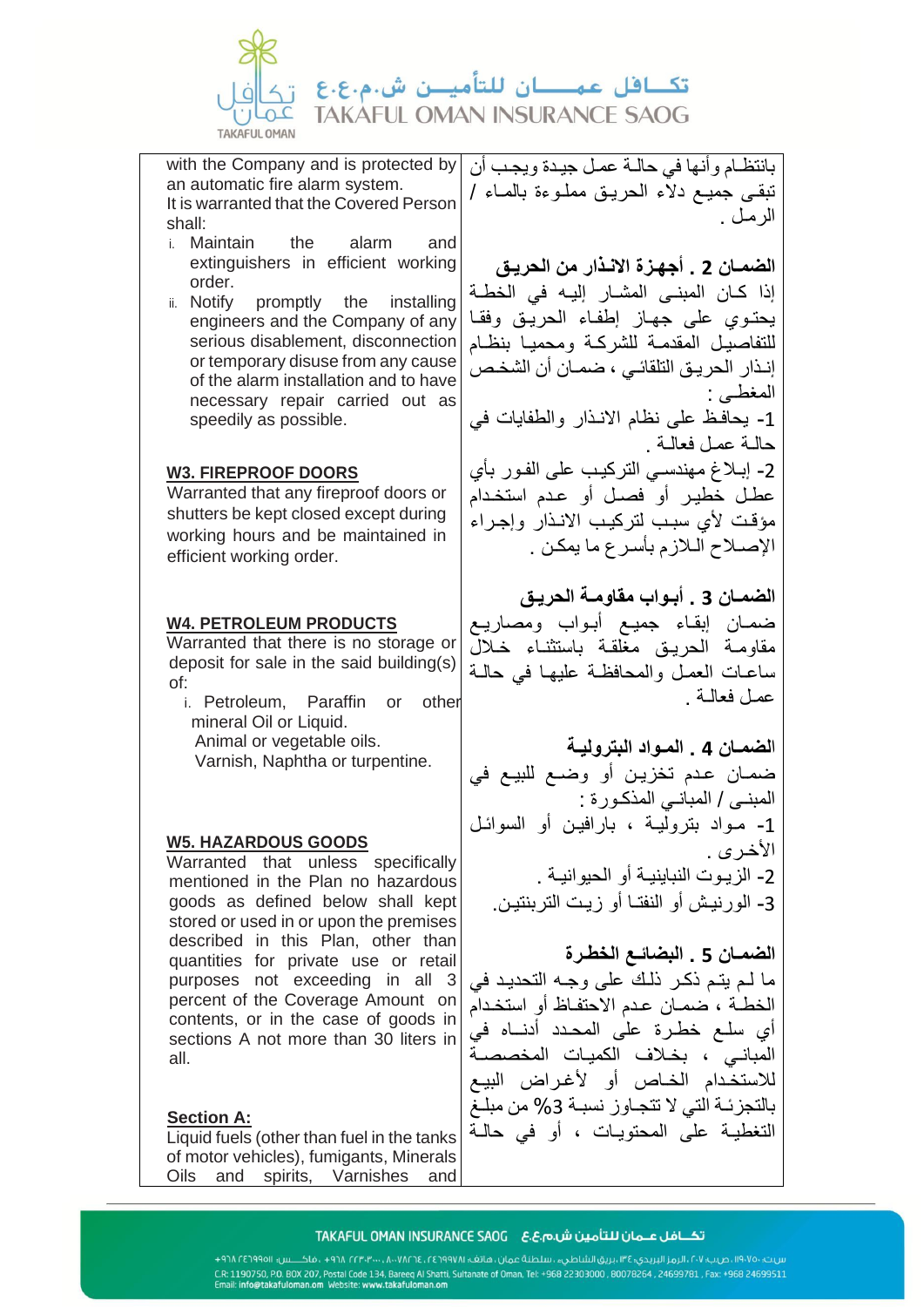

البضائـع في القسـم أ ال تزيـد إجمـاال عن 30 لتـرا . lacquers, Solvents, spirits and other inflammable liquids, flashing below 65 degrees centigrade.

### **Section B:**

Ammunition, Blacks of all kinds, bitumen tar and pitch, calcium carbide, celluloid (other than manufactured articles), cellulose paints, chlorates, cotton and other vegetable fibers and waste, explosives, fireworks, gas in cylinders magnesium, matches, metallic powders, naptha and its derivatives, nitrates and nitrides, nitric and sulphuric acids, potassium and its compounds, resins, rubber solutions and contacts adhesives, sulphur and sulphides.

## **W6. SMOKING**

Warranted that all smoking is banned within the warehouse areas and no smoking signs are prominently displayed throughout.

## **W7. STOCK STORAGE**

Warranted that water perils cover is only granted on condition the stocks are stored at least 8 inches above the floor on pallets or racking and not directly on the floor.

## **W8. WASTE**

Warranted that:

All trade refuse be swept up daily, placed in bags and re-moved from the premises at least once a week.

Empty cardboard boxes which are of no further use and all waste materials must be removed from the premises and not allowed to accumulate.

**W9. SPECIAL CONDITIONS RELATING TO ESCAPE OF WATER** Notwithstanding anything herein contained to the contrary in the line within Plan, it is a condition of this Plan that no claim shall be payable

hereunder in respect of loss or

**القسـم أ :**  الوقـود السائـل ) بخـالف الوقـود الموجـود في صهاريـج المركبـات ( ، مـواد التبخيـر ، الزيـوت المعدنيـة والمشروبات الروحيـة ، الورنيـش ، المذيبـات والسوائـل األخـرى القابلـة لالشتعـال التي تومـض بدرجـة حـرارة تحـت 65 درجـة مئويـة .

**القسـم ب :**  الزخيـرة ، القـار ، كربيـد الكالسيـوم ، السليلويـد ) بخـالف المـواد المصنعـة ( دهانـات السليلـوز ، الكلـورات ، القطـن واألليـاف النباتيـة األخـرى والنفايات ، المتفجـرات ، األلعـاب الناريـة ، الغـاز في االسطوانـات ، المغنيسيوم ، أعـواد الثقـاب ، المساحيـق المعدنيـة ، النفتـا ومشتقاتـه ، النتـرات والنتريـد ، أحمـاض النيتريـك والكبريتيـك ، البوتاسيـوم ومركباتـه ، الراتنجـات ، المحاليـل المطاطيـة والمـواد الالصقـة ، الكبريـت والكبريتيـدات .

**الضمـان .6 التدخيـن**  ضمـان حظـر جميـع أنـواع التدخيـن داخـل مناطـق المستودعـات ويتـم وضـع الفتـات ممنـوع التدخيـن بشكـل بـارز في جميـع األماكـن.

**الضمـان 7 . وضـع المخـزون**  ضمـان أن تغطيـة مخاطـر الميـاه ممنوحـة فقـط بشـرط وضـع المخزونـات على األقـل 8 بوصـات فـوق األرض على منصات نقالـة أو أر فـف و لبـس مباشـر ة علـي الأر ض.

ا**لضمـان .8 النفايـات**  ضمـان ما يلـي : إزالـة جميـع المخلفـات التجاريـة يوميـا ، ووضعهـا في أكيـاس وإعـادة نقلهـا من المبنـى مـرة واحـدة على األقـل في االسبـوع .

#### تكافل علمان للتأمين ش.م.ع.ع. TAKAFUL OMAN INSURANCE SAOG E.E.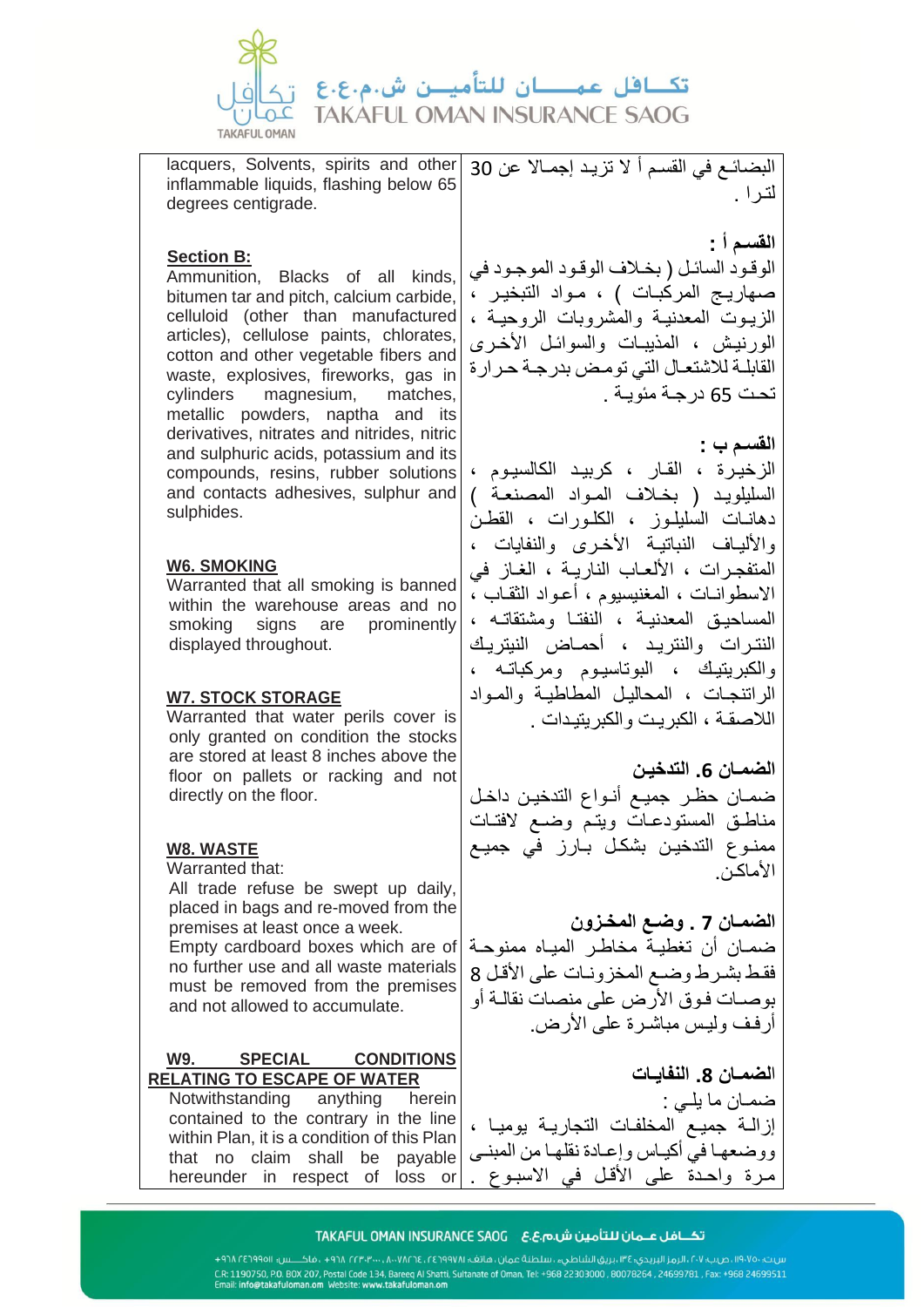

التخلـص من صناديـق الـورق المقـوى الفارغـة التي ليسـت لهـا فائـدة أخـرى ويجـب ازالـة جميـع النفايـات من المبانـي وعـدم السمـاح بتراكمهـا. **الضمـان 9 . شـروط خاصـة تتعلـق بتسـرب الميـاه**  بغـض النظـر عن أي شـيء وارد في هـنا ويتعارض مـع الخطـة ، مـن شـروط هـذه الخطـة عـدم دفـع أي مطالبـة فيمـا يتعلـق بالخسـارة أو الضـرر الناجـم عن تسـرب الميـاه من خـالل سقـف معيـب أو بسبـب عيـب األنابيـب والناتجـة عن البلـي والتمـزق / التآكـل والصيانـة غيـر السليمـة داخـل المبانـي المؤمـن عليهـا . الضمـان .10 يتـم المحافظـة على المبانـي وتركيباتهـا الكهربائيـة وأجهـزة إنـذار الحريـق وأجهـزة إطفـاء الحريـق في حالـة عمـل فعالـة. الضمـان 11 . ال يتـم السمـاح بتخزيـن أو وضـع البنزيـن / الغـاز الطبيعـي ) بخـالف الغـاز الطبيعـي المسـال لألغراض المنزليـة ( في الممتلكـات / المبانـي المغطـاة . الضمـان .12 يسمـح فقـط بتغطيـة المبنـى السكنـي بموجـب الخطـة . **شـروط عامـة -**1 **التسجيـل** يسـري مفعـول االشتـراك في صنـدوق التكافـل في تاريـخ البدايـة الموضـح في جـدول الخطـة وينتهـي في تاريـخ االنتهـاء . سيتـم إنهـاء الخطـة وفقـا لشـروط وأحكـام الخطـة . تبـدأ مسئوليـة الشركـة ، بغـض النظـر عن أي تاريـخ مخالف لذلـك محـدد في جـدول الخطـة . أي تمديـد لفتـرة الخطـة يخضـع لموافقـة كتابيـة مسبقـة من الشركـة . damage arising out of or in relation to leakage of water through defective roof or due to defective pipe, resulting from its wear and tear/corrosion and improper maintenance, within the insured premises. W<sub>10</sub>. The Buildings & its electrical installations, fire alarms & fire extinguishing appliances maintained in efficient condition W<sub>11</sub>. No storage or deposit of petrol /natural gas (other than LPG for domestic purpose) in the Covered Property /premises are allowed W12. Only residential building is covered under the Plan are allowed. **GENERAL CONDITIONS 1. Enrolment** Participation in the Takaful Fund takes effect on the Commencement Date shown in the Plan Schedule and ends on the Expiry Date. The Plan will be terminated or discharged in accordance with the Plan Terms and Conditions. The liability of the Company shall commence, notwithstanding any date to the contrary specified in the Plan Schedule. Any extensions of the period of coverage are subject to the prior written consent of the Company **2. Interpretation** This Plan, the Proposal, the Plan Schedule, the General Conditions,

####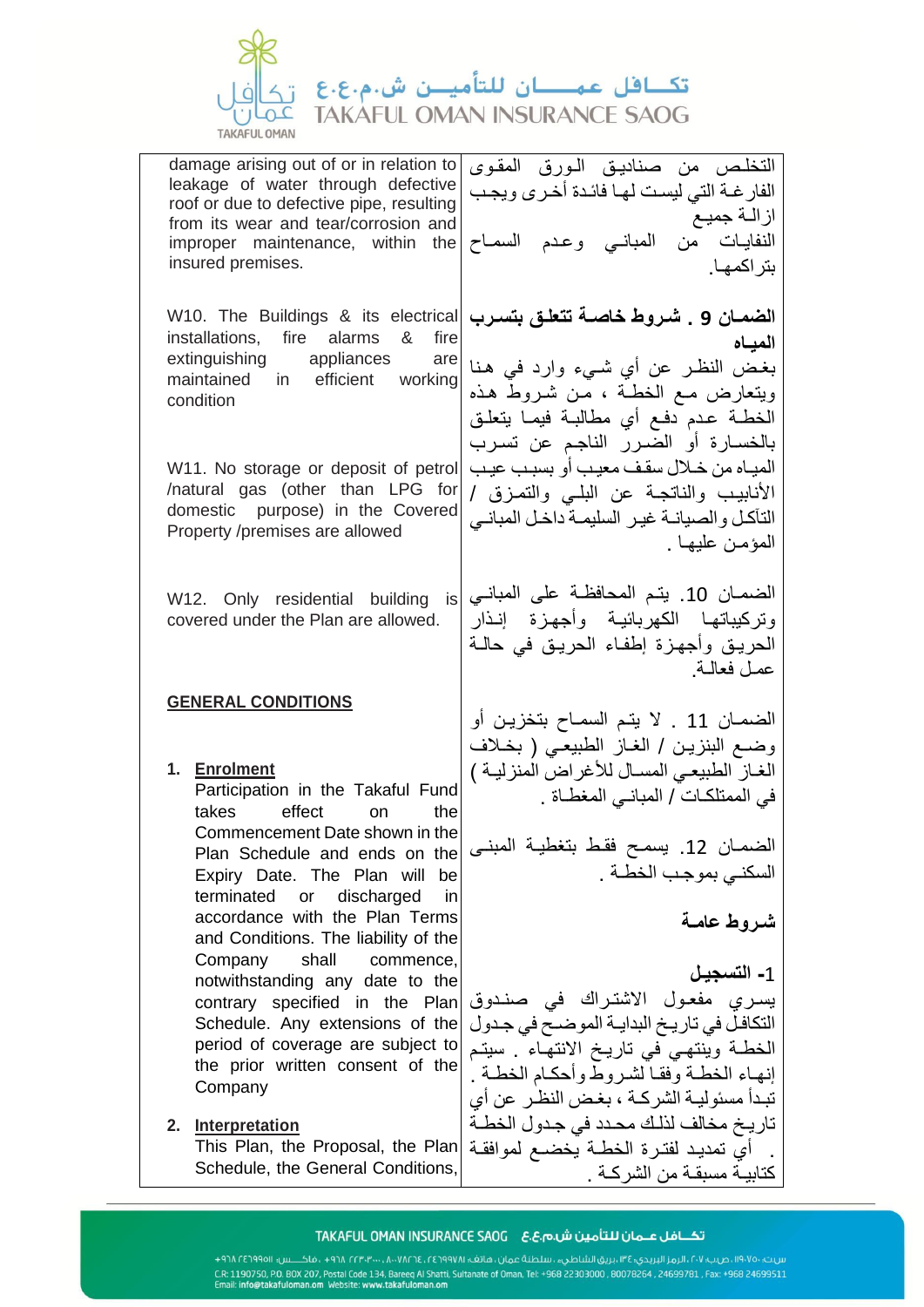

تكــاقل عهــــان للتأميــن ش.م.ع.ع **TAKAFUL OMAN INSURANCE SAOG** 

any Special Conditions, the Warranties, the Exceptions, the Exclusions and the Endorsements known collectively as the Terms of the Plan, shall be read together as one contract and any word or expression to which a special meaning has been attached in any part shall bear such meaning throughout. The due observance and fulfilment of the terms of this Plan in so far as they relate to anything to be done or complied with by the Participant and the truth of the statements and answers in the questionnaire and proposal made by the Participant shall be a condition precedent to any liability of the Company.

#### **3. Contribution Received**

No payment in respect of any Contribution shall be deemed to be paid to the Fund unless a printed form of receipt for the same signed by an Official or duly appointed Agent of the Company shall have been given to the Participant. Cover under this Plan shall not commence until the Contribution, as stated in the Schedule hereof, has been paid or guaranteed to be paid in the manner as stated in the Schedule or as expressly agreed and stated therein

**4. Notice**

Every notice or communication to be given or made under this Plan shall be delivered in writing to the Company. Neither alterations in Terms and Conditions of this Plan nor any endorsement hereon will be held valid unless the same is recognized and initialed by the duly authorized representative of the Company. No renewal receipts are valid unless they are on the printed form of the Company and under the

-2 **التفسيـر** 

هـذه الخطـة ، استمـارة الطلـب ، جـدول الخطـة ، الشـروط العامـة ، أي شـروط خاصـة ، الضمانـات واالستثنـاءات ، االستثنـاءات والمالحـق المعروفـة مجتمعـة باسـم شـروط الخطـة ، تقـرا معـا كعقـد واحـد وأي كلمـة أو تعبيـر يتـم ارفـاق معنـى خاص بهـا في أي جـزء يجـب أن يحمـل هـذا المعنـى في جميـع جوانـب الخطـة . يجـب مراعـاة شـروط هـذه الخطـة والوفـاء بهـا من حيـث صلتهـا بأي شـيء يجـب القيـام بـه أو االمتثـال لـه من قبـل المشتـرك وتكـون صحـة البيانـات واإلجابـات في االستبيـان والطلـب المقـدم من قبـل المشتـرك شرطـا مسبقـا لمسئوليـة الشركـة .

-3 **االشتـراك المستلـم**  ال تعتبـر أي مدفوعـات فيما يتعلـق باالشتـراك قـد تـم دفعهـا للصنـدوق ما لـم يتـم تقديـم نمـوذج إيصـال مطبـوع موقعـا بواسطـة مسئـول أو وكيـل الشركـة المعيـن الي المشتـرك. . ال تبدأ التغطيـة بموجـب هـذه الخطـة حتى يتـم دفـع االشتـراك حسـب ما هـو مذكـور في الجـدول المرفـق ، أو ضمـان دفـع االشتـراك بالطريقـة الموضحـة في الجـدول أو كمـا هـو متفـق عليـه ومذكـور صراحـة .

-4 **اإلشعـار**  يجـب تسليـم كـل اشعـار أو مراسـالت بموجـب هـذه الخطـة كتابيـا الي الشركـة . ال تكـون التعديـالت في الشـروط واألحكـام الخاصـة بهـذه الخطـة أو أي مالحـق لهـا ساريـة المفعـول ما لـم يتـم توقيعهـا بواسطـة الممثـل المفـوض للشركـة . ال تعتبـر ايصـاالت التجديـد ساريـة وصالحـة ما لـم تكـن علـى النمـوذج المطبـوع للشركـة وموقعـة من قبـل الممثـل المفـوض .

#### تكافل علمان للتأمين ش.م.ع.ع. TAKAFUL OMAN INSURANCE SAOG E.E.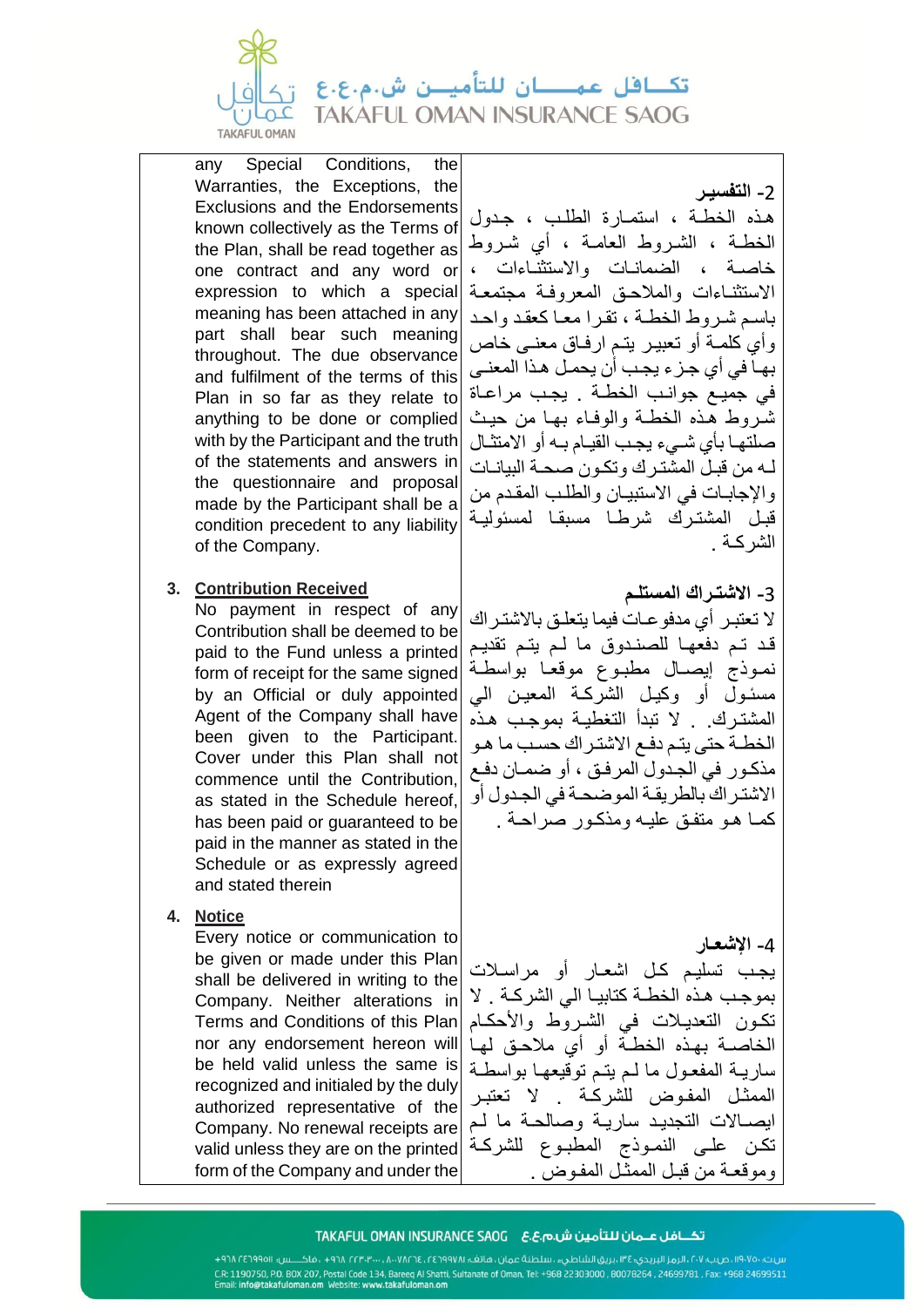

signature of a duly authorized representative

## **5. Reasonable Precautions**

The Participant shall take all reasonable steps to safeguard the covered Property from loss or damage and the Company shall have at all times free and full access to examine the covered Property or any part thereof. In the event of any loss or damage, proper precautions should be taken to prevent further loss or damage.

#### **6. Other Coverages**

If at the time any claim arises under this Plan there shall be any other Plan covering the same loss, damage, liability or expense, the Company shall be liable for such loss, damage, liability or expense, but shall be entitled to recover any amount paid in excess of its rateable proportion of any such loss, damage, liability or expense from the other Takaful operator or insurer. However, if the property is covered by more than one insurer, the Company shall only be liable to pay a share of the indemnity amount and of the expenses and fees equal to the proportion of the Contribution amount over the aggregate of all Contribution amounts.

## **7. Misrepresentation, Fraud and Non/Disclosure**

This Plan shall be voidable if there has been misrepresentation or non-disclosure of any material fact. If any claim under this Plan shall be in any respect fraudulent or if any fraudulent means or devices are used by the Participant or anyone acting on their behalf to obtain any benefit under this Policy or the liability or damage has resulted -5 **التحوطـات المعقولـة**

يجـب على المشتـرك اتخـاذ جميـع الخطـوات المعقولـة لحمايـة الممتلكـات المغطـاة من الخسـارة أو الضـرر ، ويجـب أن يكـون للشركـة في جميـع الأوقـات الوصـول الحـر والكامـل لفحـص العقـار المغطـى أو أي جـزء منـه . في حالـة حـدوث أي خسـارة أو ضـرر ، يجـب اتخـاذ اال حتياطـات المناسبـة لمنـع المزيـد من الخسـارة أو الضـرر .

-6 **تغطيـات أخـرى**

في حالـة نشـوء أي مطالبـة بموجـب هـذه الخطـة ، وكانـت هنـاك خطـة أخـرى تغطـي نفـس الخسـارة أو الضـرر أو المسئوليـة أو المصاريـف ، تكـون الشركـة مسئولـة عن هـذه الخسـارة أو الضـرر أو المسئوليـة أو المصاريـف ، ولكن يحـق لهـا استرداد أي مبلـغ مدفـوع بالزيـادة عن نسبتهـا في هـذه الخسـارة أو الضـرر أو المسئوليـة أو المصاريـف من مشغـل التكافـل أو شركـة التأمين الأخرى . ومـع ذلك ، إذا تمت تغطيـة الممتلكـات من قبـل أكثـر من شركـة تأميـن واحـدة ، تكـون مسئوليـة الشركـة فقط عن دفـع حصـة من مبلـغ التعويـض والمصاريـف والرسـوم التي تسـاوي نسبـة مبلـغ االشتـراك على إجمالـي جميـع مبالـغ االشتراكـات .

-7 **التحريـف ، االحتيـال وعـدم اإلفصـاح**

هـذه الخطـة قابلـة لإللغـاء إذا كـان هنـاك تحريـف أو عـدم إفصـاح عن أي حقيقـة جوهريـة. إذا كانـت هنـاك أي مطالبـة بموجـب هـذه الخطـة احتياليـة بأي شكـل من األشكـال أو تـم استخـدام أي وسائـل أو أدوات احتياليـة من قبـل المشتـرك أو أي شخـص يعمـل نيابـة عنـه للحصـول على أي منفعـة بموجـب هـذه الخطـة أو أن المسئوليـة أو

####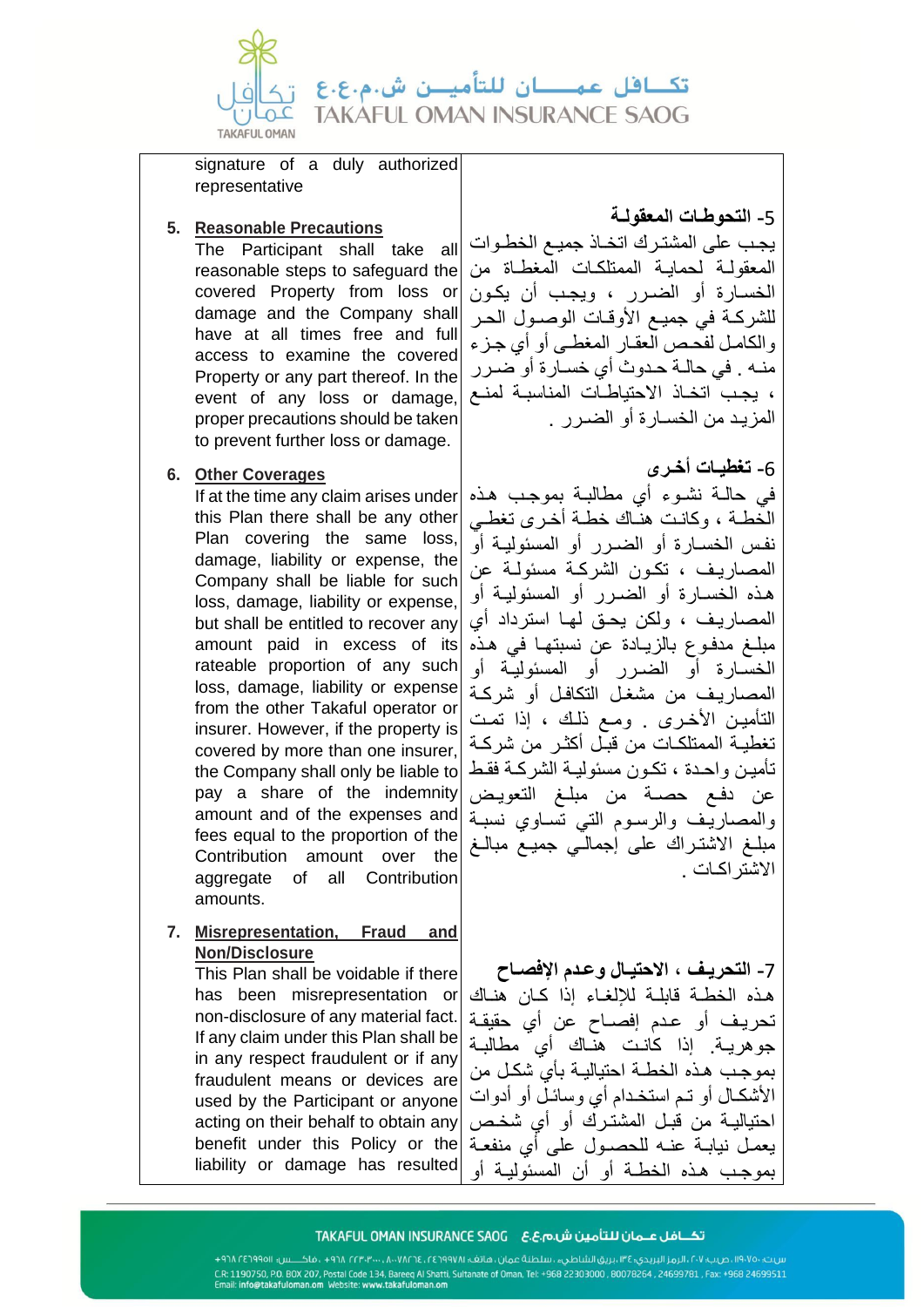

تكــاقل عهــــان للتأميــن ش.م.ع.ع **TAKAFUL OMAN INSURANCE SAOG** 

from a deliberate act committed by the Participant, or in collusion with any other, all or partial benefits hereunder shall be forfeited. If for any payment made, it is discovered that the Participant or conniver is responsible for the fraudulent claim, the Company will be subrogated by the Participant and shall be entitled to pursue and enforce all rights of recovery in the name of the Participant from any third parties involved.

#### **8. Misdescription**

If there be any material misdescription of any of the Property covered or of any building or place in which such property is contained or any misrepresentation as to any fact material to be known for estimating the risk or any omission to state such fact the Company shall not be liable under this Policy so far as it relates to property affected by any such misdescription, misrepresentation or omission.

#### **9. Alteration**

Under any of the following circumstances the coverage under this Policy ceases to attach as regards the property affected unless the Participant before the occurrence of any loss or damage obtains the sanction of the Company signified by endorsement upon the Policy by or on behalf of the Company:

a. If the trade or manufacture carried on be altered or if the nature of the occupation of or other circumstances affecting the building of the participant or containing the participant's property be changed in such a way as to increase the risk of loss or damage.

الضـرر قـد نتـج عن فعـل متعمـد ارتكبـه المشتـرك ، أو بالتـواطـؤ مـع أي شخـص آخـر ، فيجـب مصـاردة المنافـع كليـا أو جزئيـا بموجـب هـذه الخطـة. وبالنسبـة ألي مدفوعـات تمـت ، إذا تم اكتشـاف أن المشترك أو المتواطـيء مسئـول عن مطالبـة احيتاليـة ، تحـل الشركـة محـل المشتـرك ويحـق لها متابعـة وتنفيـذ جميـع حقـوق االسترداد باسـم المشتـرك من الطـرف الثالـث المتواطـيء.

-8 **الوصـف الخاطـيء** إذا كان هنـاك أي وصـف مـادي خاطـيء ألي من الممتلكـات المغطـاة أو ألي مبنـى أو مكـان توجـد فيـه هـذه الممتلكـات أو تحريـف فيما يتعلـق بأي حقيقـة جوهريـة يجب معرفتهـا لتقديـر المخاطـر أو أي إغفـال عن ذكـر هـذه الحقيقـة ، ال تكـون الشركـة مسئولـة عن هـذه الوثيقـة بالقـدر الذي يتعلـق بالممتلكات المتأثـرة بهـذه الوصـف الخاطـيء ، التحريـف أو اإلغفـال.

-9 **التغييـر**  في ظـل أي من الظـروف التاليـة ، تتوقـف التغطيـة بموجـب هـذه الوثيقـة فيما يتعلـق بالممتلكـات المتأثـرة ما لـم يحصـل المشتـرك قبـل حـدوث أي خسـارة أو ضـرر على موافقـة الشركـة الموثقـة بملحـق للوثيقـة بواسطـة أو نيابـة عن الشركـة : أ- إذا تـم تغييـر التجـارة أو التصنيـع أو إذا تـم تغييـر طبيعـة المهنـة أو تغيـر الظـروف األخـرى التي تؤثـر على على مبنـى المشتـرك أو التي تحتـوي على ممتلكـات المشتـرك بطريقـة تزيـد من مخاطـر الخسـارة أو الضـرر. ب - إذا أصبـح المبنـى المغطـى أو الذي يحتـوي على الممتلكـات المغطـاة شاغـرا وظـل كذلـك لمـدة تزيـد عن 30 يومـا . ت - إذا تـم إعـادة نقـل الممتلكـات المغطـاة الي مبنـى آخـر أو مكـان آخـر بخـالف ذلـك المبين هنـا للتغطيـة .

####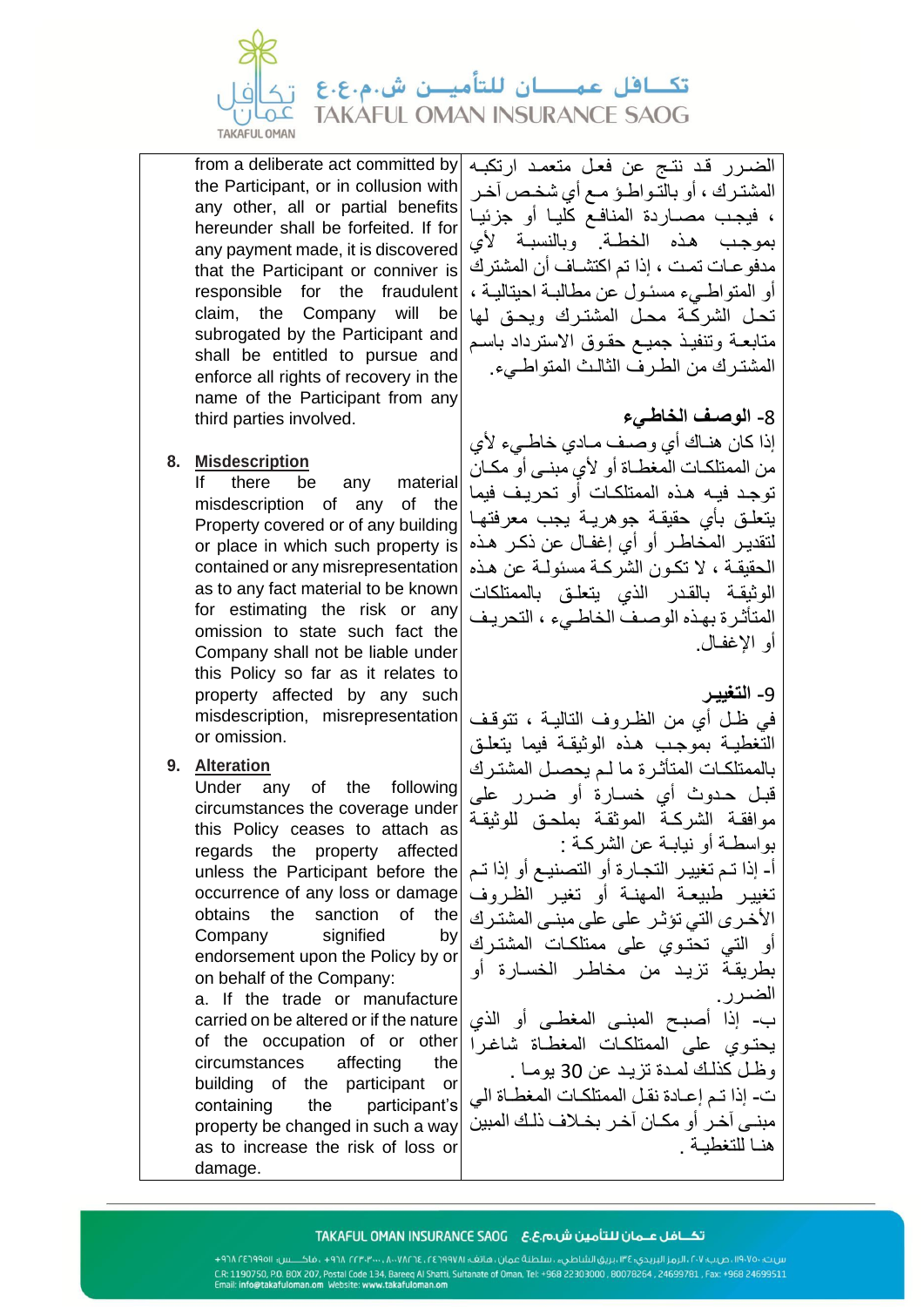

b. If the building covered or containing covered Property becomes unoccupied and so remains for a period of more than 30 days.

c. If the Property covered be removed to any building or place other than that in which it is herein stated to be covered.

d. If the interest in the Property covered passes from the Participant otherwise than by will or operation of law.

## **10. Safeguards and maintenance**

The Participant shall at all times and as far as is reasonably practicable take steps to safeguard the Property Covered and maintain it in a proper state of repair. The Participant shall also take steps to enforce the observance of all statutory provisions, manufacturer' s recommendations and other regulations relating to the safety, use and inspection of the Property Covered.

### **11. Company rights after a loss:**

On the happening of any loss, destruction or damage to any of the Property Covered, the Company may:-

a. Enter, take and keep possession of the building or premises where the loss or damage has happened. b. Take possession of or require to be delivered to them any property of the Participant in the building or on the premises at the time of the loss or damage.

c. Keep possession of any such property and examine, sort, arrange, remove, or otherwise deal with the same.

d. Sell any such property or dispose of the same for account of whom it may concern.

The powers conferred by this Condition shall be exercisable by

ث - إذا انتقلـت المصلحـة في الممتلكـات المغطـاة من المشتـرك بخـالف إرادة أو نفـاذ قانـون .

-10 **الضمانـات والصيانـة**  يجـب على المشتـرك في جميـع األوقـات وبقـدر اإلمكـان اتخـاذ خطـوات لحمايـة الممتلكـات المغطـاة والمحافظـة عليهـا في حالـة إصـالح مناسبـة . يجـب على المشتـرك أيضـا اتخـاذ الخطـوات لالمتثـال لجميـع األحكـام القانونيـة وتوصيـات الشركـة المصنعـة واللوائـح الأخـرى المتعلقـة بسلامـة واستخـدام وفحـص الممتلكـات المغطـاة .

-11 **حقـوق الشركـة بعـد الخسـارة :**  عنـد حـدوث أي خسـارة ، تدميـر أو ضـرر ألي ممتلكـات مغطـاة ، يجـوز للشركـة اآلتـي : أ- الدخـول وحيـازة المبنـى أو المبانـي التي حدثـت فيهـا الخسـارة أو الضـرر . ب - حيـازة أو طلـب استـالم أي ممتلكـات للمشتـرك في المبنـى أو المبانـي في وقـت الخسـارة أو الضـرر. ت - االحتفـاظ بأي من هـذه الممتلكـات وفحصهـا أو فرزهـا أو ترتيبهـا أو ازالتهـا أو التعامـل معهـا بأي طريقـة . ث - بيـع أي من هـذه الممتلكـات أو التخلـص منهـا لحسـاب من يهمـه األمـر . يجب أن تمـارس الشركـة الصالحيـات الممنوحـة بموجـب هـذا الشـرط في أي وقـت لحيـن تقديـم إشعـار كتابـي من قبـل المشـتـرك بأنـه سـوف لـن يقـوم بعمـل مطالبـة بموجـب الوثيقـة أو إذا تـم تقديـم أي مطالبـة ، لحيـن تحديـد هـذه المطالبـة أو سحبهـا نهائيـا ، ال تتحمـل الشركـة من خـالل أي عمـل تـم القيـام بـه لممارسـة صالحياتهـا ، أي مسئوليـة تجـاه المشتـرك أو التقليـل من حقـه في الـرد على أي من شـروط هـذه الوثيقـة على أي مطالبـة. في حالـة عـدم التـزام المشتـرك أي أي شخـص يعمـل بالنيابـة عنـه بمتطلبـات

#### تكافل علمان للتأمين ش.م.ع.ع. TAKAFUL OMAN INSURANCE SAOG E.E.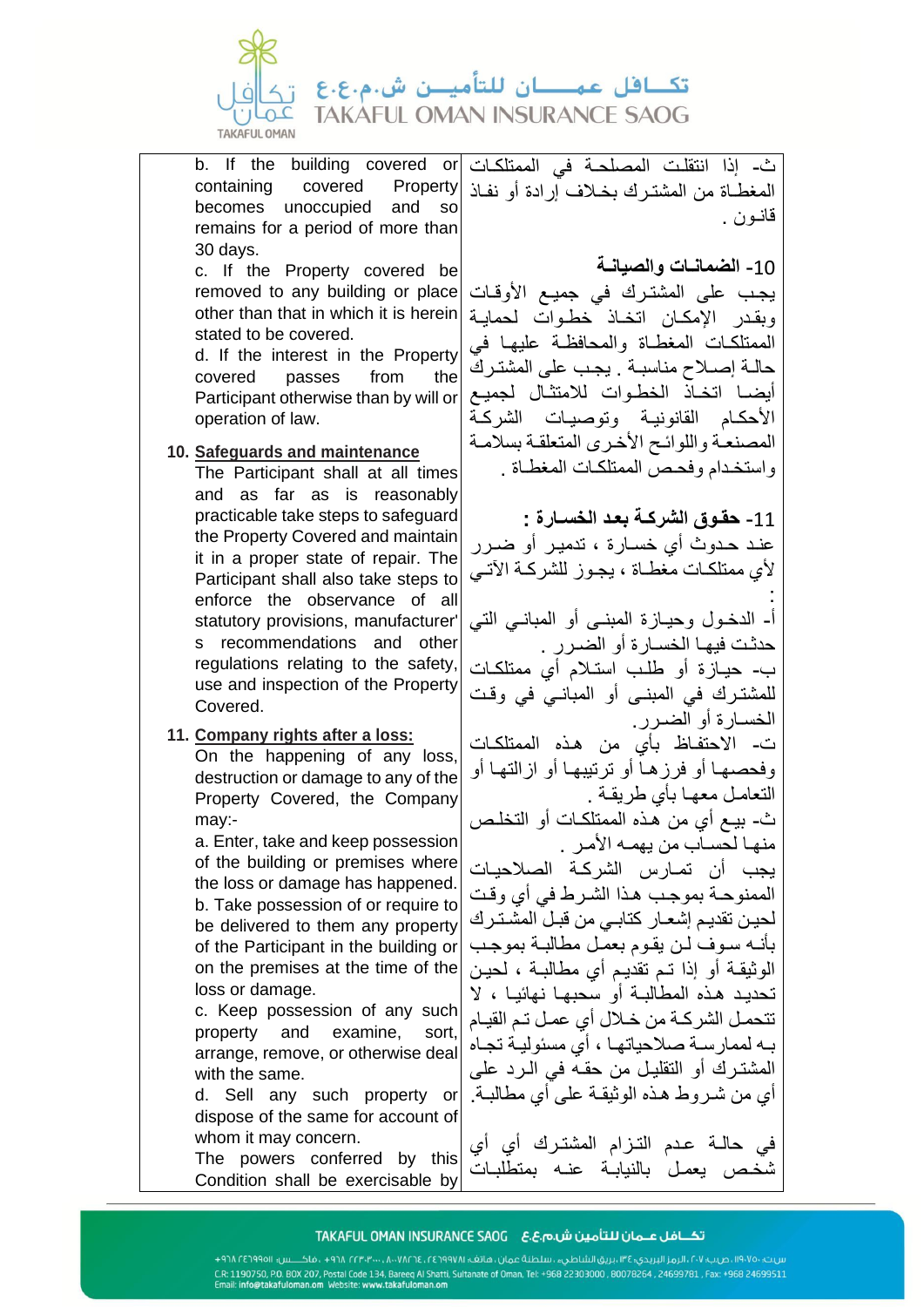

تكافل عمــان للتأميــن ش.م.ع.ع **TAKAFUL OMAN INSURANCE SAOG** 

the Company at any time until notice in writing is given by the Participant that they make no claim under this Policy or if any claim is made until such claim is finally determined or withdrawn, and the Company shall not, by any act done in the exercise of their powers hereunder, incur any liability to the Participant or diminish his/her right to reply upon any of the conditions of this Policy in answer to any claim.

If the Participant or any person on his/her behalf shall not comply with the requirements of the Company or shall hinder or obstruct the Company in th exercise of their powers hereunder, all benefits under this Policy shall be forfeited. The Participant shall not in any case be entitled to abandon any property to the Company whether Company or not

**12. Forfeiture:**

If any claims upon this Policy be in any respect fraudulent or if any fraudulent means or devices are used by the Participant or any one acting on his behalf to obtain any benefit under this Policy or if the loss, destruction or damage be occasioned by the willful act or with the connivance of the Participant all benefit under this Policy shall be forfeited.

#### **13. Subrogation**

The Participant shall at the expense of the Company do and concur in doing and permit to be done all such acts and things as may be necessary or reasonably required by the Company for the purpose of enforcing any rights and remedies or of obtaining relief or indemnity from other parties to

الشركـة أو منـع أو أعـاق الشركـة عن ممارسـة صالحياتهـا ، يتـم مصـادرة جميـع المنافـع بموجـب هـذه الوثيقـة . ال يحـق للمشتـرك بأي حـال من األحـوال التنـازل عن أي ممتلكـات للشركـة سـواء تـم حيازتهـا بواسطـة الشركـة أم ال .

**-**12 **المصـادرة :** إذا كانـت أي مطالبـة بموجـب هـذه الوثيقـة في أي جانـب منهـا احتياليـة أو تـم استخـدام وسائـل أو أدوات احتياليـة من قبـل المشتـرك أو أي شخص يعمـل بالنيابـة عنـه للحصـول على أي منفعـة بموجـب هـذه الوثيقـة أو إذا كانـت الخسـارة أو التدميـر أو الضـرر ناتجـا عن فعـل متعمـد أو بالتواطـؤ مع المشتـرك ، يتـم مصـادرة جميـع المنافـع بموجـب هـذه الوثيقـة.

-13 **اإلحـالل** على المشتـرك أن يوافـق على القيـام بجميـع taken possession of by the الأعمـال والأشيـاء التـي قـد تكـون ضروريـة أو مطلوبـة من قبـل الشركـة لغـرض تنفيـذ أي حقـوق ومعالجـات أو الحصـول على تعويـض من أطـراف أخـرى قـد تحـل الشركـة محلهـا عنـد دفـع أو تعويـض أي خسـارة أو تدميـر أو ضـرر بموجـب هـذه الوثيقـة سـواء كانـت هـذه الأعمـال والأشبيـاء ضرور بـة أو مطلوبـة قبـل أو بعـد تعويضـه بواسطة الشركـة .

## -14 **البحـري**

على المشتـرك أن يفعـل ويوافـق على القيـام بجميـع األعمـال واألشيـاء التي قـد تكـون ضروريـة أو مطلوبـة من قبـل الشركـة لغـرض تنفيـذ أي حقـوق ومعالجـات أو الحصـول على تعويـض من أطـراف أخـرى قـد تحـل الشركـة محلهـا عنـد دفـع أو تعويـض أي خسـارة أو تدميـر أو ضـرر بموجـب هـذه الوثيقـة سـواء كانـت هـذه الأعمـال والأشبـاء ضروريـة أو مطلوبـة قبـل أو بعـد تعويضـه بواسطة الشركـة.

####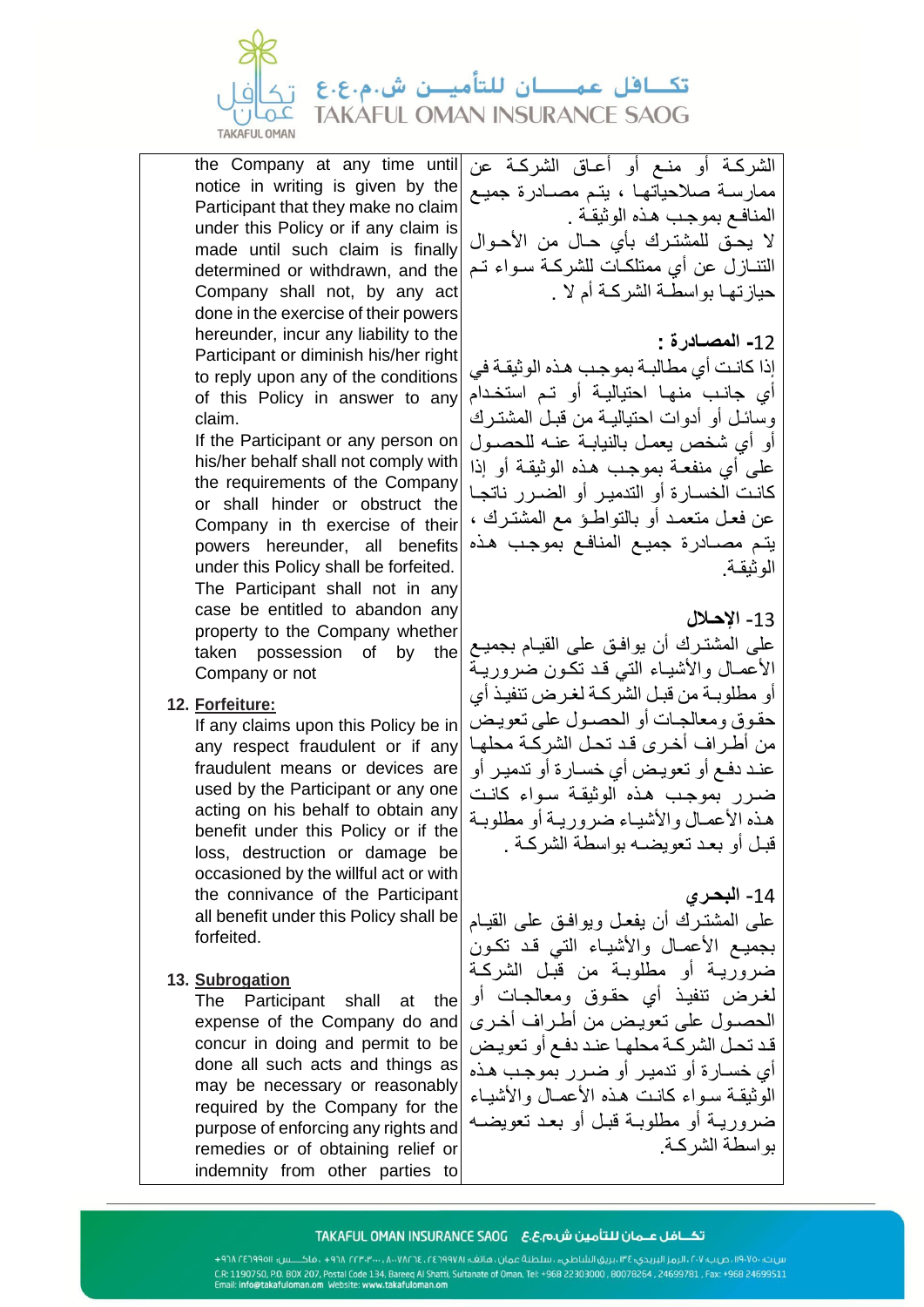

which the Company shall be or would become entitled or subrogated upon their paying for or making good any loss, destruction or damage under this Policy whether such acts and things shall be or become necessary or required before or after his indemnification by the Company.

#### **14. Marine**

The Participant shall at the expense of the Company do and concur in doing and permit to be done all such acts and things as may be necessary or reasonably required by the Company for the purpose of enforcing any rights and remedies or of obtaining relief or indemnity from other parties to which the Company shall be or would become entitled or subrogated upon their paying for or making good any loss, destruction or damage under this Policy whether such acts and things shall be or become necessary or required before or after his indemnification by the Company.

#### **15. Average:**

If the Property Covered shall at the time of any loss, destruction or damage be collectively of greater value than the Sum Covered thereon then the Participant shall be considered as being his own Insurer for the difference and shall bear a ratable proportion of the loss accordingly. Every Item if more than one of the Policy shall be separately subject to this Condition.

#### **16. Observance of conditions**

The due observance and fulfillment of the terms, conditions and endorsements of this Policy by the

-15 **المتوسـط :**  إذا كانـت الممتلكـات المغطـاة في وقـت حـدوث الخسـارة أو التدميـر أو الضـرر ذات قيمـة أكبـر أكبـر عن مبلـغ التغطيـة ، عنـدئـذ يعتبـر المشتـرك هـو شركـة التأميـن بالنسبـة للفـرق ويجـب أن يتحمـل النسبـة القابلـة تقدير الخسـارة وفقـا لذلـك . يخضـع كـل بنـد إذ ا كـان أكثـر من وحـد من الوثيقـة بشكـل منفصـل لهـذا الشـرط.

-16 **مراعـاة الشـروط**  مـراعـاة والوفـاء بشـروط وأحكـام ومالحـق هـذه الوثيقـة بواسطـة المشتـرك فيما يتعلـق بأي شـيء يتوجـب فعلـه أو االلتـزام به من قبـل المشتـرك يجـب أن يكـون شـرطـا مسبقـا ألي مسئوليـة للشركـة في أداء المدفوعـات بموجـب هـذه الوثيقـة .

-17 **اإلجـراء القانونـي**  ال يجـوز اتخـاذ أي إجـراءات قانونيـة ناتجـة عن الوثيقـة بعـد فتـرة )3( سنـوات أو أي فتـرة أخـرى حسـب ما هـو معمـول بـه محليـا اعتبـارا من تاريـخ الحـدث الذي تسـبب في اتخـاذ اإلجـراء القانونـي مـع مراعـاة أي أحكـام أخـرى في قوانيـن سلطنـة عمـان.

-18 **المطالبـة**  عنـد حـدوث أي خسـارة أو ضـرر يجـب على المشتـرك تقديـم اشعـار فـوري للشركـة ويقـوم خـالل 30 يـوم بعـد الخسـارة أو الضـرر أو في أي وقـت آخـر حسـب ما قـد تسمـح بـه الشركـة كتابـيـا في هـذا الخصـوص بتسليـم الشركـة : أ- مطالبـة كتابيـة عن الخسـارة والضـرر تحتوي على حسـاب خـاص لجميـع مـواد الممتلكات المتضـررة أو المدمـرة ومقـدار الخسـارة أو الضرر الالحـق بهـا على التوالـي مـع مـراعـاة لقيمتهـا في وقـت الخسـارة أو الضـرر بما في ذلـك الربـح من أي نـوع . ب - تفاصيـل جميـع وثائـق التكافـل / التأميـن اآلخـر إن وجـد .

####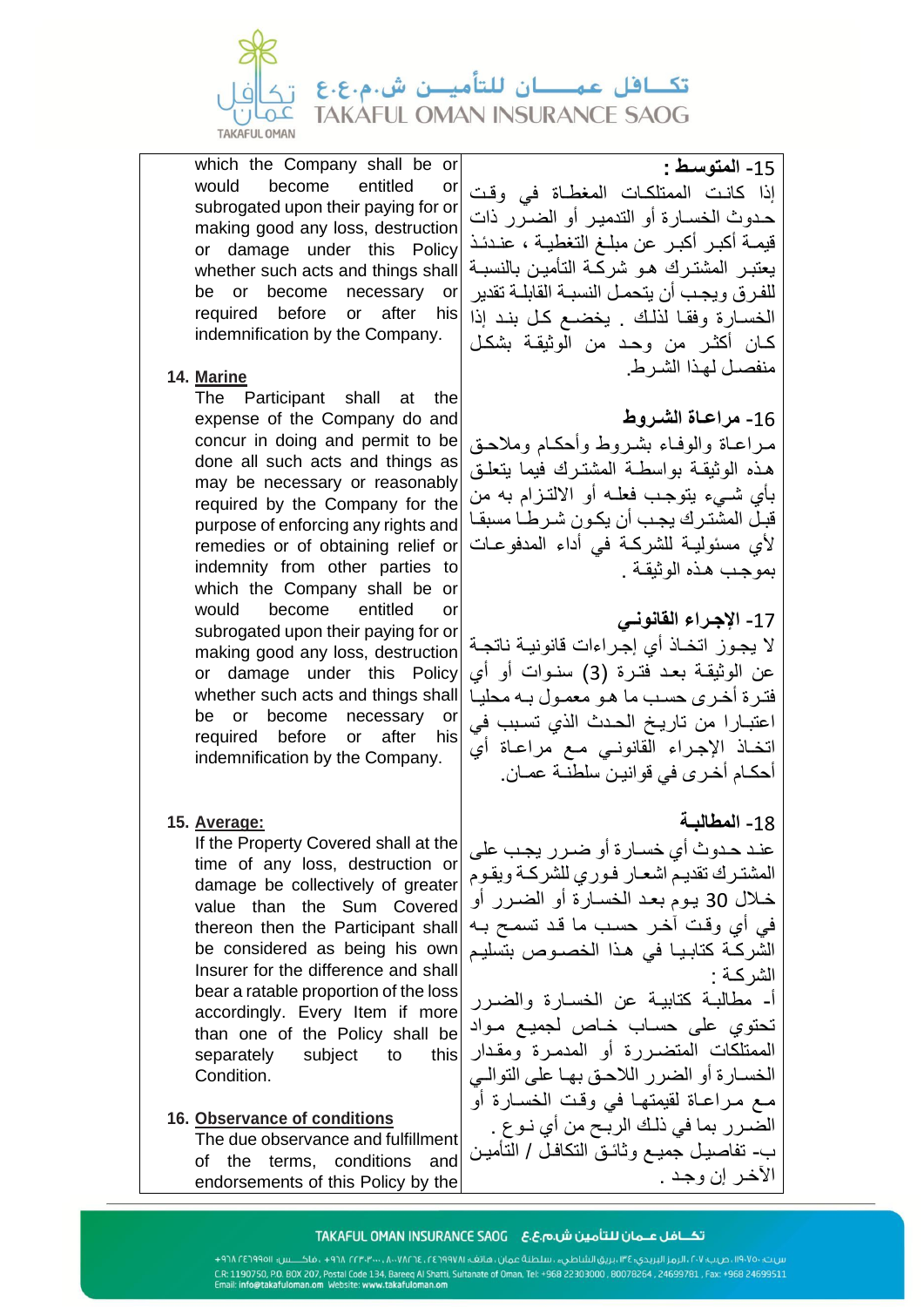

Participant in so far as they relate to anything to be done or complied with by him/her shall be conditions precedent to any liability of the Company to make payment under this Policy

## **17. Legal action**

No legal actions resulting from the Policy shall be possible after a period of three (3) years or any other period as is applicable locally as from the date of the event that caused the legal action subject to any other provisions in the Laws of the Sultanate of Oman

## 18. **Claim**

On the happening of any loss or damage the Participant shall forthwith give notice thereof to the Company and shall within 30 days after the loss or damage or such further time as the Company may in writing allow in that behalf, deliver to the Company:

- a. A claim in writing for the loss and damage containing as particular an account as may be reasonably practicable of all the several articles or items of Property damaged or destroyed and of the amount of the loss or damage thereto respectively having regard to their value at the time of the loss or damage not including profit of any kind.
- b. Particulars of all other Takaful/Insurance policies, if any.

The Participant shall also at all times at his own expense produce, procure, and give to the Company all such further particulars, plans, specifications, books, vouchers,

يجب على المشتـرك في جميـع األوقـات وعلى نفقتـه الخاصـة تزويـد الشركـة بجميـع التفاصيـل والخطـطط والمواصفـات والدفاتـر والمستنـدات والفواتيـر ونسـخ من هـذه المستنـدات واألدلـة والمعلومـات المتعلقـة بالمطالبـة ومنشـأ وسبـب الحريـق والظـروف التي حدثـت فيهـا الخسـارة أو الضـرر وأي مسألـة تمـس المسئوليـة أو مقـدار مسئوليـة الشركـة حسـب ما قـد تطلبـه الشركـة جنبـا الي جنـب مـع إعـالن القسـم أو الشكـل القانونـي اآلخـر لحقيقـة المطالبـة وأي مسائـل مرتبطـة بهـا . المطالبـة بموجـب هـذه الخطـة غيـر مستحقـة الدفـع ما لـم يتـم االلتـزام بأحكـام هـذا الشـرط.

إذا كانـت المطالبـة في أي جانـب منهـا احتياليـة أو تـم عمـل أو استخـدام إعـالن كـاذب لدعـم المطالبـة أو تـم استخـدام وسائـل أو أدوات احيتاليـة بواسطـة المشتـرك أو أي شخـص يعمـل بالنيابـة عنـه للحصـول على أي منفعـة بموجـب هـذه الخطـة أو إذا كانـت الخسـارة أو الضـرر ناتجـة فعـل متعمـد أو بالتواطـؤ مـع المشتـرك أو إذا تـم عمـل مطالبـة وتـم رفضهـا ولـم يتـم البـدء في إجـراء أو دعـوى خـالل ثالثـة أشهـر بعـد هـذا الرفـض أو ) في حالـة التحكيـم بموجـب فقـرة التحكيـم لهـذه الخطـة ( خـالل ثالثـة أشهـر بعـد تقديـم المحكـم أو المحكميـن أو رئيـٍس المحكميـن للحكـم ، يتـم مصـادرة جميـع المنافـع بموجـب هـذه الخطـة .

-19 **اإلعـادة** 

يجـب أن تخفـض جميـع المدفوعـات المتعلقـة بالمطالبات المقدمـة بموجـب شـروط معينـة في جـدول خطـة هـذا القسـم مبالـغ التغطيـة بموجـب هـذه البنـود ما لـم يتـم إعـادة مبالـغ التغطيـة هـذه بما لا يتجـاوز مبالغهـا الأصليـة عن طريـق الدفـع للشركـة هـذا االشتـراك اإلضافـي حسـب ما تطلبـه الشركـة . ال تكـون الشركـة ملزمـة باإلعـادة الكاملـة لكـن فقـط

####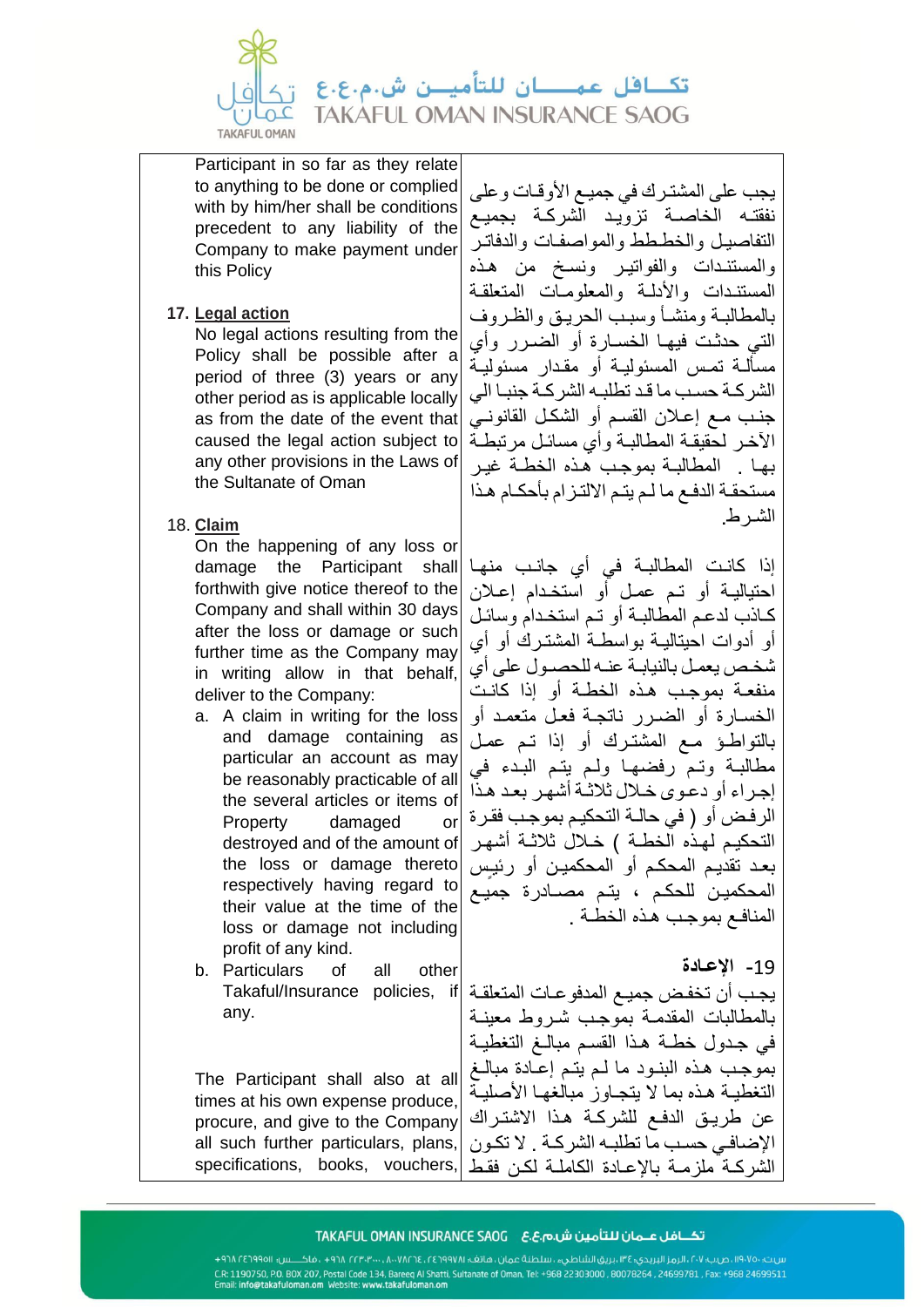

invoices, duplicates or copies thereof, documents, proofs and information with respect to the claim and the origin and cause of the fire and the circumstances under which the loss or damage occurred and any matter touching the liability or the amount of the liability of the Company as may be reasonably required together with a declaration on oath or in other legal form of the truth of the claim and of any matters connected therewith. No claim under this Plan shall be payable unless the terms of this condition have been complied with.

If the claim be in any respect fraudulent or if any false declaration be made or used in support thereof or if any fraudulent means or devices are used by the Participant or any one acting on his/her behalf to obtain any benefit under this Plan or if the loss or damage be occasioned by the willful act or with the connivance of the Participant or if the claim be made and rejected and an action or suit be not commenced within three months after such rejection or (in case of an arbitration taking place in pursuance of the Arbitration Clause of this Plan) within three months after the arbitrator or arbitrators or umpire shall have made their award, all benefit under this Plan shall be forfeited

## **19. Reinstatement**

All payments in respect of claims made under specific terms in the Plan Schedule of this Section shall reduce the sums covered under these items unless such sums covered shall be reinstated up to but not exceeding their original amounts by payment to the

حسـب ما تسمـح الظـروف وبطريقـة كافيـة بشكـل معقول وال تكـون ملزمـة بأي حـال من األحـوال باإلنفـاق فيما يتعلـق بأي واحـد من البنـود المغطيـة بأكثـر من مبلـغ التغطيـة .

-20 يجـب على المشتـرك اتخـاذ جميـع االحتياطات المعقولـة على نفقتـه الخاصـة واالمتثـال لجميـع توصيـات الشركـة لمنـع الخسـارة أو الضـرر أو المسئوليـة وااللتزام بالمتطلبـات القانونيـة وتوصيـات الشركـة المصنعـة .

-21 يحـق لممثلـي الشركـة في أي وقـت فحـص المخاطـر ، ويجـب علـى المشتـرك تزويـد ممثلـي الشركـة بجميـع التفاصيـل والمعلومـات الالزمـة لتقييـم المخاطـر .

-22 يجـب على المشتـرك اخطـار الشركـة على الفـور ، عن طريـق الفاكـس / البريـد االلكتروني وخطيا بأي تغييـر جوهـري في المخاطـر ويقـوم على نفقتـه الخاصـة باتخـاذ التحوطـات الإضافيـة حسب ما تقتضيـه الظـروف ويتـم تعديـل مجـال التغطيـة و / أو االشتـراك وفقـا لذلـك إذا لـزم األمـر. ال يجـوز إجـراء أي تعديـل مـادي أو قبولـه بواسطـة المشتـرك من شأنـه زيـادة المخاطـر ما لـم يتـم تأكيـد استمـرار الخطـة كتابيـا بواسطـة الشركـة.

**معلومـات االتصـال**  يتم إصدار والاكتتاب في خطـة التكافل بواسطـة : شركـة تكافـل عمـان للتأميـن ش.م.ع.ع مرخصـة ومنظمـة بواسطـة الهيئـة العامـة لسـوق المـال ومسجلـة في سلطنـة عمـان. رقـم السجـل التجـاري 1190750 رأس المـال المصـرح بـه 25,000,000 دوالر أمريكـي ، رأس المـال المصـدر والمدفـوع 25,000,000 دوالر أمريكـي . المكتـب المسجـل : ص ب 207 الرمـز البريـدي 134 سلطنـة عمـان .

#### تكافل علمان للتأمين ش.م.ع.ع. TAKAFUL OMAN INSURANCE SAOG E.E.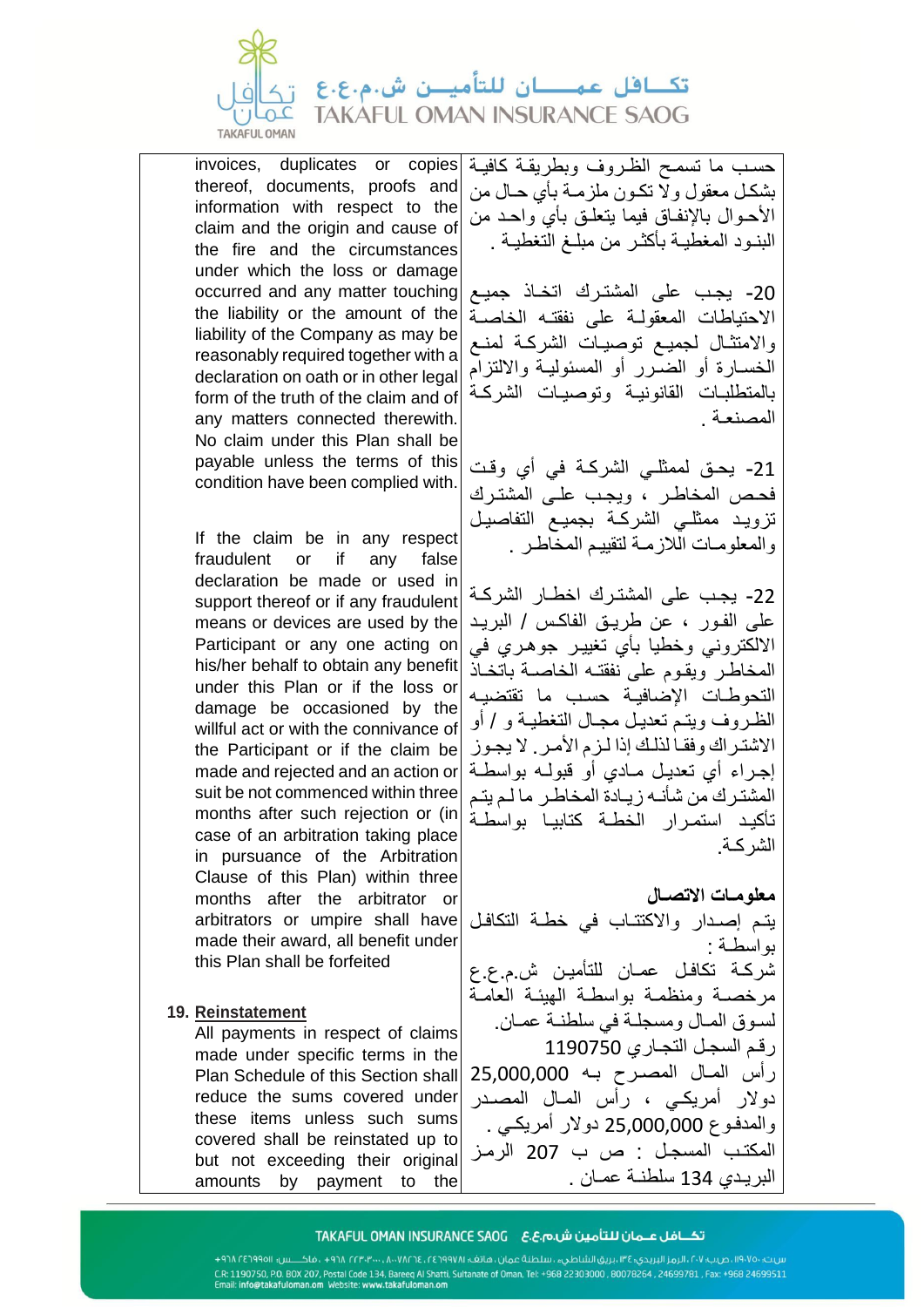

Company of such additional require. The Company shall not be bound to reinstate exactly or completely but only as circumstances permit and in reasonably sufficient manner and | . shall not in any case be bound to expend in respect of any one of the items covered more than the Sum Covered thereon

- 20. The Participant shall at his own expense take all reasonable precautions and comply with all reasonable recommendations of the Company to prevent loss, damage or liability and comply with statutory requirements and manufacturers' recommendations.
- 21. Representatives of the Company shall at any reasonable time have the right to inspect and examine the risk, and the Participant shall provide the representatives of the Company, with all details and information necessary for the assessment of the risk.
- 22. The Participant shall immediately notify the Company, by fax / email and in writing of any material change in the risk and cause at his own expense such additional precautions to be taken as circumstances may require, and the scope of cover and or Contribution shall, if necessary, be adjusted accordingly. No material alteration shall be made or admitted by the Participant whereby the risk is increased, unless the continuance of the Plan is confirmed in writing by the Company.

بالنسبـة لالستفسـارات المتعلقـة بالخطـة Contribution as the Company, may يرجـى االتصـال على : هاتـف : 22303019 968 / 22303023 . 968 بريد الكترونـي : [BMenquiries@takafuloman.om](mailto:BMenquiries@takafuloman.om)

#### **CONTACT INOFRMATION**

####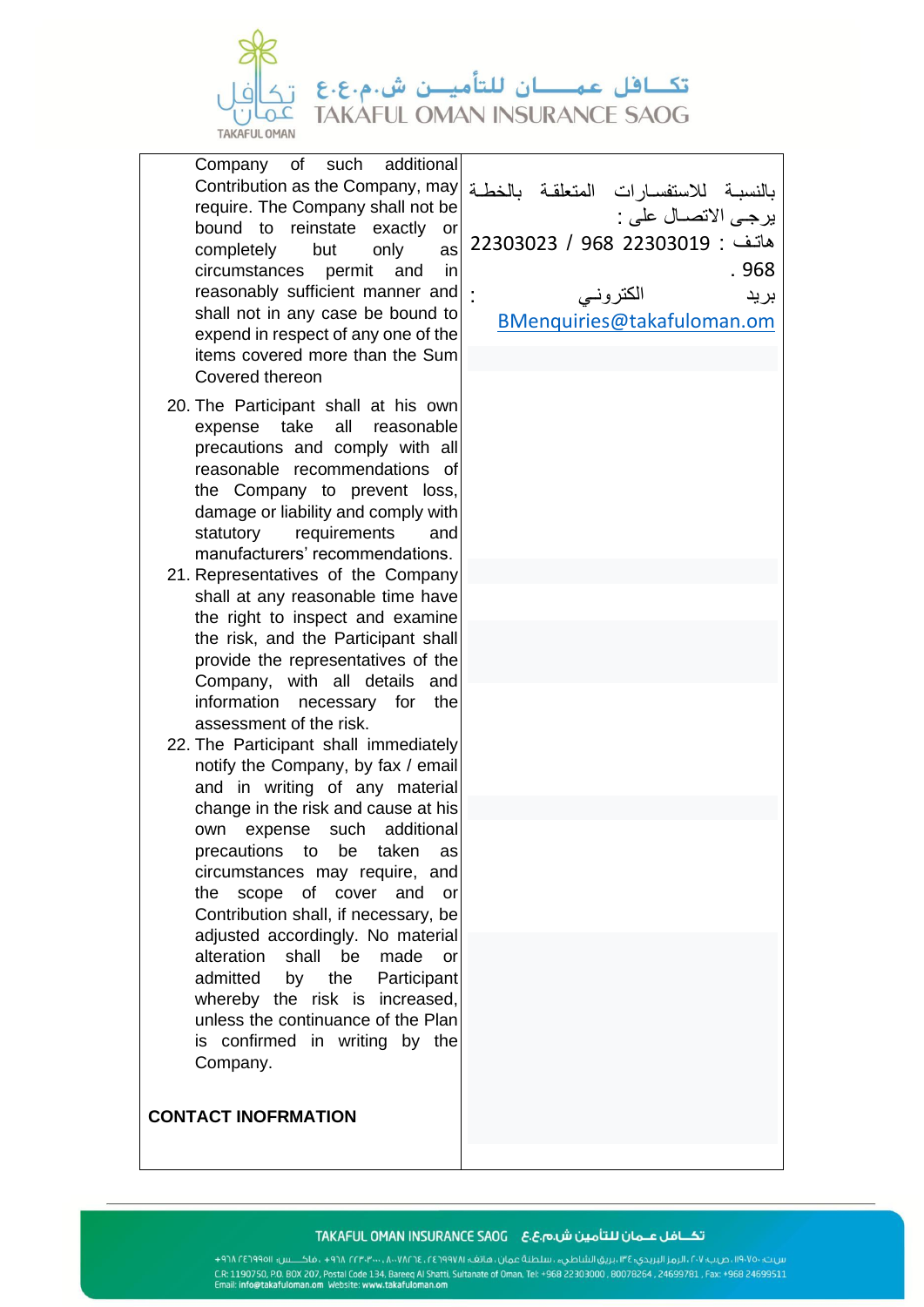

The Takaful Plan is issued and underwritten by: Takaful Oman Insurance SAOG Licensed and regulated by the Capital Marketing Authority Registered in the Sultanate of Oman; Commercial Registration Number 1190750 Capital: Authorized US\$ 25,000,000, Issued and Paid up US\$ 25,000,000. Registered Office at: Post Box 207; Postal Code:134; Sultanate of Oman For Plan related queries please contact: Tel : +968 22303019/+968 22303023 Email : BMenquiries@takafuloman.om

#### 

س:ت: ١٩٠٧٥، ص.ب: ٢٠٢، الرمز البريدي: ٣٤، بريق الشاطيء ، سلطنة عمان ، هاتف: ٢٨١٩٧٨، ٢٤١٩٧٨، ٢٣٠٣٠، ٣١٠ ، فاكـــس: ٣٩٦٨ ٢٣٠١، ٢٩٠ د المستخدم المستخدم المستخدم المستخدم المستخدم المستخدم المستخدم المستخدم المستخدم المستخدم المستخدم المستخدم<br>Enail: info@takafuloman.om Website: www.takafuloman.om<br>Email: info@takafuloman.om Website: www.takafuloman.om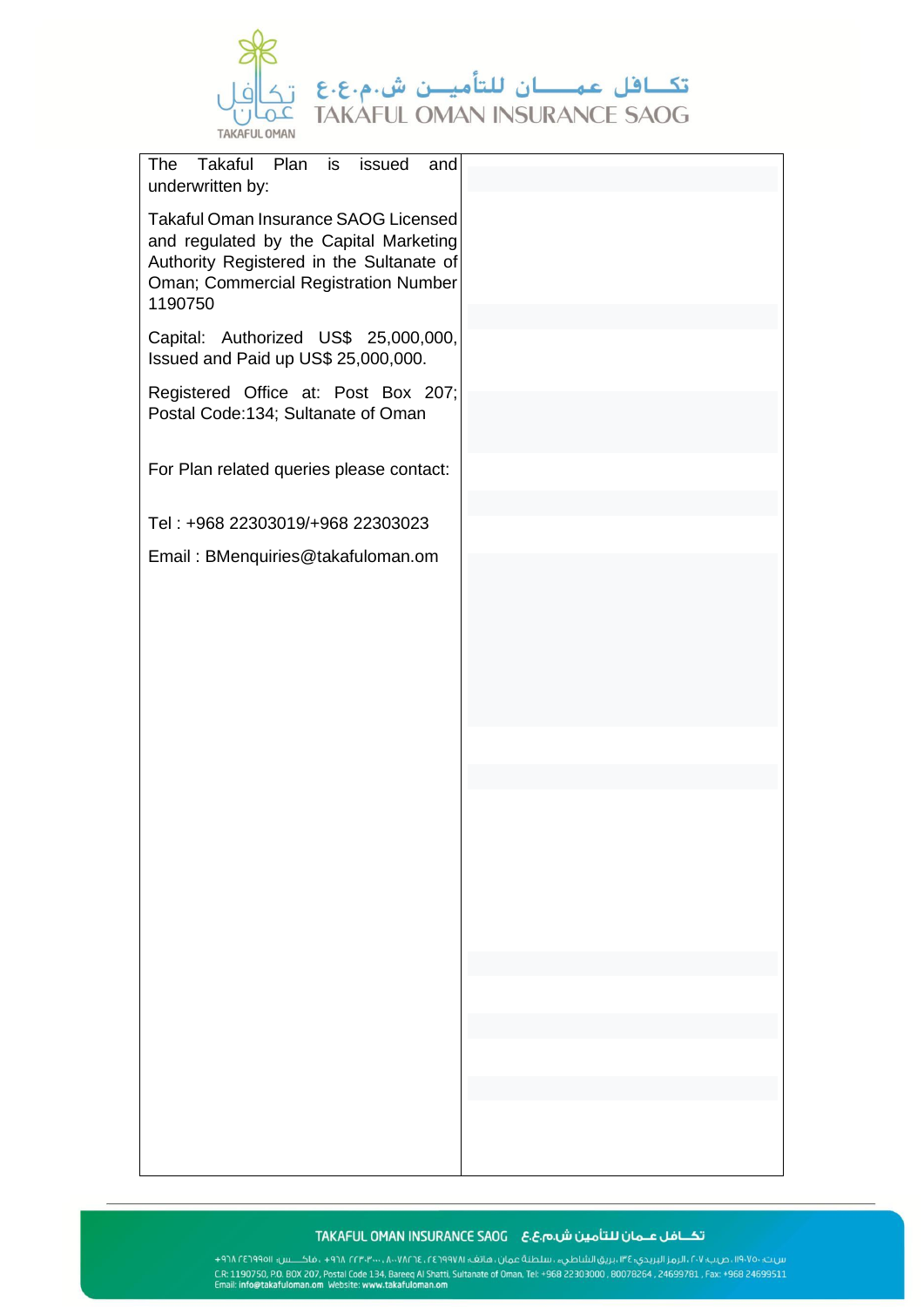

# تكــافل عمــــان للتأميــن ش.م.ع.ع<br>TAKAFUL OMAN INSURANCE SAOG

#### تكلفل علمان للتأمين ش.م.ع.ع. TAKAFUL OMAN INSURANCE SAOG